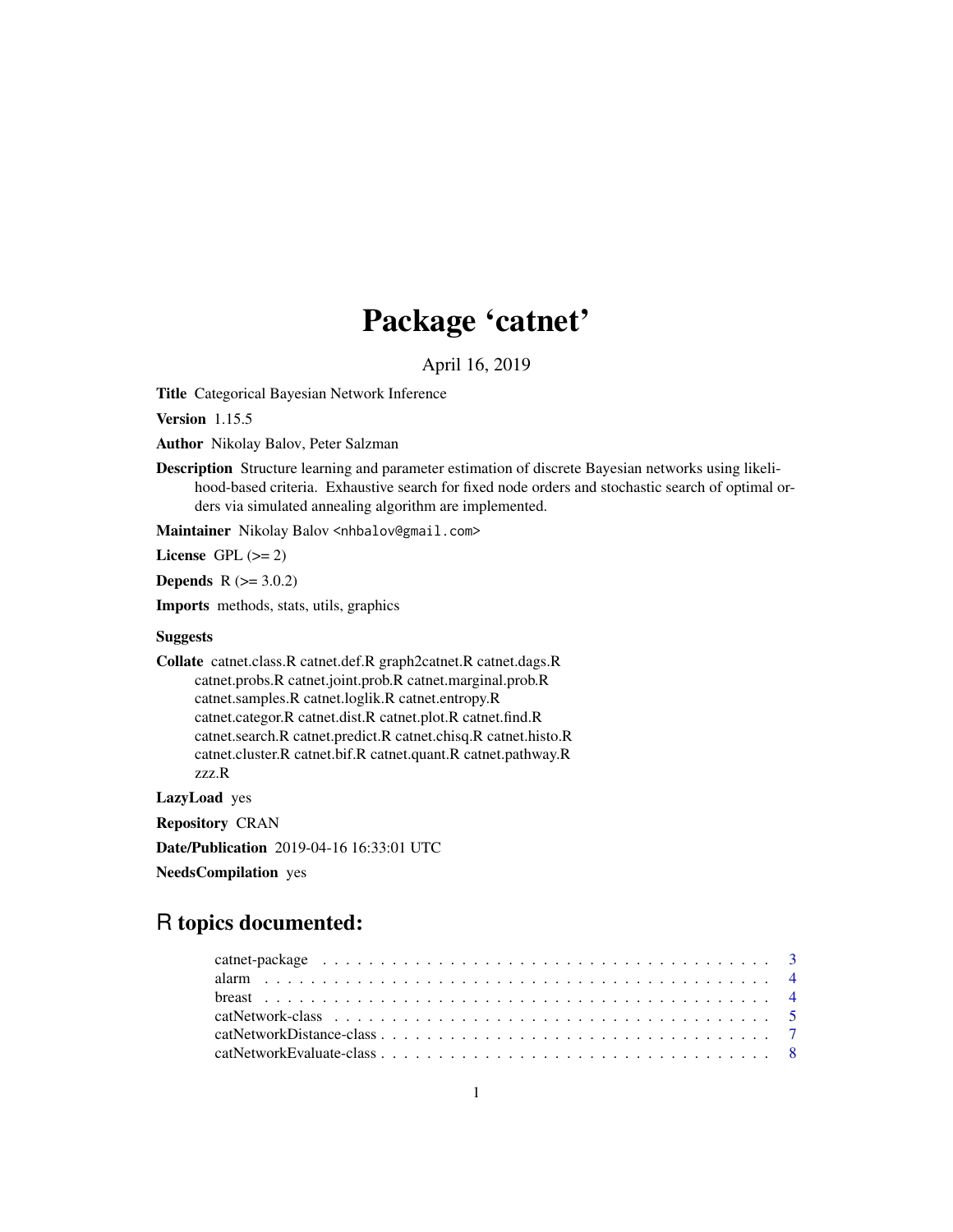| 9                                                                                                                              |
|--------------------------------------------------------------------------------------------------------------------------------|
| 10                                                                                                                             |
| 11                                                                                                                             |
| 12                                                                                                                             |
| 13                                                                                                                             |
| 14                                                                                                                             |
| 15                                                                                                                             |
| 16                                                                                                                             |
| 18                                                                                                                             |
| 19                                                                                                                             |
| 20                                                                                                                             |
| 21                                                                                                                             |
| 22                                                                                                                             |
| 23                                                                                                                             |
| 24                                                                                                                             |
| 25                                                                                                                             |
| 26                                                                                                                             |
| 27                                                                                                                             |
| 28                                                                                                                             |
| 29                                                                                                                             |
| 30                                                                                                                             |
| 31                                                                                                                             |
| 31                                                                                                                             |
| 32                                                                                                                             |
| 33                                                                                                                             |
| 34                                                                                                                             |
| 34                                                                                                                             |
| 35                                                                                                                             |
| 36                                                                                                                             |
| 37                                                                                                                             |
| 38                                                                                                                             |
| 39                                                                                                                             |
| 40                                                                                                                             |
| 42                                                                                                                             |
|                                                                                                                                |
| 47                                                                                                                             |
| 48                                                                                                                             |
| 48                                                                                                                             |
| 49                                                                                                                             |
| 50<br>$dag2cpdag-method \dots \dots \dots \dots \dots \dots \dots \dots \dots \dots \dots \dots \dots \dots \dots \dots \dots$ |
| 50                                                                                                                             |
| 51                                                                                                                             |

**Index**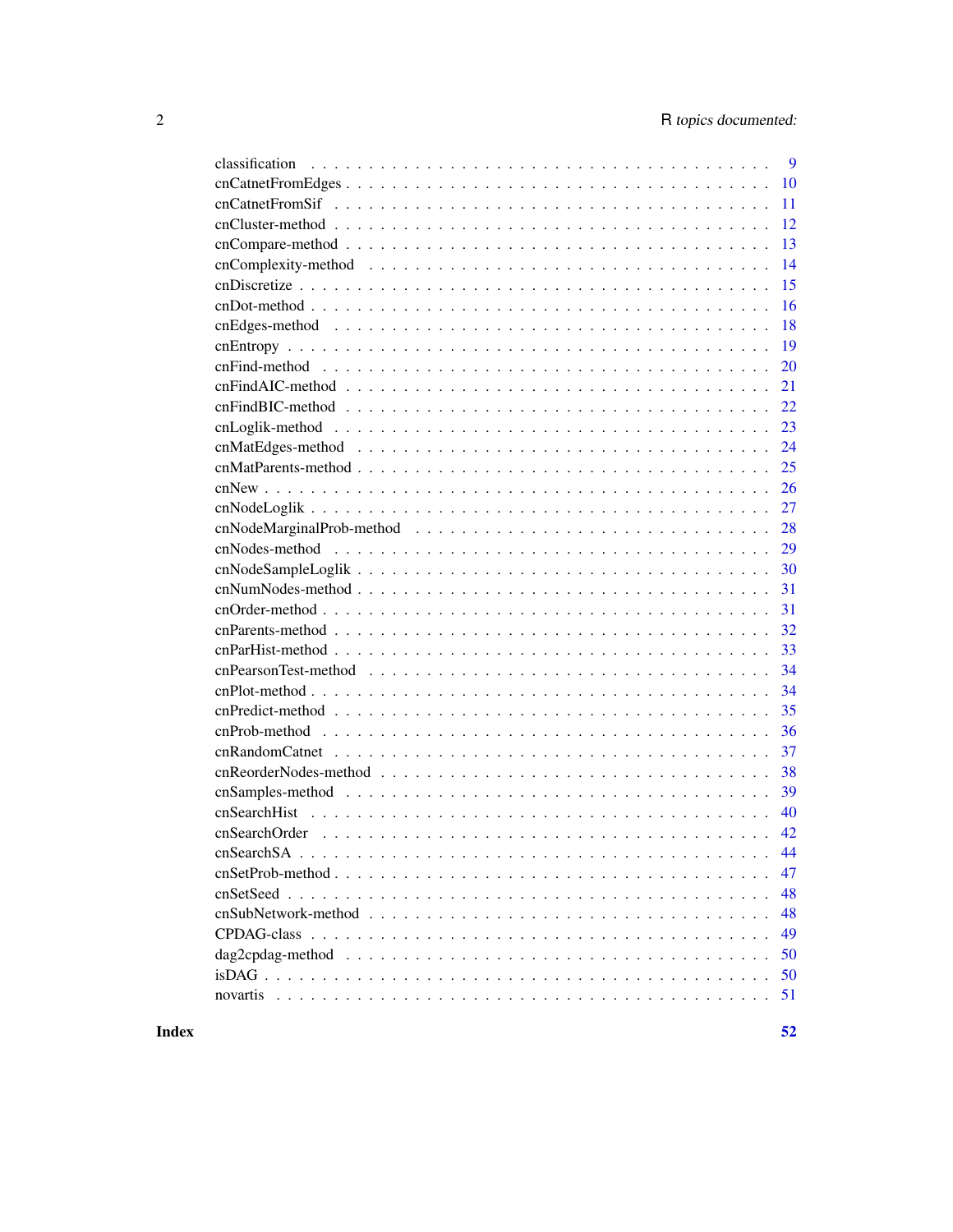<span id="page-2-1"></span><span id="page-2-0"></span>

catnet package provides tools for learning categorical Bayesian networks from data with focus on model selection. A Bayesian network is defined by a graphical structure in form of directed acyclic graph and a probability model given as a set of conditional distributions, one for each node in the network. Considered in the package are only categorical Bayesian networks - networks which nodes represent discrete random variables. The learning functions implemented in catnet are based on exhaustive search and output sets of networks with increasing complexity that fit the data according to MLE-based criteria. The final network selection is left to the user. These selected networks represent the relations between the node-variables in the data optimally.

Before starting to use the package, we suggest the user to take a look at some of the main objects used in catnet such as catNetwork and catNetworkEvaluate and then familiarize with the main search functions cnSearchOrder and cnSearchSA. More details and examples can be found in the manual pages and the vignettes accompanying the package.

Since catnet does not have its own plotting abilities, the user needs to setup some external tools in order to visualize networks, or more precisely, catNetwork objects. catnet provides interface to the Graphviz library for visualizing graphs. Graphviz is not a R-package but a platform independent library that the user have to install in advance on its machine in order to use this option.

In order to use Graphviz, in addition to installing the library, the user has to register a environmental variable with name R\_DOTVIEWER with the path to the Dot executable file of Graphviz. The Dot routine generates a postscript or pdf-file from a text dot-file. Also, the user needs a postscript and pdf-viewer. The full path to it has to be given in another variable with name R\_PDFVIEWER. Note that R\_PDFVIEWER variable might be already setup. To check this call Sys.getenv("R\_PDFVIEWER") in R.

The variables R\_DOTVIEWER and eventually R\_PDFVIEWER can be registered in the .First function residing in the .Rprofile initializing file.

Below we give two examples. On UNIX platform the user may use code like this one

.First <- function() {

Sys.setenv(R\_DOTVIEWER="/usr/bin/dot")

}

On Windows platform the user may have the following two lines in its .First function

.First <- function() {

......................

Sys.setenv(R\_PDFVIEWER="\"C:/Program Files (x86)/Adobe/Reader 9.0/Reader/AcroRd32\"") Sys.setenv(R\_DOTVIEWER="\"C:/Program Files (x86)/Graphviz 2.26.3/bin/Dot\"")

}

Note that all paths in Windows should be embraced by comment marks, "\"".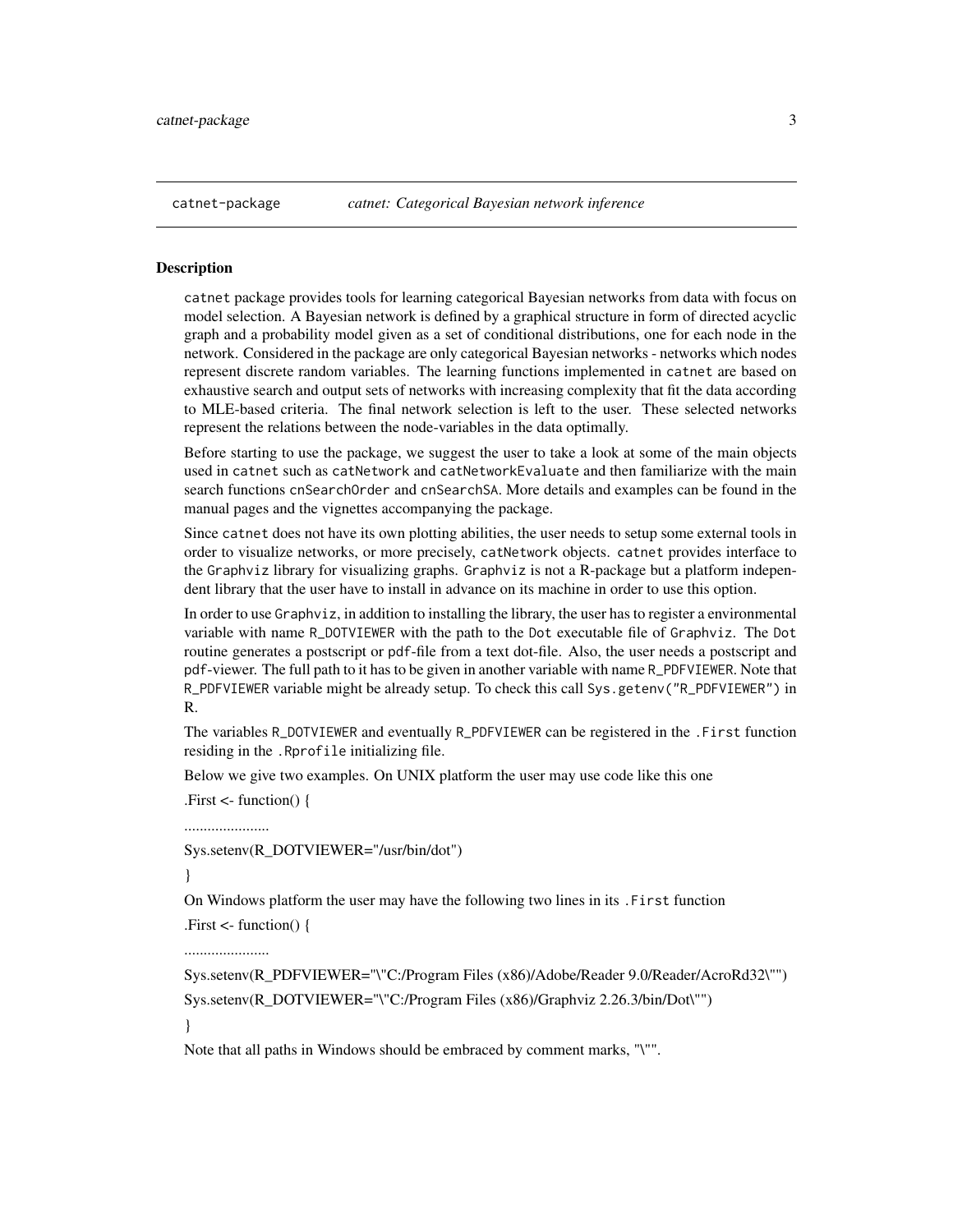<span id="page-3-0"></span>**4** breast **breast breast breast** 

#### Author(s)

N. Balov

alarm *The ALARM network*

### Description

ALARM stands for 'A Logical Alarm Reduction Mechanism' and it is a medical diagnostic alarm message system for patients monitoring developed by Beinlich et. all, (Beinlich, I., Suermondth, G., Chavez, R., Cooper, G., The ALARM monitoring system, 1989, In Proc. 2-nd Euro. Conf. on AI and Medicine). It is categorical Bayesian network has 37 nodes and 46 directed edges.

#### Usage

data(alarmnet)

### Format

A data frame with 37 variables and 2000 samples.

#### Source

http://www.norsys.com/netlib/alarm.htm

breast *Breast cancer data*

### Description

Subclass Mapping: Identifying Common Subtypes in Independent Disease Data Sets

#### Usage

```
data(breast)
```
### Format

A matrix containing 100 observations on 1214 genes.

### Source

"http://www.broadinstitute.org/cgi-bin/cancer/datasets.cgi"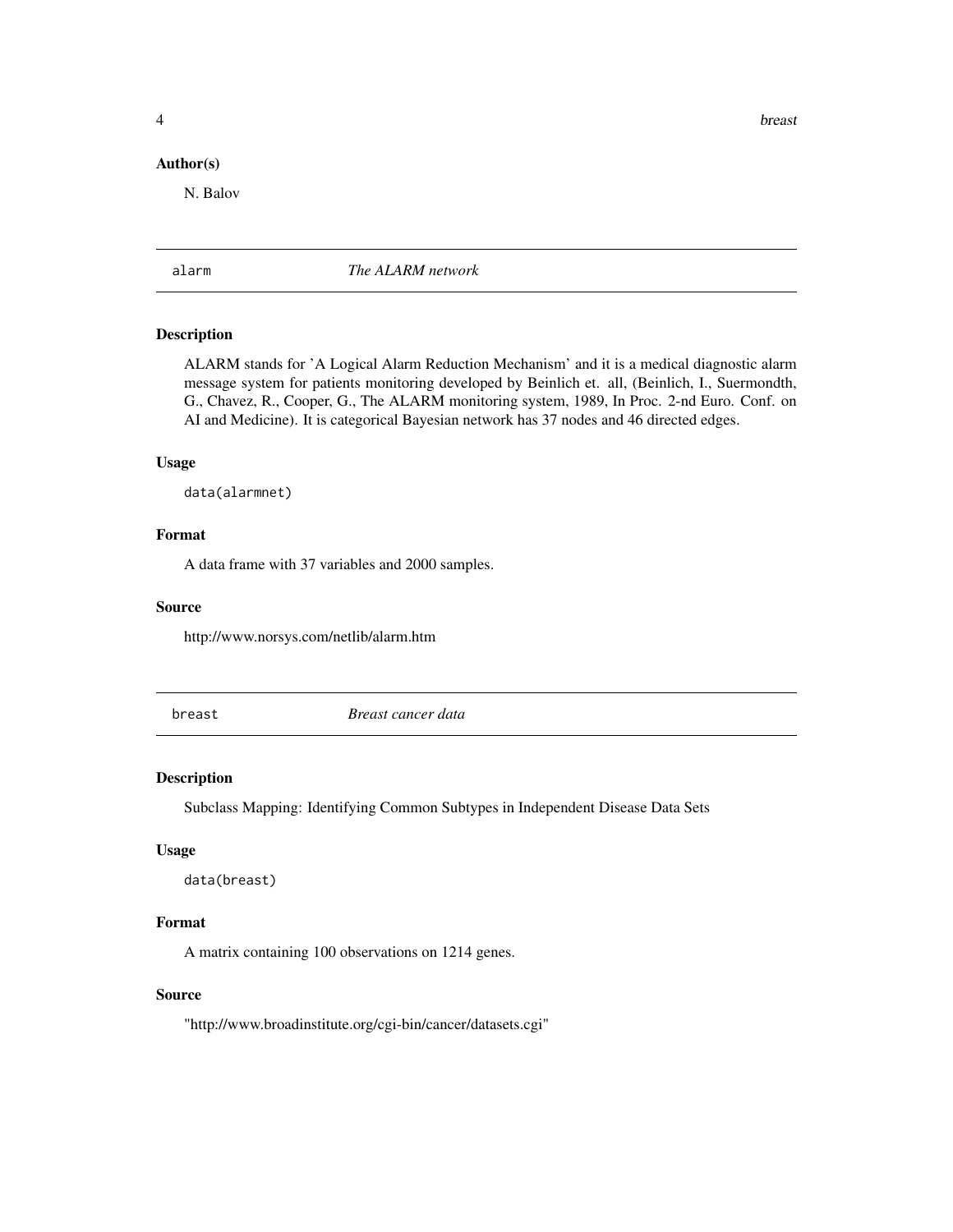<span id="page-4-1"></span><span id="page-4-0"></span>catNetwork-class *Class "catNetwork"*

#### **Description**

This is the base class in the catnet package for representing Bayesian networks with categorical values. It stores both the graph and probability structure of categorical Bayesian networks. Technically, catNetwork is a S4 type of R-class implemented in object-oriented style, with slots representing object components and members for accessing and manipulating class objects. Below we list the slots of catNetwork and some of its main members along with the functions for creating catNetwork objects.

#### Details

The catNetwork class provides a comprehensive general structure for representing discrete Bayesian networks by describing both the graph and probability structures. Although available for direct access, the class components, its slots, should not be manipulated directly but using the class members instead. A catNetwork object integrity can always be checked by calling is(object, "catNetwork").

#### Objects from the Class

Objects can be created by calls of cnNew(nodes, cats, parents, probs) cnRandomCatnet(numnodes, maxParents, numCategories) cnCatnetFromEdges(nodes, edges, numCategories) cnCatnetFromSif(file)

#### **Slots**

objectName an optional object name of class character.

numnodes: an integer, the number of nodes in the object.

nodes: a vector specifying the node names.

- parents: a list specifying the node parents. The list parents must be the same length as nodes. Parents are kept as indices in the nodes vector.
- categories: a list of characters specifying a set of categorical values for each node.
- probabilities: a numerical list that for each node specifies a discrete probability distribution the distribution of the node conditional on its parent set. The elements of probabilities are lists themselves. See cnProb function for more details.

maxParents: an integer, the maximum number of node parents.

maxCategories: an integer, the maximum number of node categories.

meta: an object of class character storing some meta-data information.

nodeComplexity: a numerical vector, the node complexities.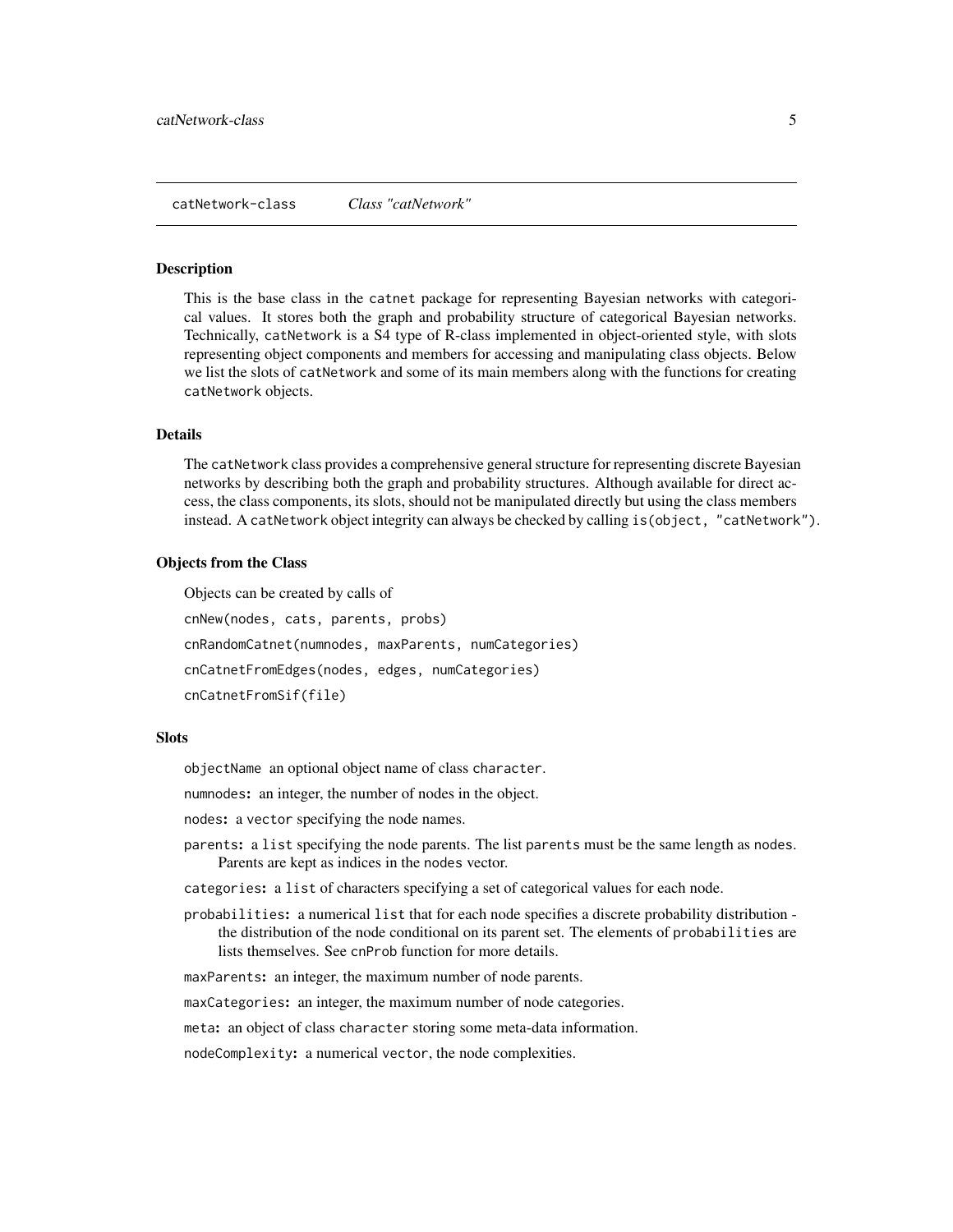nodeLikelihood: a numerical vector, the node likelihoods of the sample being used for estimation.

complexity: an integer, the network complexity

likelihood: a numerical, the total likelihood of the sample being used for estimation

nodeSampleSizes: a numerical vector, if the object is an estimate, the node sample sizes.

#### Methods

- cnNew signature(nodes="vector", cats="list", parents="list", probs="list"): Creating a new class object.
- cnRandomCatnet signature(numnodes="integer", maxParents="integer", numCategories="integer"): Creating a random class object.
- cnCatnetFromEdges signature(nodes="vector", edges="list", numCategories="integer"): Deriving a class object from a list of edges.
- cnCatnetFromSif signature(file="character"): Creating a class object from a file.
- cnNumNodes signature(object="catNetwork"):

cnNodes signature(object="catNetwork", which="vector"):...

cnSubNetwork signature(object="catNetwork", nodeIndices="vector", indirectEdges="logical"):...

cnReorderNodes signature(object="catNetwork", nodeIndices="vector"):...

cnParents signature(object="catNetwork", which="vector"):...

cnMatParents signature(object="catNetwork", nodeorder="vector"):...

cnEdges signature(object="catNetwork", which="vector"):...

cnMatEdges signature(object="catNetwork"):...

cnProb signature(object="catNetwork"):...

cnSetProb signature(object="catNetwork", psamples="matrix"):...

cnPlot signature(object="catNetwork"):...

cnDot signature(object="catNetwork", file="character"):...

cnSamples signature(object="catNetwork", nsamples="integer"):...

cnSamplesPert signature(object="catNetwork", nsamples="integer", perturbations="matrix"):...

cnOrder signature(object="catNetwork"):...

cnLoglik signature(object="catNetwork", psamples="matrix"):...

cnComplexity signature(object="catNetwork"):...

- cnEvaluate signature(object="catNetwork", psamples="matrix", perturbations="matrix", max-Complexity="integer"):...
- cnPredict signature(object="catNetwork", psamples="matrix"):...

cnCompare signature(object1="catNetwork", object2="catNetwork"):...

#### Author(s)

N. Balov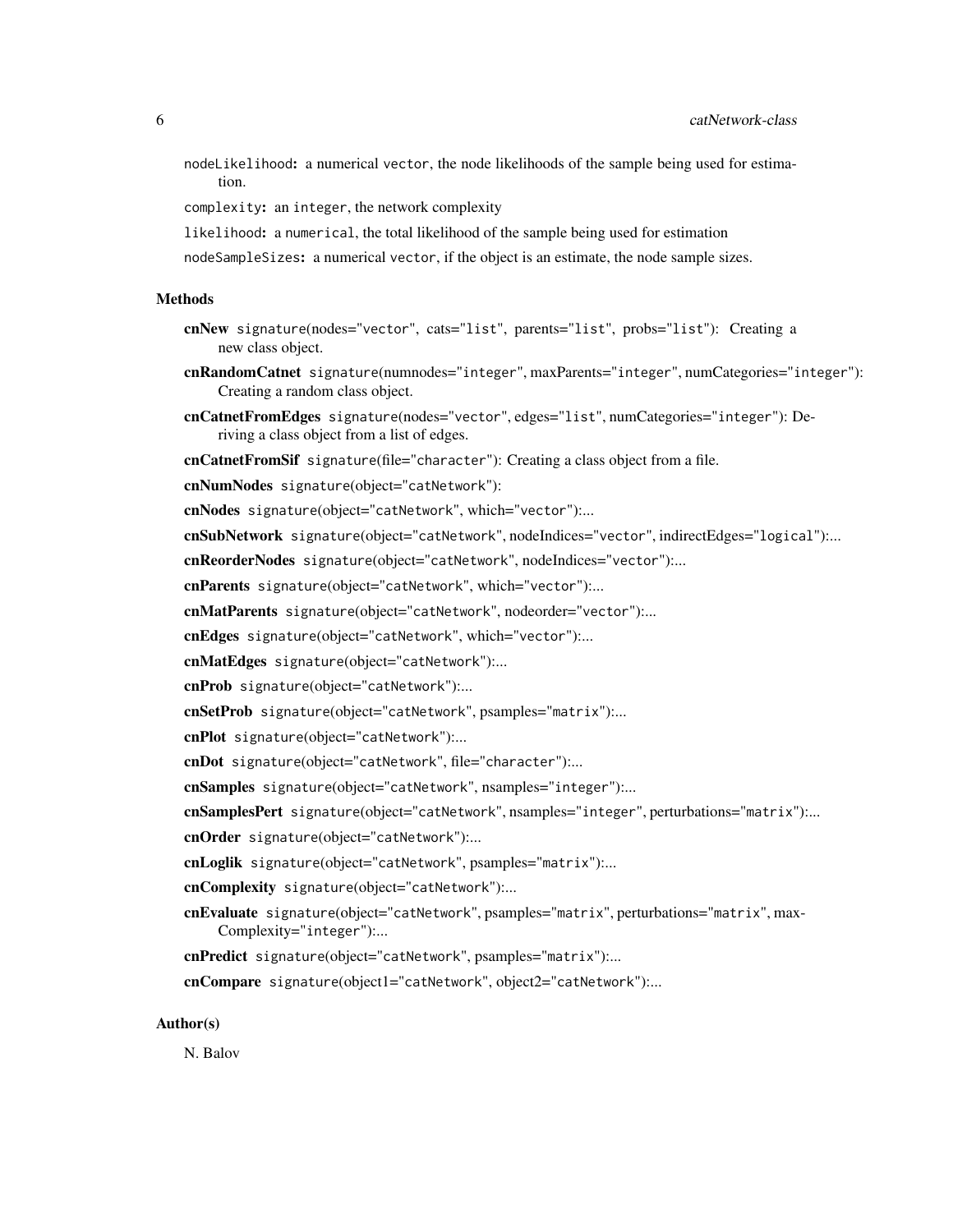### <span id="page-6-0"></span>catNetworkDistance-class 7

#### See Also

[cnRandomCatnet](#page-36-1), [cnCatnetFromEdges](#page-9-1), [cnNew](#page-25-1), [cnNodes](#page-28-1), [cnEdges](#page-17-1), [cnComplexity](#page-13-1), [cnPlot](#page-33-1)

#### Examples

```
set.seed(123)
cnet <- cnRandomCatnet(numnodes=10, maxParents=2, numCategories=2)
cnet
```
<span id="page-6-1"></span>catNetworkDistance-class

*Class "catNetworkDistance"*

#### Description

This class contains a list of catNetworks and it is the output format of cnEvaluate function

### Details

See in the manual of cnCompare function for description of different distance criteria.

#### Slots

hamm: an integer, the hamming distance between the parent matrices of the found networks and the original network.

hammexp: an integer, the hamming distance between the exponents of the parent matrices.

tp: an integer, the number of true positives directed edges.

fp: an integer, the number of false positives directed edges.

fn: an integer, the number of false negatives directed edges.

sp: a numeric, the specificity.

sn: a numeric, the sensitivity.

fscore: a numeric, the F-score.

skel.tp: an integer, the number of true positives undirected edges.

skel.fp: an integer, the number of false positives undirected edges.

skel.fn: an integer, the number of false negatives undirected edges.

order.fp: an integer, the number of false positive order relations.

order.fn: an integer, the number of false negative order relations.

markov.fp: an integer, the number of false positive Markov pairs.

markov.fn: an integer, the number of false negative Markov pairs.

KLdist: a numerical, the KL distance, currently inactive.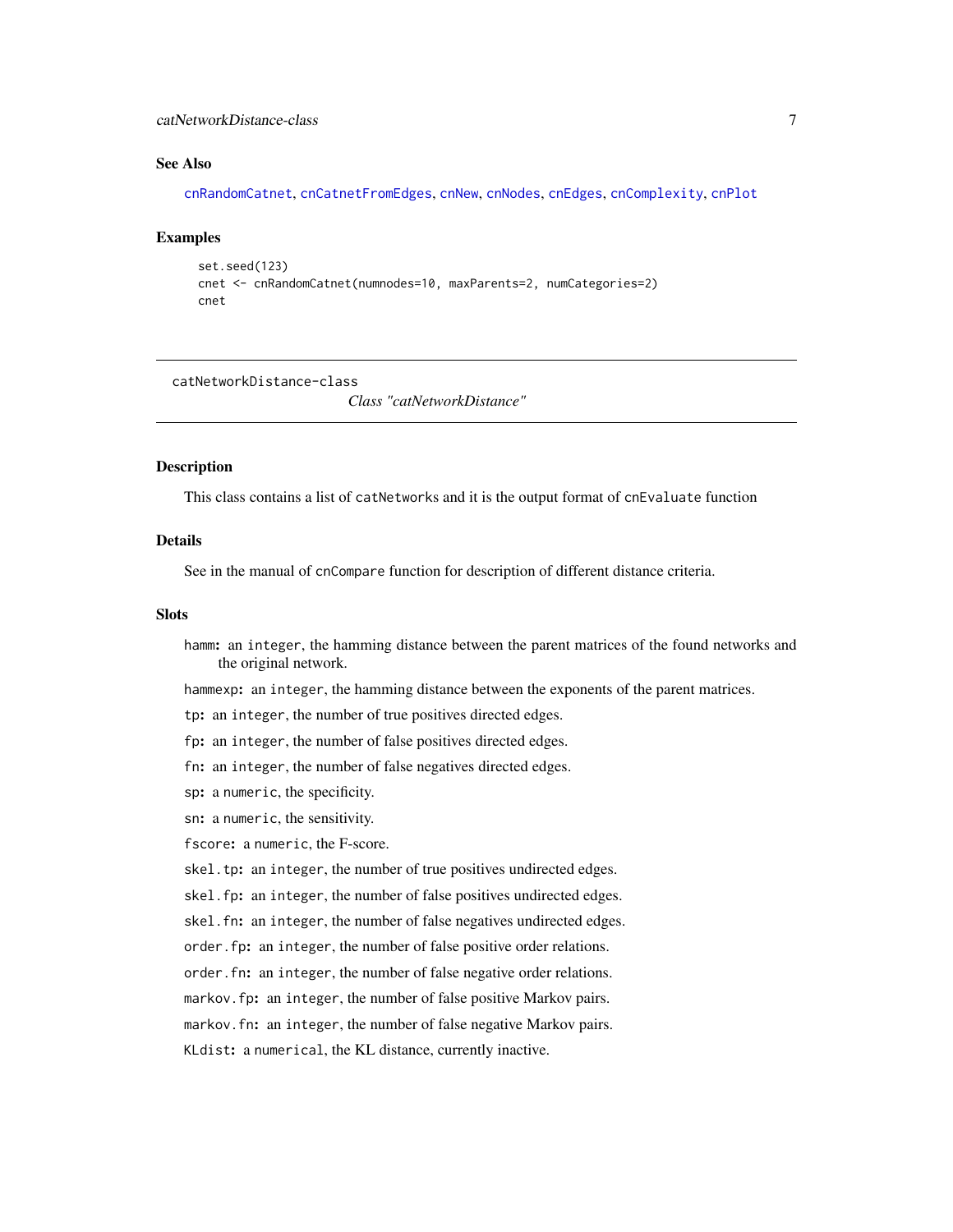#### <span id="page-7-0"></span>Methods

cnPlot signature(object="catNetworkDistance"): Draw some distance plots.

#### Author(s)

N. Balov

### See Also

[catNetwork-class](#page-4-1), [catNetworkEvaluate-class](#page-7-1), [cnCompare](#page-12-1), [cnPlot](#page-33-1)

<span id="page-7-1"></span>catNetworkEvaluate-class

*Class "catNetworkEvaluate"*

#### Description

This class contains a list of catNetworks together with some diagnostic metrics and information. catNetworkEvaluate objects are created automatically as result of calling cnEvaluate or one of the cnSearch functions.

#### Details

The class catNetworkEvaluate is used to output the result of two functions: cnEvaluate and cnSearchSA. The usage of it in the first case is explained next. The complexity and log-likelihood of the networks listed in nets slots are stored in complexity and loglik slots. Function cnEvaluate and cnCompare fills all the slots from hamm to markov.fn by comparing these networks with a given network. See in the manual of cnCompare function for description of different distance criteria. By calling cnPlot upon a catNetworkEvaluate object, some relevant comparison information can be plotted.

When catNetworkEvaluate is created by calling cnSearchSA or cnSearchSAcluster functions, complexity and loglik contains the information not about the networks in the nets list, but about the optimal networks found during the stochastic search process. Also, the slots from hamm to markov.fn are not used.

### **Slots**

numnodes: an integer, the number of nodes in the network.

numsamples: an integer, the sample size used for evaluation.

nets: a list of resultant networks.

complexity an integer vector, the network complexity.

loglik a numerical vector, the likelihood of the sample being evaluated.

hamm: an integer vector, the hamming distance between the parent matrices of the found networks and the original network.

hammexp: an integer vector, the hamming distance between the exponents of the parent matrices.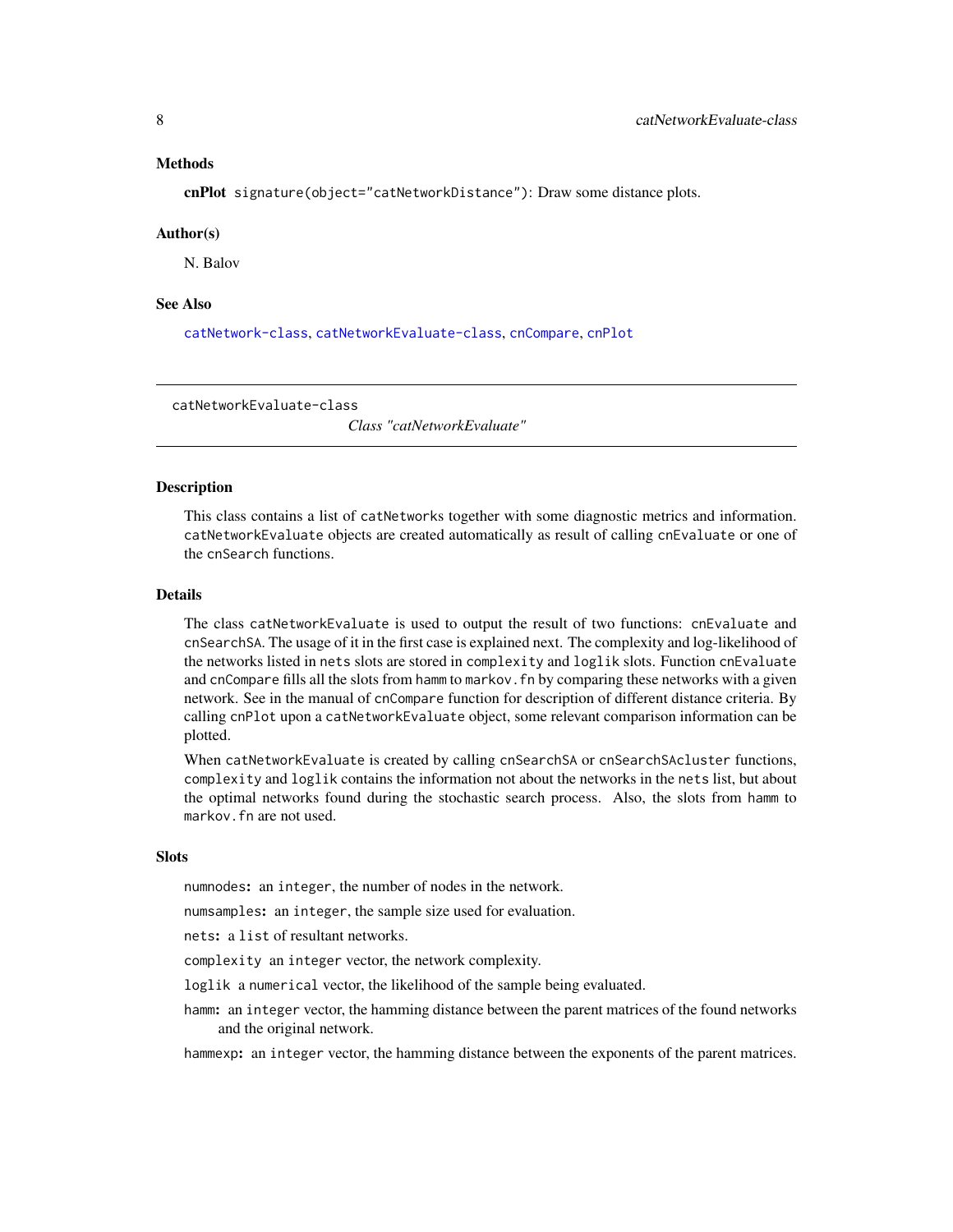#### <span id="page-8-0"></span>classification 9

- tp: an integer vector, the number of true positives directed edges.
- fp: an integer vector, the number of false positives directed edges.
- fn: an integer vector, the number of false negatives directed edges.
- sp: a numeric vector, the specificity.
- sn: a numeric vector, the sensitivity.
- fscore: a numeric vector, the F-score.
- skel.tp: an integer vector, the number of true positives undirected edges.
- skel.fp: an integer vector, the number of false positives undirected edges.
- skel.fn: an integer vector, the number of false negatives undirected edges.
- order.fp: an integer vector, the number of false positive order relations.
- order.fn: an integer vector, the number of false negative order relations.
- markov.fp: an integer vector, the number of false positive Markov pairs.
- markov.fn: an integer vector, the number of false negative Markov pairs.
- KLdist: a numerical vector, the KL distance, currently inactive.
- time: a numerical, the processing time in seconds.

#### Methods

- cnFind signature(object="catNetworkEvaluate", complexity="integer"): Finds a network in the list nets with specific complexity.
- cnFindAIC signature(object="catNetworkEvaluate"): Finds the optimal network according to AIC criterion.
- cnFindBIC signature(object="catNetworkEvaluate"): Finds the optimal network according to BIC criterion.
- cnPlot signature(object="catNetworkEvaluate"): Draw distance plots.

#### Author(s)

N. Balov

#### See Also

[catNetwork-class](#page-4-1), [catNetworkDistance-class](#page-6-1), [cnCompare](#page-12-1), [cnPlot](#page-33-1)

classification *Classification demonstration*

#### Description

Detailed information on the analysis can be found in our paper "Discrete Bayesian Network Classification for Gene Expression Data". From the installation catnet/demo directory copy the files cvKforl.r, diabetesLoad.r, diabetes.r, bostonLoad.r and boston.r into a new directory along with the data files "Diabetes\_collapsed\_symbols.gct", "Lung\_Michigan\_collapsed\_symbols.gct" and "Lung\_Boston\_collapsed\_symbols.gct" beforehand downloaded from the GSEA site. Then call demo(diabetes) and demo(boston) or open the files and execute the code manually. The processing takes hours.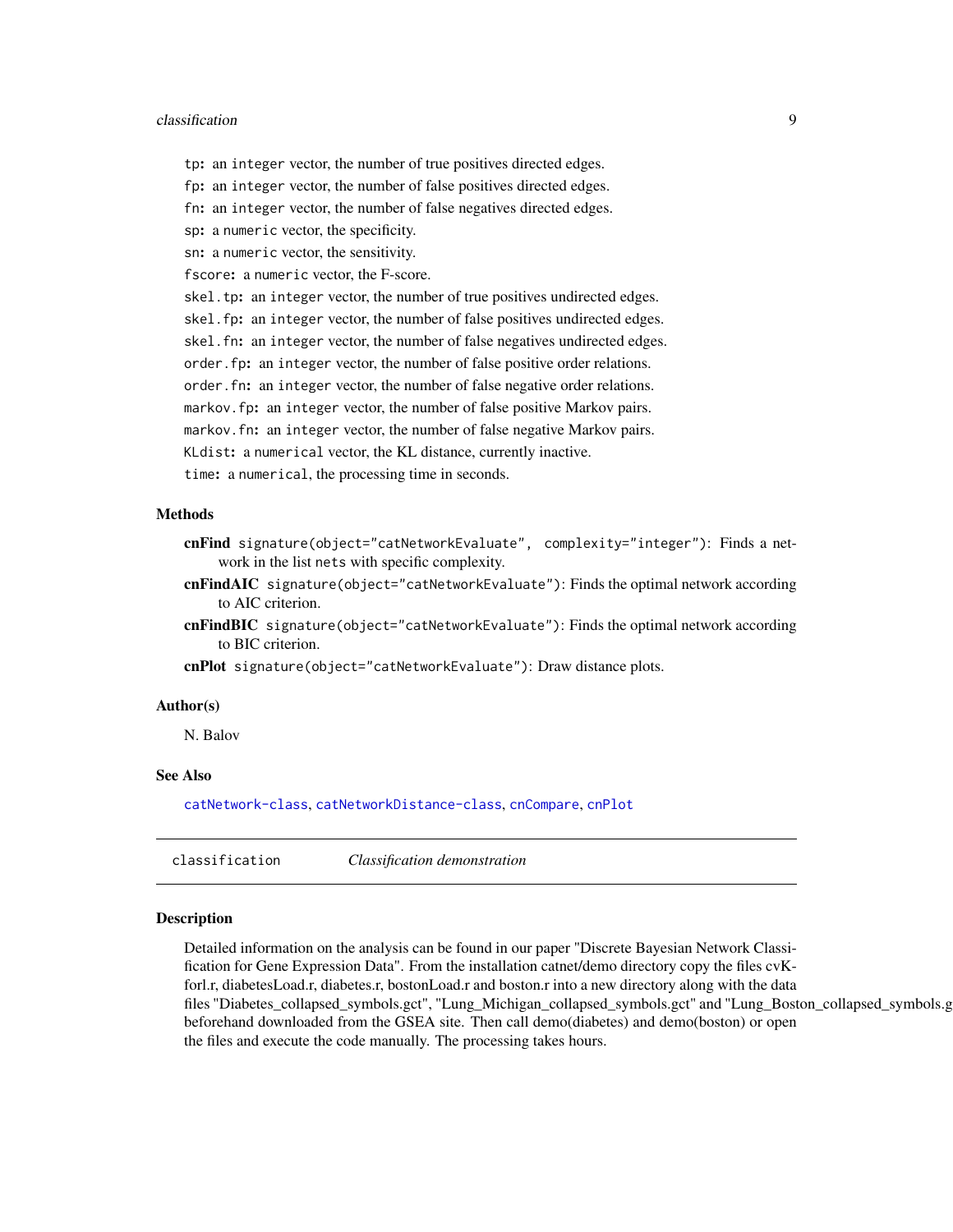<span id="page-9-1"></span><span id="page-9-0"></span>cnCatnetFromEdges *catNetwork from Edges*

### Description

Creates a catNetwork object from list of nodes and edges.

#### Usage

cnCatnetFromEdges(nodes, edges, numCategories=2)

### Arguments

| nodes | a vector of node names                                      |
|-------|-------------------------------------------------------------|
| edges | a list of node edges                                        |
|       | numCategories an integer, the number of categories per node |

#### Details

The function uses a list of nodes and directional edges to create a catNetwork with specified (fixed) number of node categories. A random probability model is assigned, which can be changed later by cnSetProb for example. Note that cnSetProb takes a given data sample and changes both the node categories and their conditional probabilities according to it.

### Value

A catNetwork object

### Author(s)

N. Balov

### See Also

[cnNew](#page-25-1), [cnCatnetFromSif](#page-10-1), [cnSetProb](#page-46-1)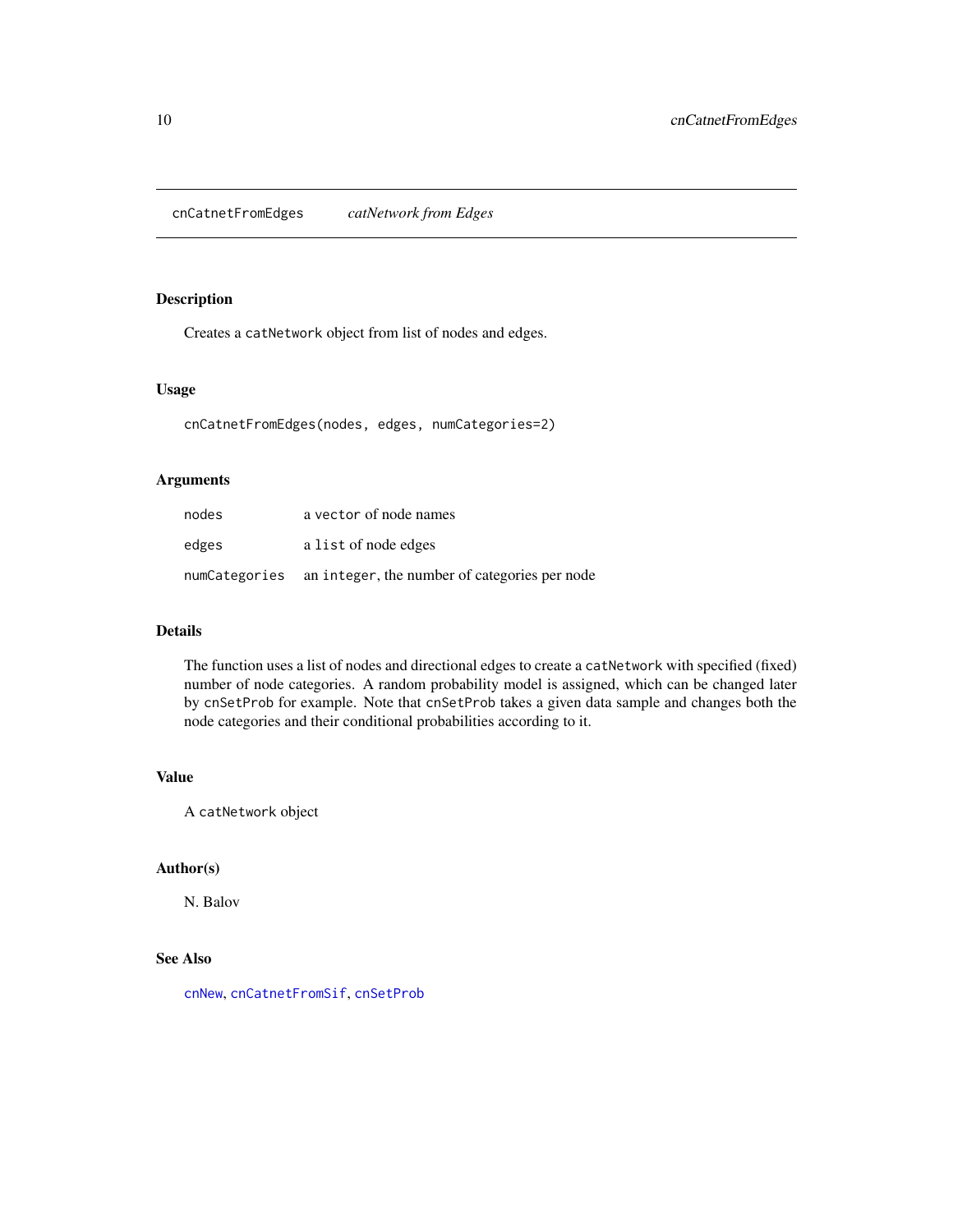<span id="page-10-1"></span><span id="page-10-0"></span>cnCatnetFromSif *Categorical Network from Simple Interaction File (SIF) and Bayesian Networks Interchange Format (BIF)*

### Description

Creates a catNetwork object from a SIF/BIF file.

### Usage

```
cnCatnetFromSif(file, numcats=2)
cnCatnetFromBif(file)
```
### Arguments

| file    | a file name                               |
|---------|-------------------------------------------|
| numcats | an integer, the number of node categories |

### Details

The function imports a graph structure from a SIF file by assigning equal number numcats of categories for each of its nodes and a random probability model. Subsequently, the probability model can be changed by calling cnSetProb function.

### Value

A catNetwork object

## Author(s)

N. Balov

#### See Also

[cnNew](#page-25-1), [cnCatnetFromEdges](#page-9-1), [cnSetProb](#page-46-1)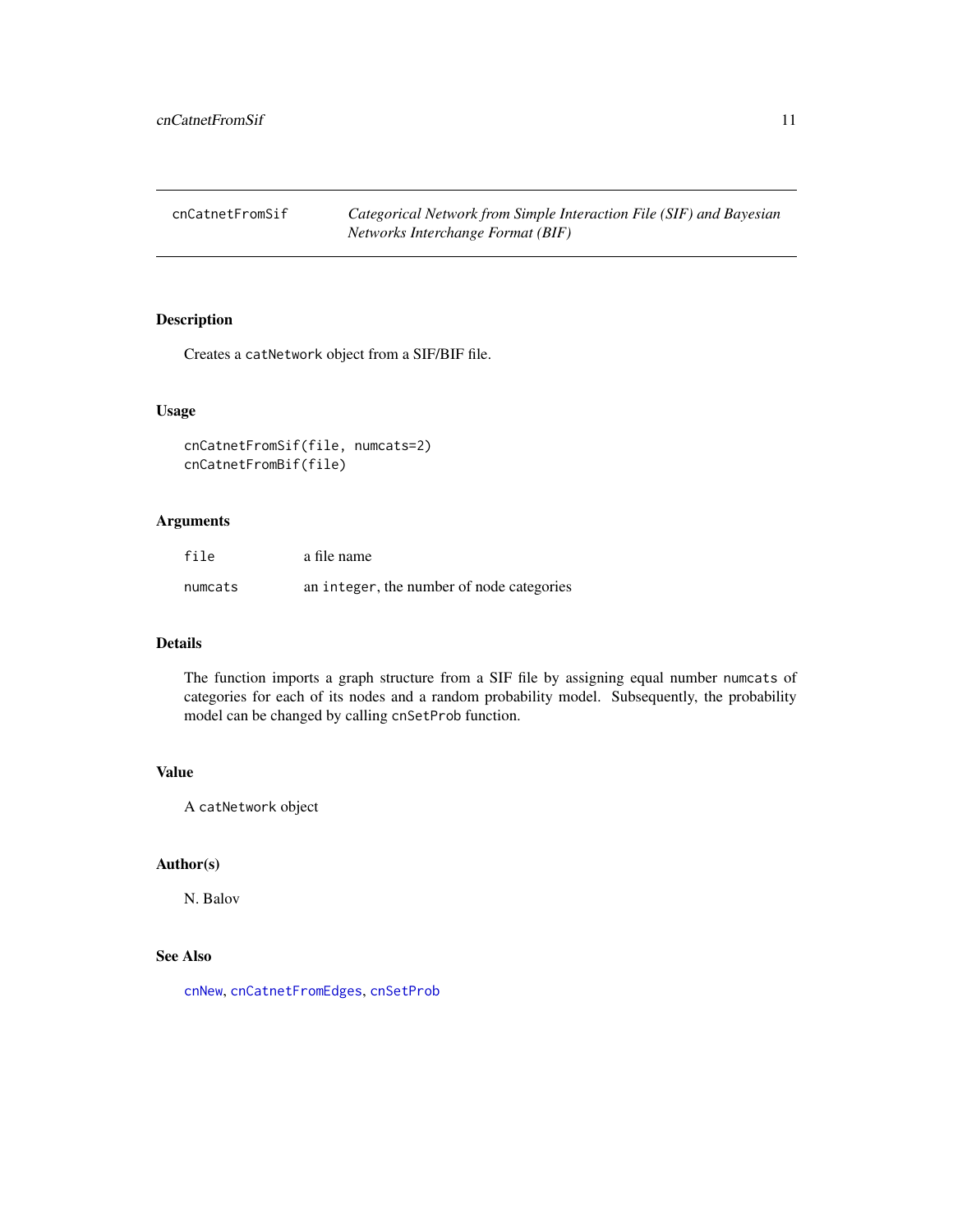<span id="page-11-0"></span>Retrieving the clusters, the connected sub-networks, of a given network. Estimating the clusters from data.

#### Usage

```
cnCluster(object)
cnClusterSep(object, data, perturbations=NULL)
cnClusterMI(data, perturbations=NULL, threshold=0)
```
#### Arguments

| object    | a catNetwork                                                           |
|-----------|------------------------------------------------------------------------|
| data      | a matrix in row-nodes format or a data. frame in column-nodes format   |
|           | perturbations a binary perturbation matrix with the dimensions of data |
| threshold | a numeric value                                                        |

#### Details

The function cnCluster constructs a list of subsets of nodes of the object, each representing a connected sub-network. Isolated nodes, these are nodes not connected to any other, are not reported. Thus, every element of the output list contains at least two nodes. The function cnClusterMI clusters the nodes of the data using the pairwise mutual information and critical value threshold.

#### Value

A list of named nodes.

#### Author(s)

N. Balov

```
cnet <- cnRandomCatnet(numnodes=30, maxParents=2, numCategories=2)
cnCluster(object=cnet)
```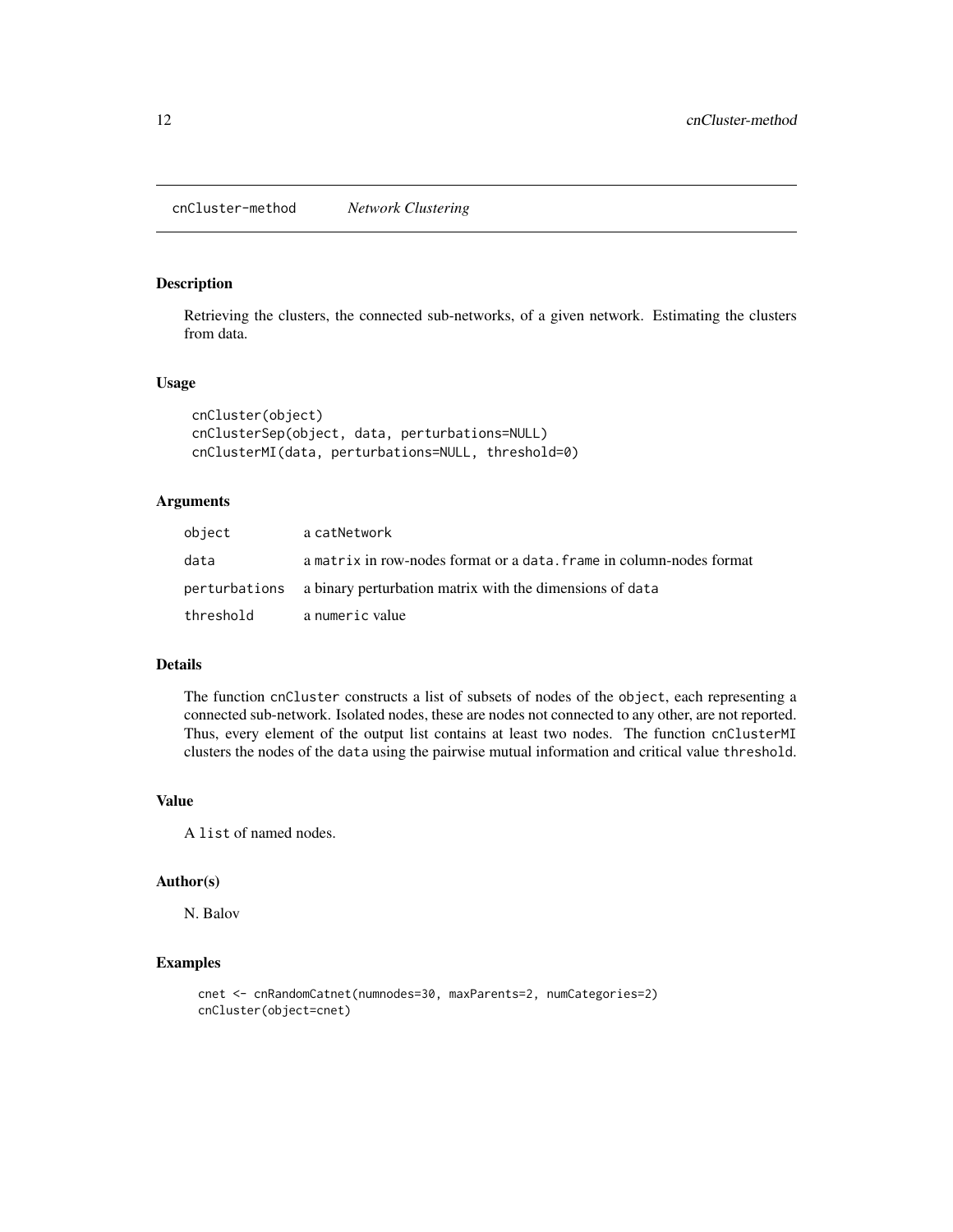<span id="page-12-0"></span>cnCompare-method *Network Comparison*

#### <span id="page-12-1"></span>Description

Compares two catNetwork objects by several criteria

### Usage

cnCompare(object1, object2, extended = TRUE)

### Arguments

| object1  | a catNetwork object                                                                                   |
|----------|-------------------------------------------------------------------------------------------------------|
| object2  | a catNetwork object, matrix, list of catNetworks or catNetworkEvaluate<br>object                      |
| extended | a logical parameter, specifying whether basic but quicker or extended compar-<br>ison to be performed |

#### Details

Comparison can be performed only between networks with the same sets of nodes. The function considers several topology-related comparison metrics.

First, directed edge comparison is performed and the true positives (TP), the false positive (FP) and the false negatives (FN) are reported assuming object1 to be the 'true' network.

Second, the difference between the binary parent matrices of the two objects is measured as the number of positions at which they differ. This is the so called Hamming distance and it is coded as hamm. Also, when extended parameter is set to TRUE, the difference between the exponents of the parent matrices is calculated, hammexp.

Third, the node order difference between the two networks is measured as follows. Let us call 'order pair' a pair of indices (i,j) such that there is a directed path from j-th node to i-th node in the network, which sometimes is denoted by j>i. The order comparison is done by counting the false positive and false negative order pairs.

The fourth criteria accounts for the so called 'Markov blanket'. The term 'Markov pair' is used to denote a pair of indices which corresponding nodes have a common child. In case of extended comparison, the numbers of false positive and false negative Markov pairs are calculated.

The cnCompare function returns an object with the following slots: 1) the number of true positive edges TP; 2) the number of false positive edges FP; 3) the number of false negative edges FN; 4) the F-score, which is the harmonic average of the specificity and sensitivity 5) the number of different elements in the corresponding parent matrices hamm; 6) the total number of different elements between all powers of the parent matrices hammexp;

Next three numbers identify the difference in the objects' skeletons (undirected graph structure)

7) the number of true positive undirected edges TP; 8) the number of false positive undirected edges FP; 9) the number of false negative undirected edges FN;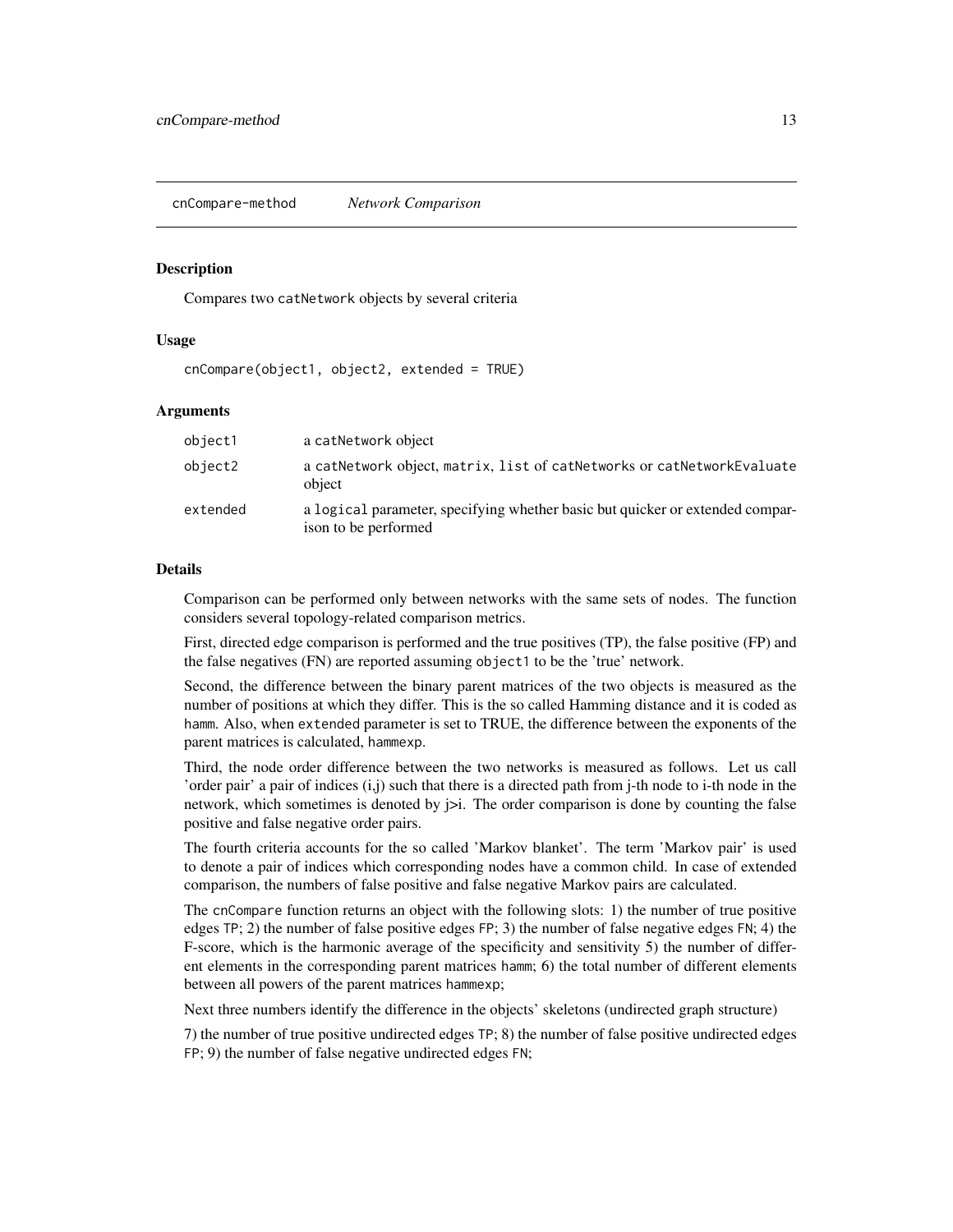10) the number of false positive order pairs order.fp; 11) the number of false negative order pairs order.fn; 12) the number of false positive Markov pairs markov.fp; and 13) the number of false positive Markov pairs markov.fn. It is assumed that the first object represents the ground truth with respect to which the comparison is performed.

If extended is set off (FALSE) only the edge (TP, FP, FN) and skeleton (TP, FP, FN) numbers are reported, otherwise all distance parameters are calculated. Turning off the extended option is recommended for very large networks (e.g. with number of nodes > 500), since the calculation of some of the distance metrics involve matrix calculations for which the function is not optimized and can be very slow.

### Value

A catNetworkDistance if object2 is catNetwork and catNetworkEvaluate otherwise.

#### Author(s)

N. Balov

### See Also

[catNetworkEvaluate-class](#page-7-1)

### Examples

```
cnet1 <- cnRandomCatnet(numnodes=10, maxParents=2, numCategories=2)
cnet2 <- cnRandomCatnet(numnodes=10, maxParents=2, numCategories=2)
dist <- cnCompare(object1=cnet1, object2=cnet2)
dist
```
cnComplexity-method *Network Complexity*

### <span id="page-13-1"></span>Description

Returns the complexity of a network

#### Usage

```
cnComplexity(object, node=NULL, include.unif=TRUE)
cnKLComplexity(object, node=NULL)
```
#### Arguments

| object       | a catNetwork object    |
|--------------|------------------------|
| node         | an integer, node index |
| include.unif | a logical              |

<span id="page-13-0"></span>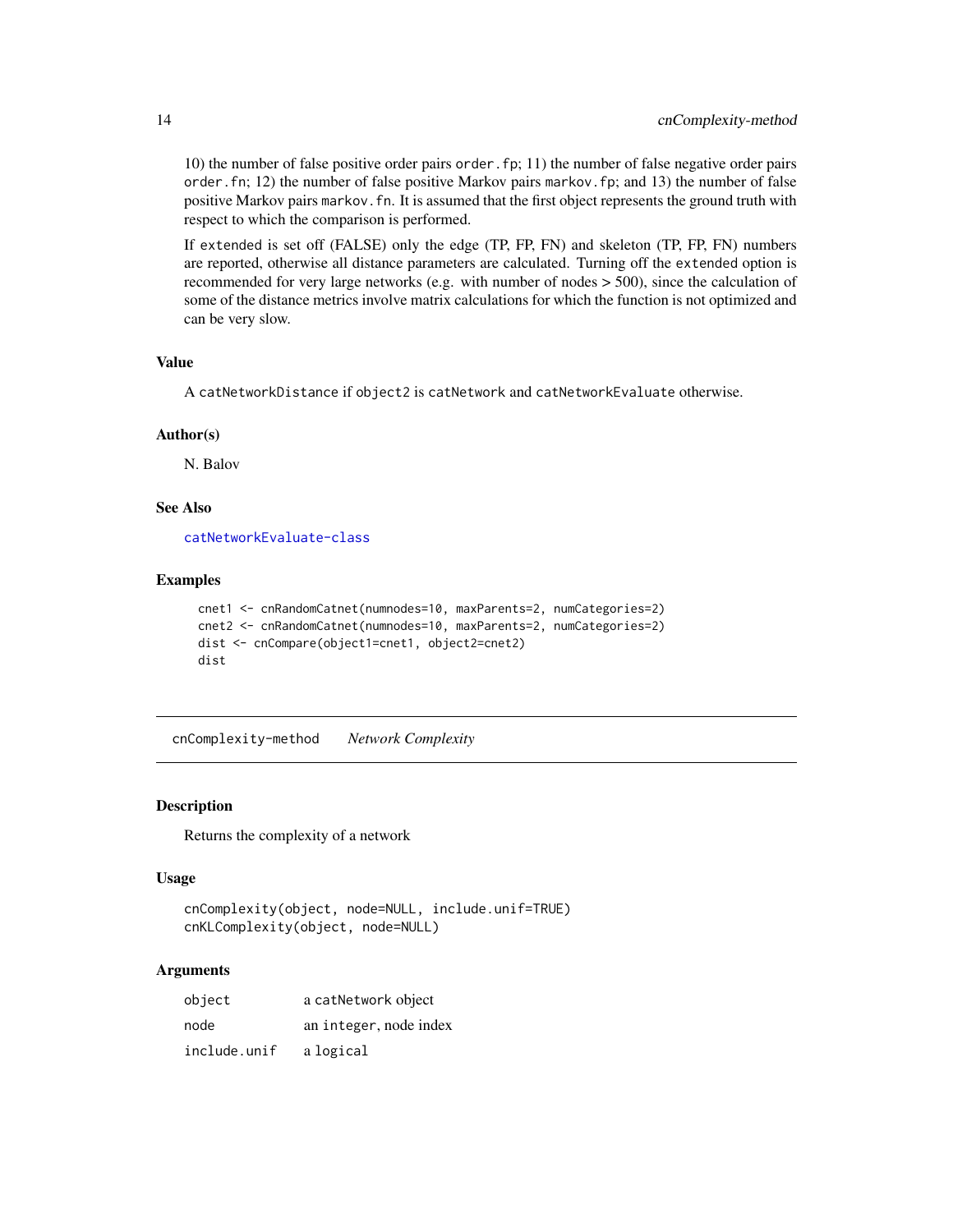#### <span id="page-14-0"></span>cnDiscretize 15

### Details

Complexity is a network characteristics that depends both on its graphical structure and the categorization of its nodes.

If node is specified, then the function returns that node complexity, otherwise the total complexity of object, which is the sum of its node complexities, is reported. A node complexity is determined by the number of its parents and their categories. For example, a node without parents has complexity 1. A node with k parents with respected number of categories  $c_1, c_2, \ldots, c_k$ , has complexity  $c1 \times c2 \times ... \times c$ k. Complexity is always a number that is equal or greater than the number of nodes in the network. For a network with specified graph structure, its complexity determines the number of parameters needed to define its probability distribution and hence the importance of complexity as network characteristic.

If include.unif is set to FALSE

### Value

An integer

### Author(s)

N. Balov, P. Salzman

### Examples

```
library(catnet)
cnet <- cnRandomCatnet(numnodes=10, maxParents=3, numCategories=2)
cnComplexity(object=cnet)
```
cnDiscretize *Data Categorization*

### Description

Numerical data discretization using empirical quantiles.

#### Usage

```
cnDiscretize(data, numCategories, mode="uniform", qlevels=NULL)
```
#### Arguments

| data    | a numerical matrix or data. frame                                          |
|---------|----------------------------------------------------------------------------|
|         | numCategories an integer, the number of categories per node                |
| mode    | a character, the discretization method to be used, "quantile" or "uniform" |
| glevels | a list of integer vectors, the node discretization parameters              |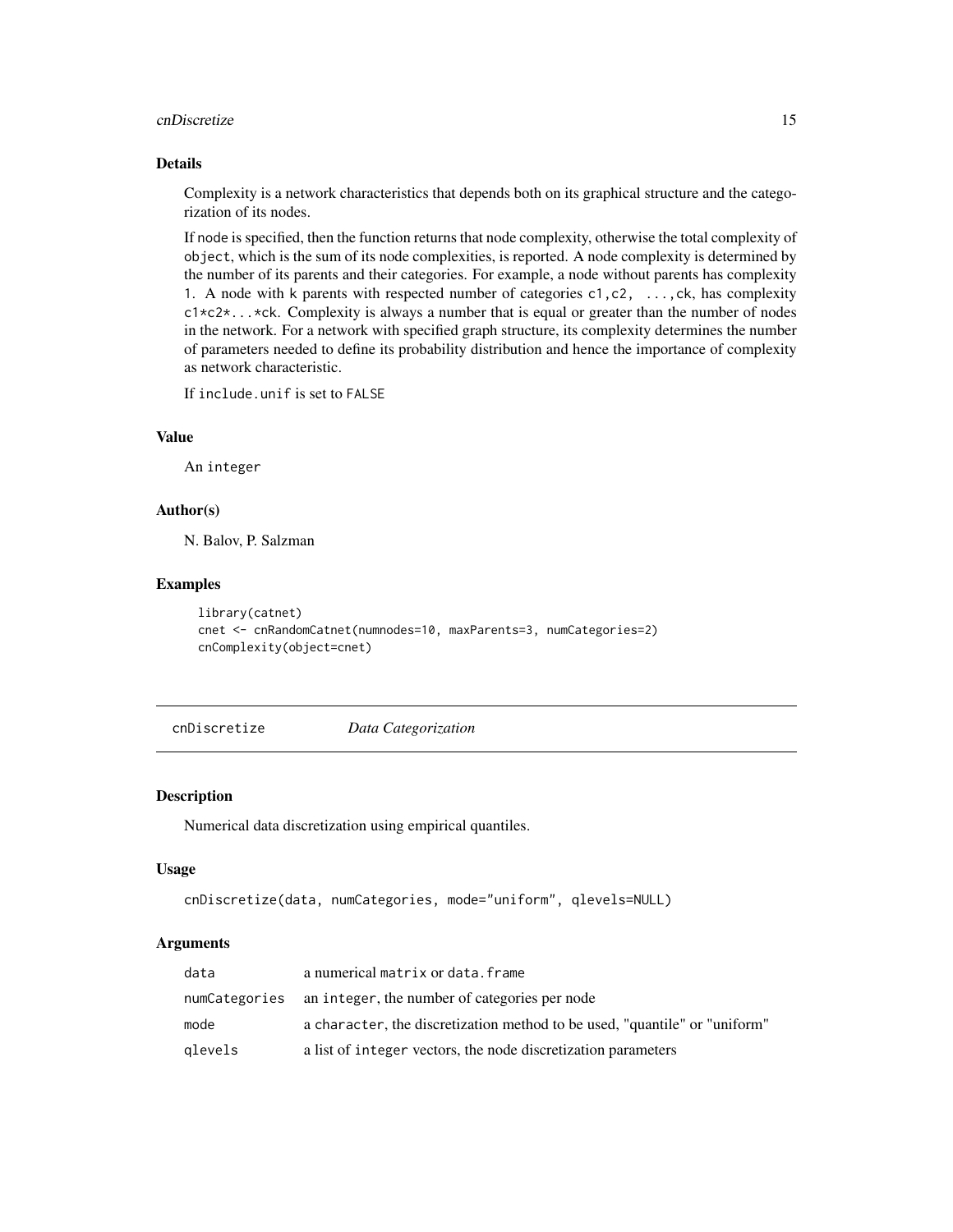### <span id="page-15-0"></span>Details

The numerical data is discretized into given number of categories, numCategories, using the empirical node quantiles. As in all functions of catnet package that accept data, if the data parameter is a matrix then it is organized in the row-node format. If it is a data.frame, the column-node format is assumed.

The mode specifies the discretization model. Currantly, two discretization methods are supported - "quantile" and "uniform", which is the default choice.

The quantile-based discretization method is applied as follows. For each node, the sample node distribution is constructed, which is then represented by a sum of non-intersecting classes separated by the quantile points of the sample distribution. Each node value is assigned the class index in which it falls into.

The uniform discretization breaks the range of values of each node into numCategories equal intervals or of lengths proportional to the corresponding qlevels values.

Currently, the function assigns equal number of categories for each node of the data.

### Value

A matrix or data.frame of indices.

#### Author(s)

N. Balov, P. Salzman

#### See Also

[cnSamples](#page-38-1)

#### Examples

```
ps <- t(sapply(1:10, function(i) rnorm(20, i, 0.1)))
dps1 <- cnDiscretize(ps, 3, mode="quantile")
hist(dps1[1,])
qlevels <- lapply(1:10, function(i) rep(1, 3))
qlevels[[1]] <- c(1,2,1)
dps2 <- cnDiscretize(ps, 3, mode="uniform", qlevels)
hist(dps2[1,])
```
cnDot-method *Network Description File*

#### <span id="page-15-1"></span>Description

The function generates a dot-file, the native storage format for Graphviz software package, that describes the graph structure of a catNetwork object.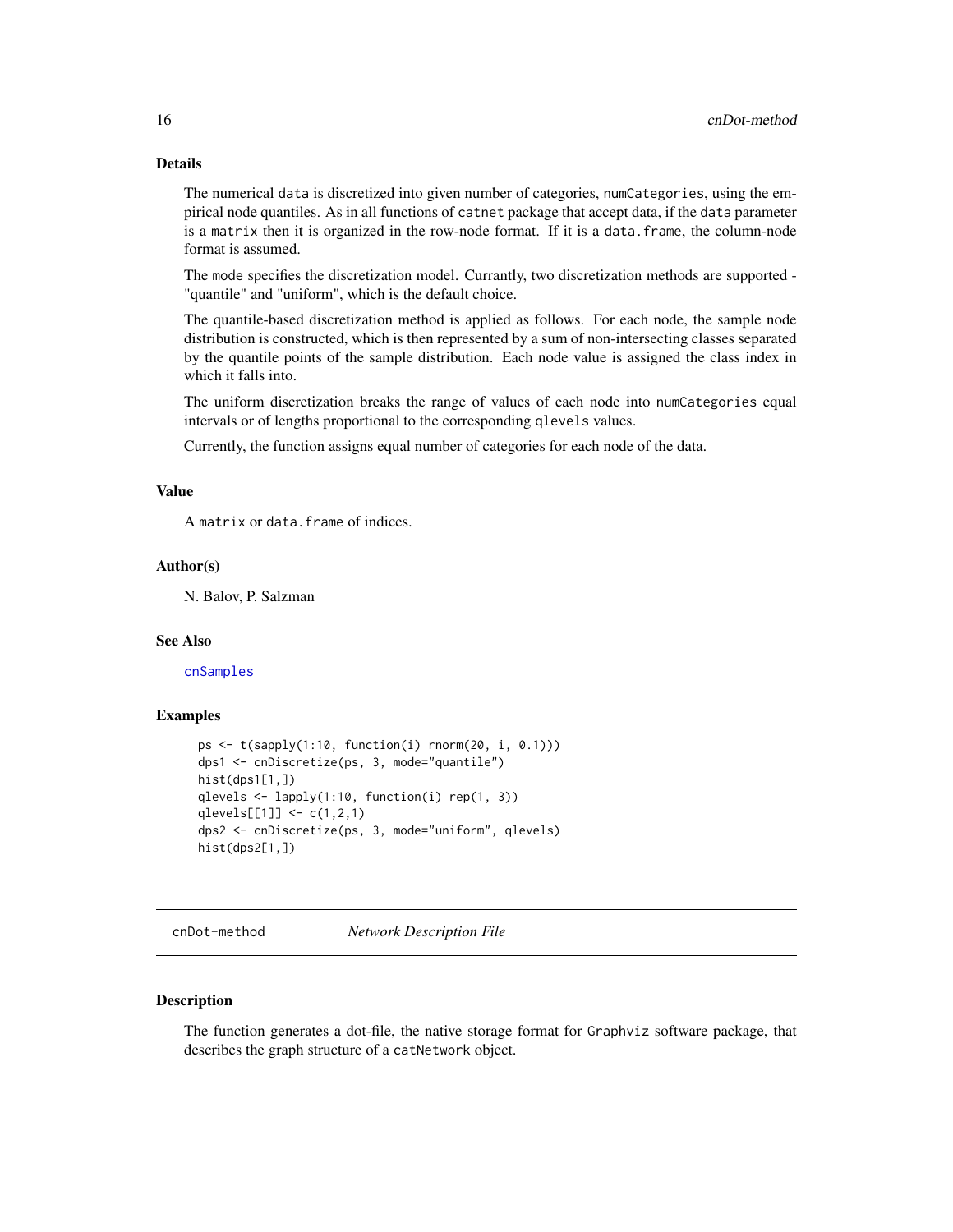### <span id="page-16-0"></span>cnDot-method 17

### Usage

cnDot(object, file=NULL, format="ps", style=NULL)

### Arguments

| object | a cat Network, a list of cat Networks or a parent matrix   |
|--------|------------------------------------------------------------|
| file   | a character, an optional output file name                  |
| format | a character, an optional output file format, "ps" or "pdf" |
| stvle  | a list of triplets, nodes' shape, color and edge-color     |

### Details

The function generates a dot-text file as supported by Graphviz library. In order to draw a graph the user needs a dot-file converter and pdf/postscript viewer. The environment variables R\_DOTVIEWER and R\_PDFVIEWER specify the corresponding executable routines.

If Graphviz is installed and the variable R\_DOTVIEWER is set with the full path to the dot executable file (the routine that converts a dot-text file to a postscript or pdf), a pdf or postscript file is created depending on the value of the format parameter.

If the file variable is not specified, then the function just prints out the resulting string which otherwise would be written into a dot file. Next, if a pdf-viewer is available, the created postscript or pdf file is shown.

### Value

A character or a dot-file

### Author(s)

N. Balov

### See Also

[catnet-package](#page-2-1), [cnPlot](#page-33-1)

```
cnet <- cnRandomCatnet(numnodes=10, maxParents=3, numCategories=2)
cnDot(object=cnet, file="cnet")
```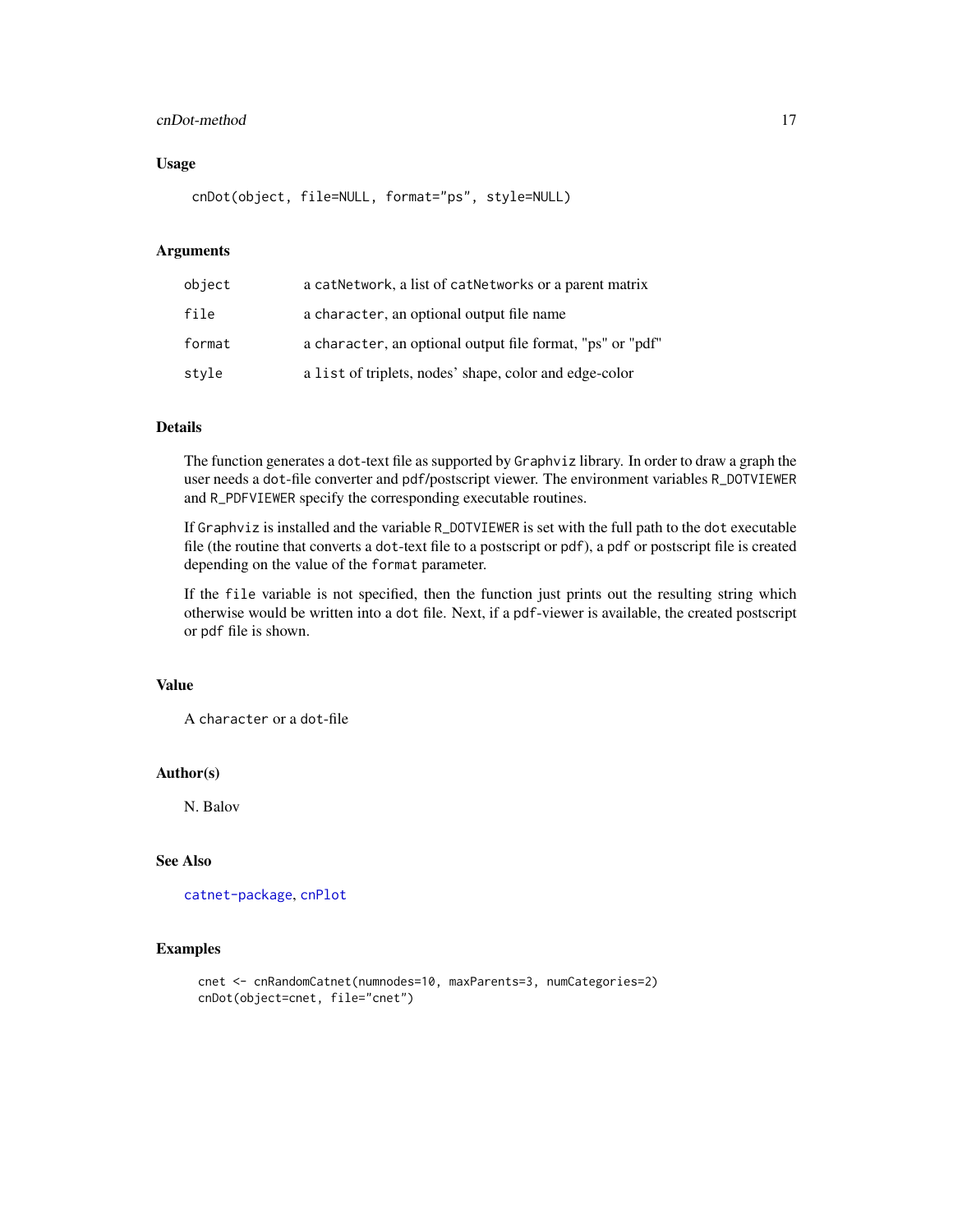<span id="page-17-0"></span>cnEdges-method *Network Edges*

### <span id="page-17-1"></span>Description

Returns the set of directed edges of a catNetwork object.

### Usage

cnEdges(object, which)

### Arguments

| object | a catNetwork                           |
|--------|----------------------------------------|
| which  | a vector of node indices or node names |

### Details

The edges of a catNetwork are specified as parent-to-child vectors. The function returns a list that for each node with index in the vector which contains its set of children. If which is not specified, the children of all nodes are listed.

### Value

A list of nodes' children.

### Author(s)

N. Balov, P. Salzman

### See Also

[cnParents](#page-31-1)

```
library(catnet)
cnet <- cnRandomCatnet(numnodes=10, maxParents=3, numCategories=2)
cnEdges(object=cnet)
```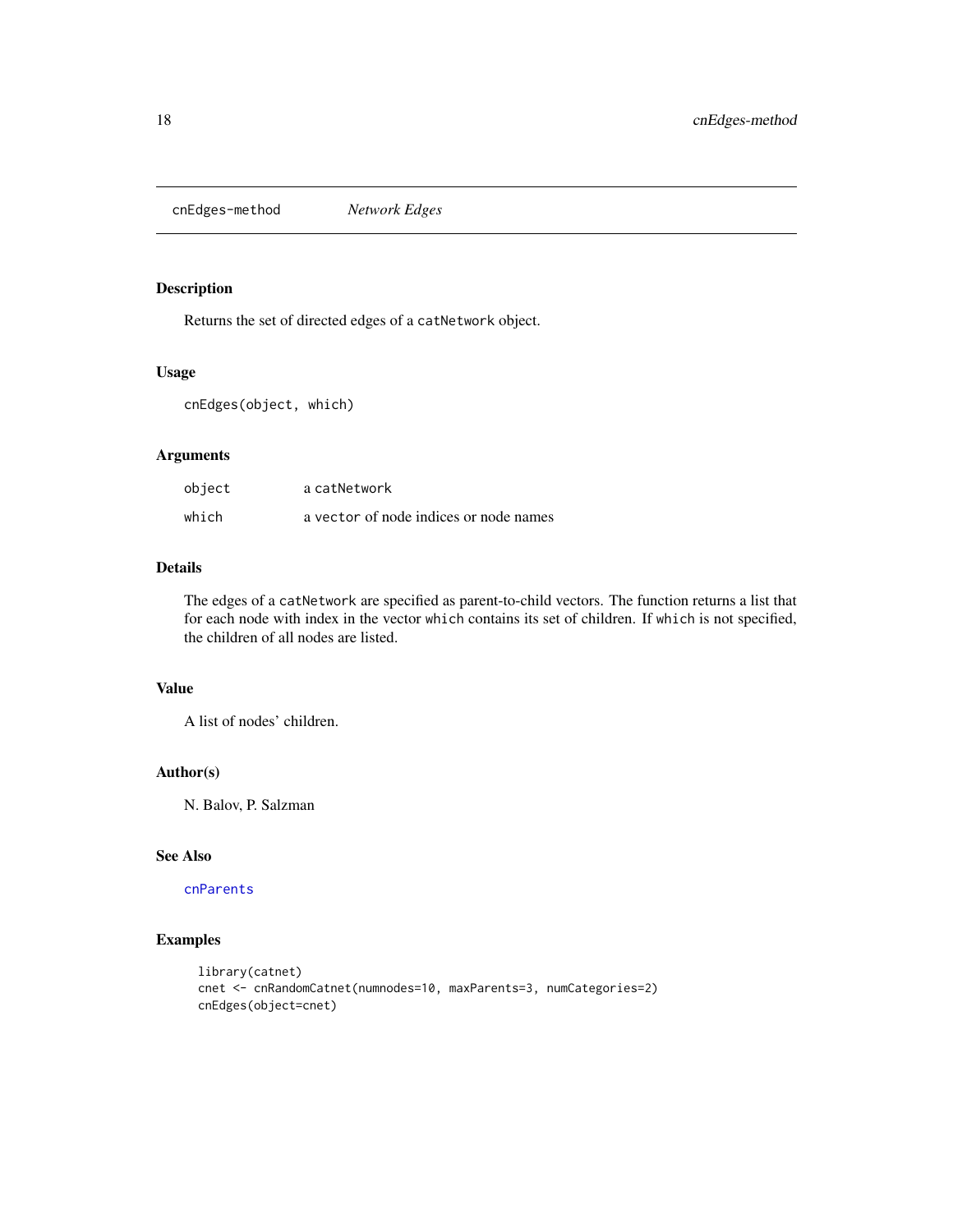<span id="page-18-0"></span>

Calculates the matrix of conditional entropy for each pair of nodes.

### Usage

```
cnEntropy(data, perturbations=NULL)
cnEdgeDistanceKL(data, perturbations)
cnEdgeDistancePearson(data, perturbations)
cnEntropyOrder(data, perturbations=NULL)
```
### Arguments

| data | a matrix in row-nodes format or a data. frame in column-nodes format                                                                    |
|------|-----------------------------------------------------------------------------------------------------------------------------------------|
|      | perturbations a binary matrix with the dimensions of data. A value 1 designates the corre-<br>sponding node in the sample as perturbed. |

#### Details

The conditional entropy of node X with respect to Y is defined as  $-P(X|Y)logP(X|Y)$ , where  $P(X|Y)$ is the sample conditional probability, and this is the value at the  $(X, Y)$ 'th position in the resulting matrix.

### Value

A matrix

### Author(s)

N. Balov

### See Also

[cnParHist](#page-32-1)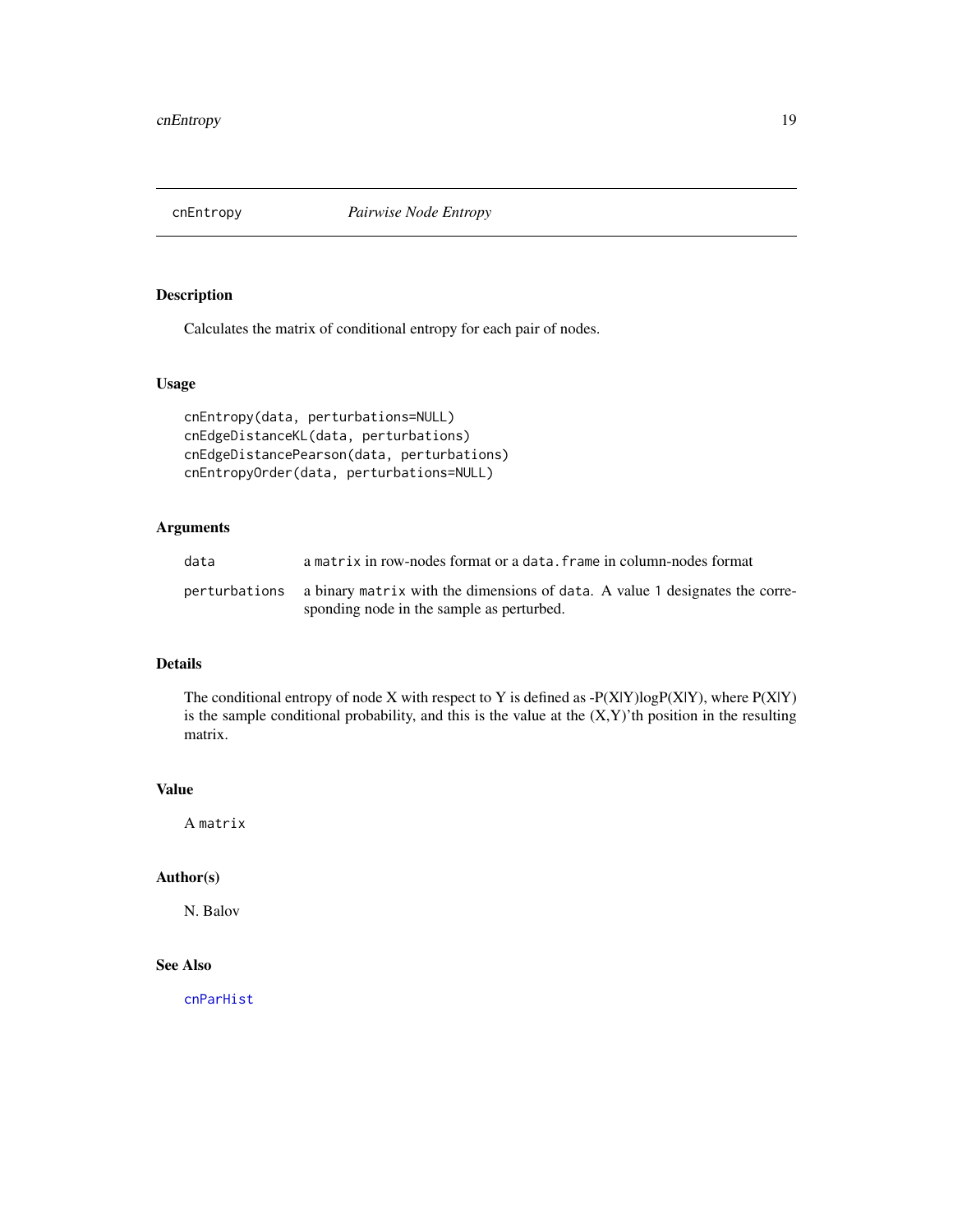<span id="page-19-1"></span><span id="page-19-0"></span>

This is a model selection routine that finds a network in a set of networks for a given complexity.

### Usage

```
cnFind(object, complexity = 0, alpha=0, factor=1)cnFindKL(object, numsamples)
```
### Arguments

| object     | catNetworkEvaluate or list of catNetworks |
|------------|-------------------------------------------|
| complexity | an integer, target complexity             |
| alpha      | a character or numeric                    |
| factor     | anumeric                                  |
| numsamples | an integer                                |

#### Details

The complexity must be at least the number of nodes of the networks. If no network with the requested complexity exists in the list, then the one with the closest complexity is returned. Alternatively, one can apply some standard model selection with alpha="BIC" and alpha=AIC.

#### Value

A catNetwork object.

#### Author(s)

N. Balov, P. Salzman

### See Also

[cnFindAIC](#page-20-1), [cnFindBIC](#page-21-1)

```
cnet <- cnRandomCatnet(numnodes=10, maxParents=2, numCategories=2)
psamples <- cnSamples(object=cnet, numsamples=100)
netlist <- cnSearchOrder(data=psamples, maxParentSet=2)
bnet <- cnFind(object=netlist, complexity=cnComplexity(cnet))
bnet
```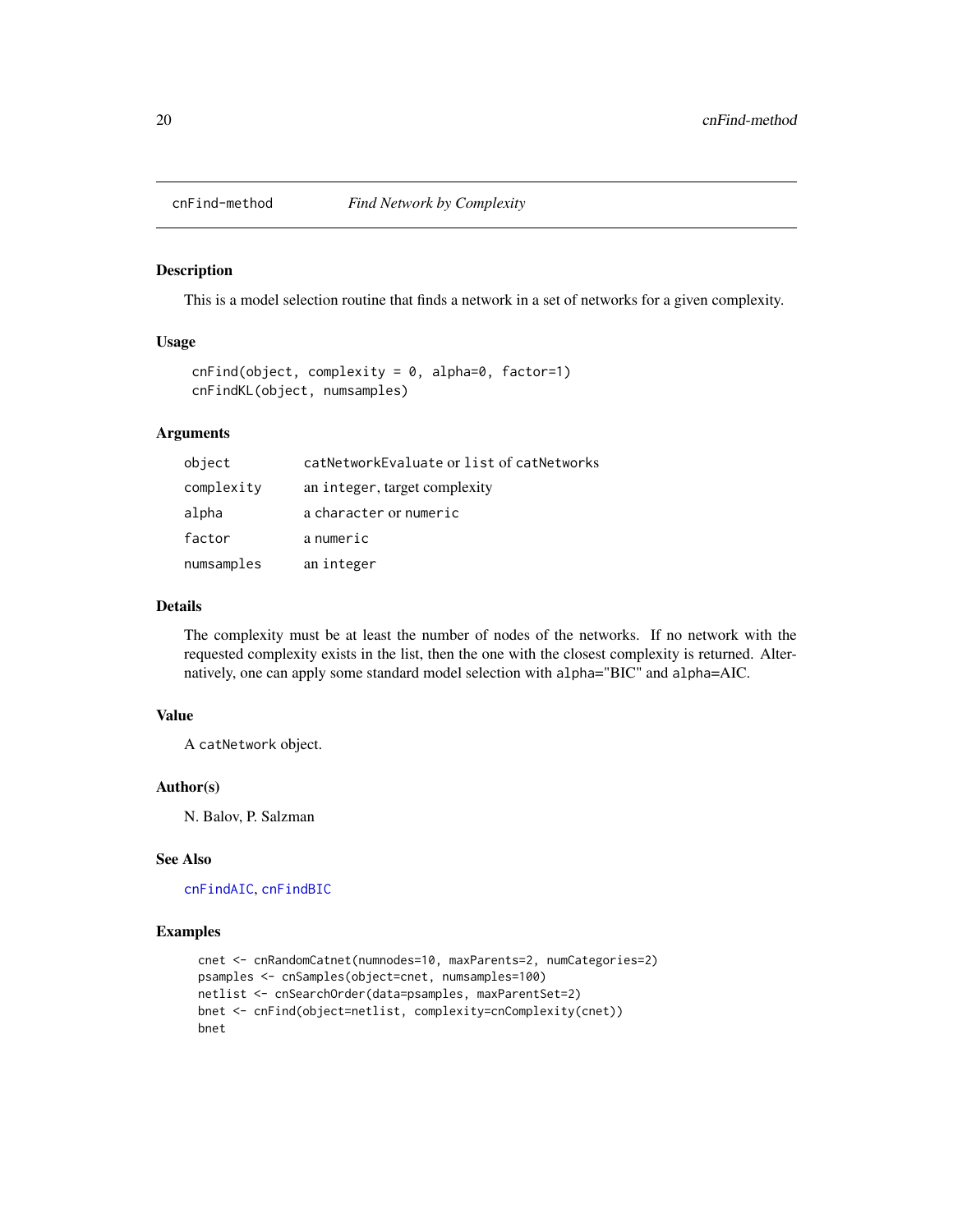<span id="page-20-1"></span><span id="page-20-0"></span>This is a model selection routine that finds a network in a set of networks using the AIC criteria.

#### Usage

```
cnFindAIC(object, numsamples)
```
### Arguments

| object     | A list of catNetwork objects or catNetworkEvaluate |
|------------|----------------------------------------------------|
| numsamples | an integer                                         |

### Details

The function returns the network with maximal AIC value from a list of networks as obtained from one of the search-functions cnSearchOrder, cnSearchSA and cnSearchSAcluster. The formula used for the AIC is log(Likelihood) - Complexity.

#### Value

A catNetwork object with optimal AIC value.

### Author(s)

N. Balov, P. Salzman

### See Also

[cnFind](#page-19-1), [cnFindBIC](#page-21-1)

```
library(catnet)
  cnet <- cnRandomCatnet(numnodes=12, maxParents=3, numCategories=2)
  psamples <- cnSamples(object=cnet, numsamples=10)
  nodeOrder <- sample(1:12)
  nets <- cnSearchOrder(data=psamples, perturbations=NULL,
maxParentSet=2, maxComplexity=36, nodeOrder)
  aicnet <- cnFindAIC(object=nets)
  aicnet
```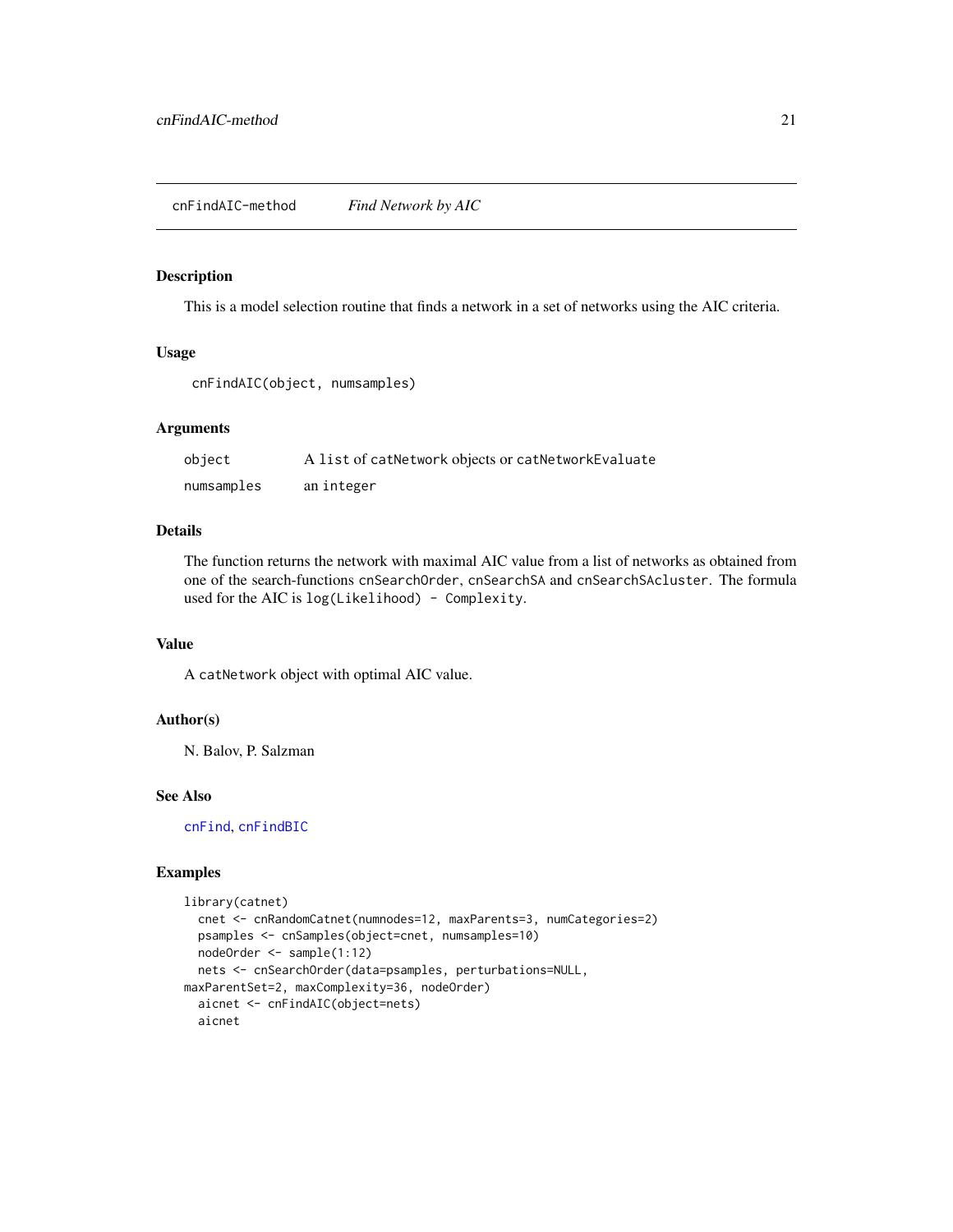<span id="page-21-0"></span>cnFindBIC-method *Find Network by BIC*

#### <span id="page-21-1"></span>Description

This is a model selection routine that finds a network in a set of networks using the BIC criteria.

#### Usage

```
cnFindBIC(object, numsamples)
```
### Arguments

| object     | A list of catNetworkNode objects or catNetworkEvaluate |
|------------|--------------------------------------------------------|
| numsamples | The number of samples used for estimating object       |

### Details

The function returns the network with maximal BIC value from a list of networks as obtained from one of the search-functions cnSearchOrder, cnSearchSA and cnSearchSAcluster. The formula used for the BIC is log(Likelihood) - 0.5\*Complexity\*log(numNodes).

#### Value

A catNetwork object with optimal BIC value.

### Author(s)

N. Balov, P. Salzman

### See Also

[cnFindAIC](#page-20-1), [cnFind](#page-19-1)

```
library(catnet)
 cnet <- cnRandomCatnet(numnodes=12, maxParents=3, numCategories=2)
 psamples <- cnSamples(object=cnet, numsamples=10)
 nodeOrder <- sample(1:12)
 nets <- cnSearchOrder(data=psamples, perturbations=NULL,
maxParentSet=2, maxComplexity=36, nodeOrder)
 bicnet <- cnFindBIC(object=nets, numsamples=dim(psamples)[2])
 bicnet
```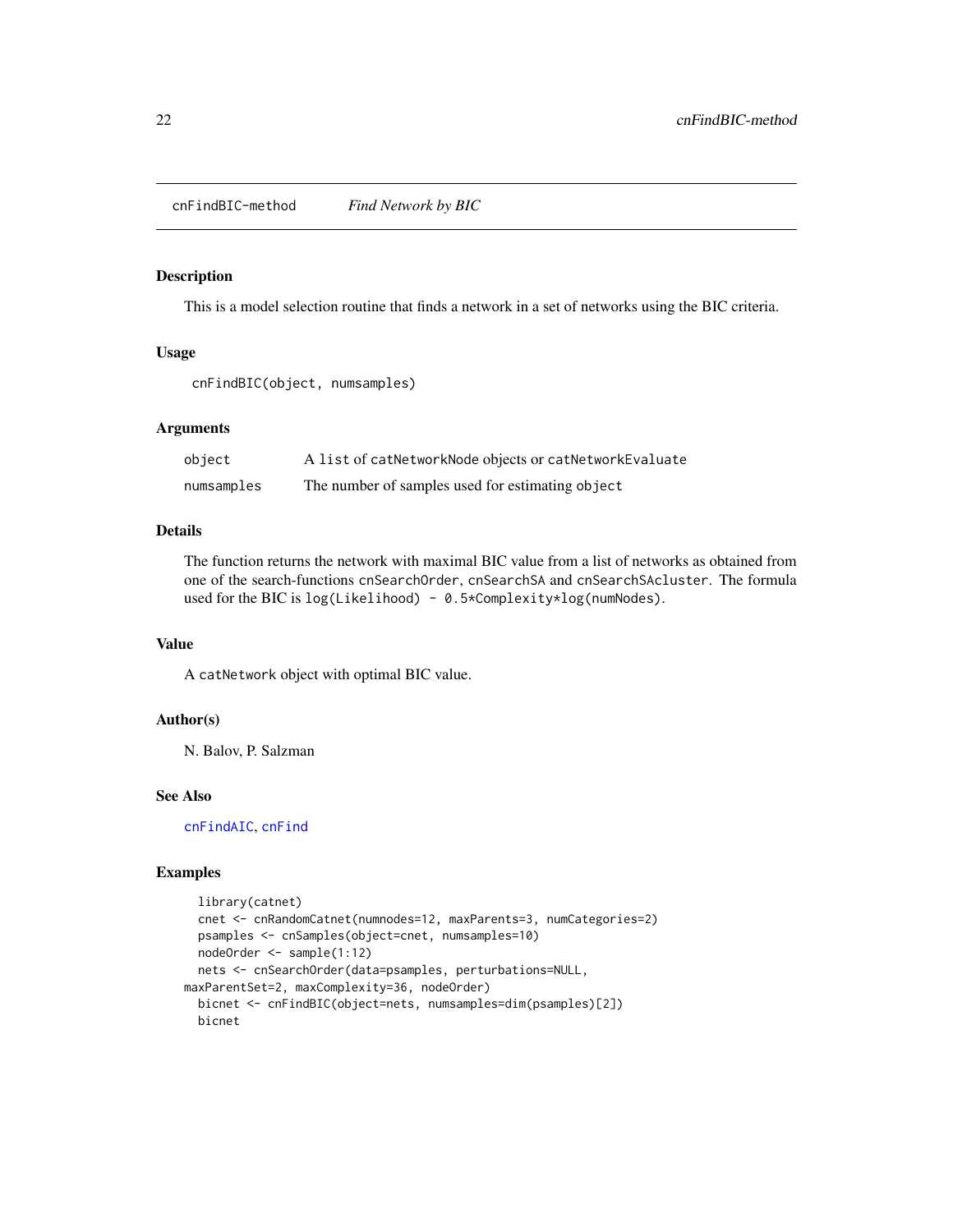<span id="page-22-1"></span><span id="page-22-0"></span>Calculate the log-likelihood of a sample with respect to a given catNetwork object

### Usage

cnLoglik(object, data, perturbations=NULL, bysample=FALSE)

### Arguments

| object        | a catNetwork object                                                                                                       |
|---------------|---------------------------------------------------------------------------------------------------------------------------|
| data          | a data matrix given in the column-sample format, or a data. frame in the row-<br>sample format                            |
| perturbations | a binary matrix with the dimensions of data. A value 1 designates the corre-<br>sponding node in the sample as perturbed. |
| bysample      | a logical                                                                                                                 |

### Details

If bysample is set to TRUE, the function output is a vector of log-likelihoods of the individual sample records. Otherwise, the total average of the log-likelihood of the sample is reported.

### Value

A numeric value

### Author(s)

N. Balov

### See Also

[cnNodeLoglik](#page-26-1)

```
library(catnet)
cnet <- cnRandomCatnet(numnodes=10, maxParents = 3, numCategories = 2)
psamples <- cnSamples(object=cnet, numsamples=100)
cnLoglik(object=cnet, data=psamples)
```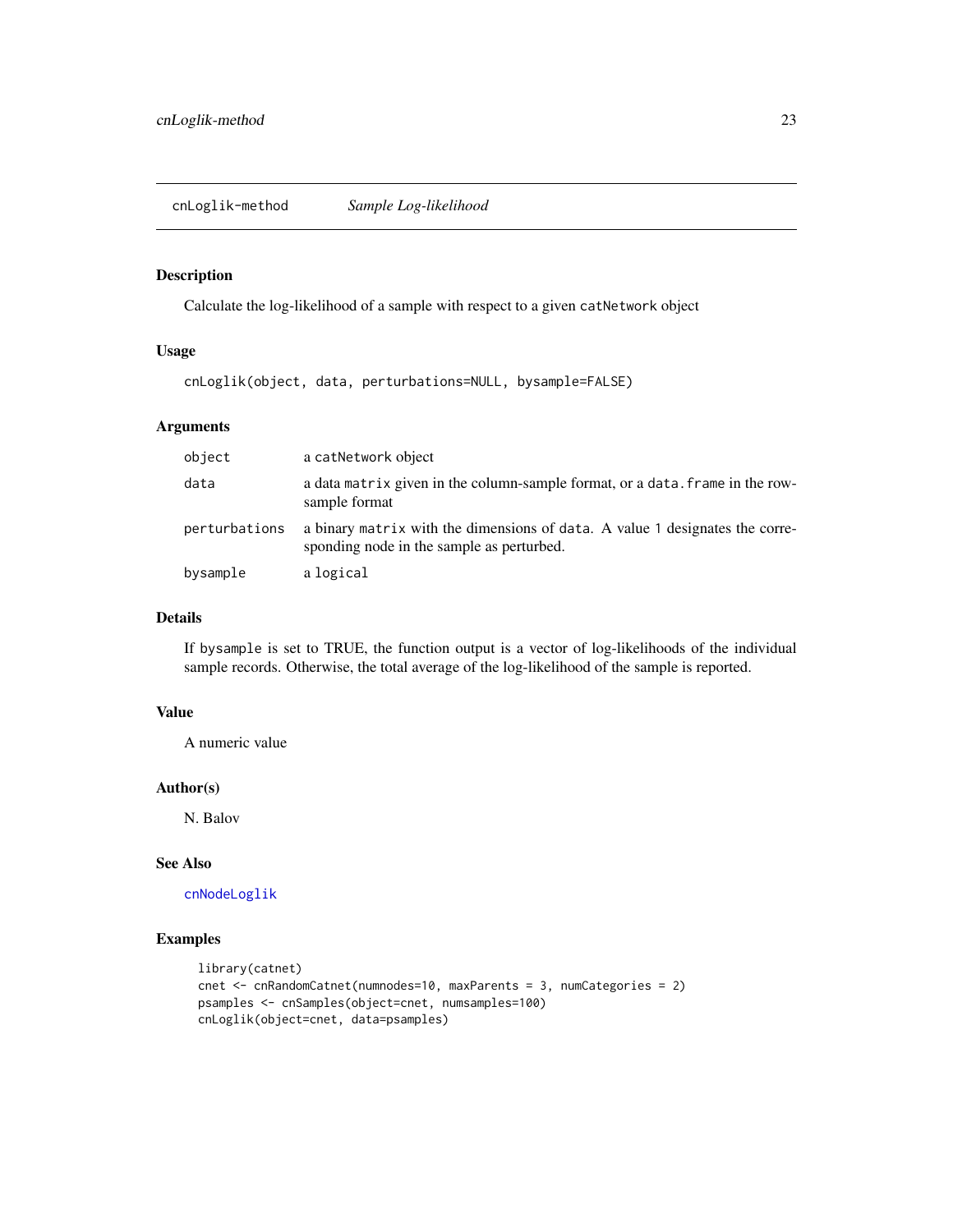<span id="page-23-0"></span>cnMatEdges-method *Network Edge Matrix*

#### <span id="page-23-1"></span>Description

Returns a matrix representing the edges of a catNetwork object.

### Usage

cnMatEdges(object)

### Arguments

object a catNetwork object

### Details

The resulting matrix has two columns and the number of edges rows. Edges are given as ordered pairs of the elements of the first and second columns.

### Value

A matrix of characters.

### Author(s)

N. Balov, P. Salzman

### See Also

[cnEdges](#page-17-1), [cnMatParents](#page-24-1)

```
library(catnet)
cnet <- cnRandomCatnet(numnodes=10, maxParents=3, numCategories=2)
cnMatEdges(object=cnet)
```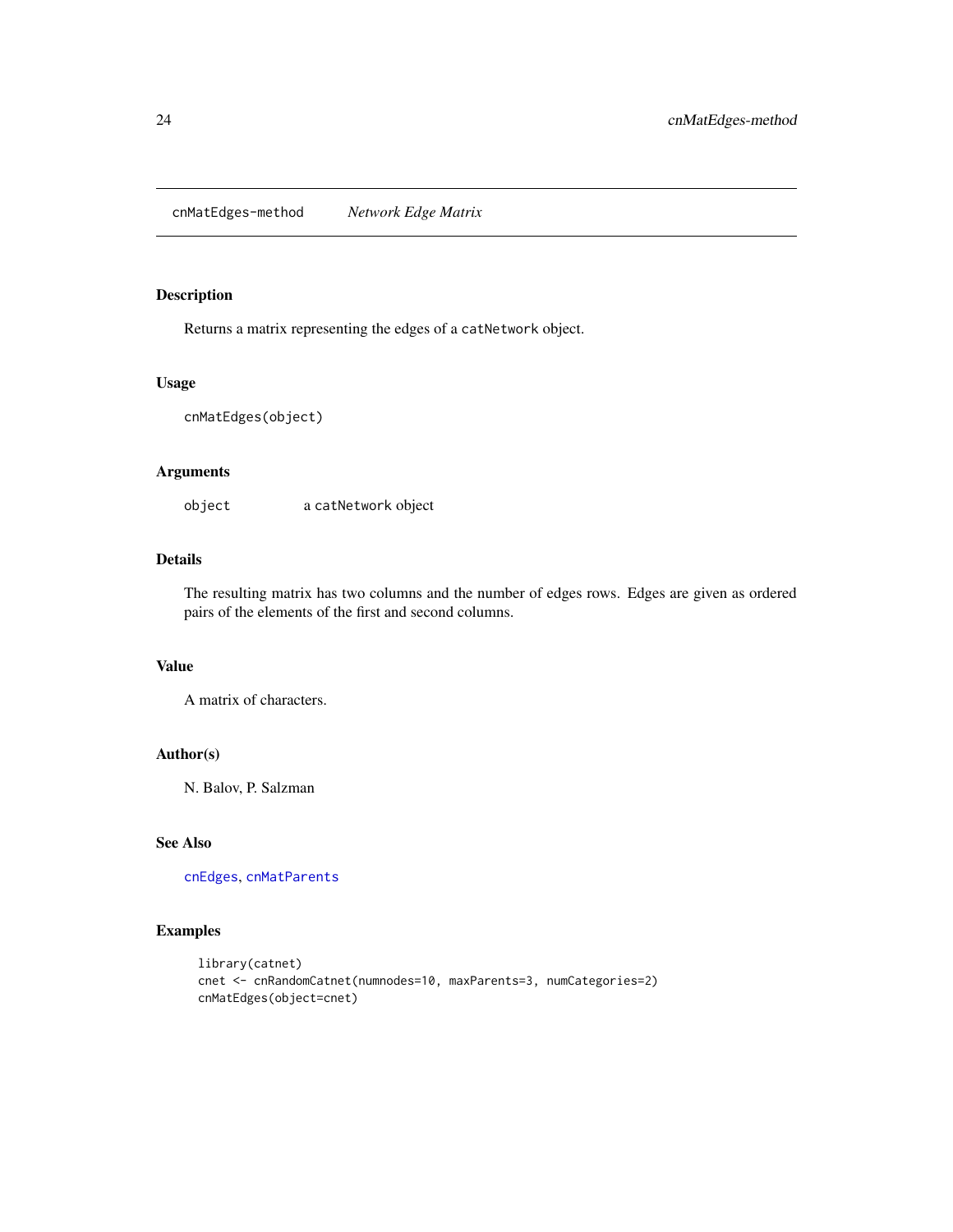<span id="page-24-1"></span><span id="page-24-0"></span>Returns the binary matrix of parent-child relations of a catNetwork object.

### Usage

cnMatParents(object, nodeorder)

#### Arguments

| object    | a catNetwork or catNetworkFit object                            |
|-----------|-----------------------------------------------------------------|
| nodeorder | an integer vector specifying the order of the nodes to be taken |

### Details

The resulting matrix has a value 1 at row i and column j if i-th node has j-th node as a parent, and 0 otherwise.

### Value

A matrix

### Author(s)

N. Balov, P. Salzman

### See Also

[cnParents](#page-31-1), [cnMatEdges](#page-23-1)

```
library(catnet)
cnet <- cnRandomCatnet(numnodes=10, maxParents=3, numCategories=2)
cnMatParents(object=cnet)
```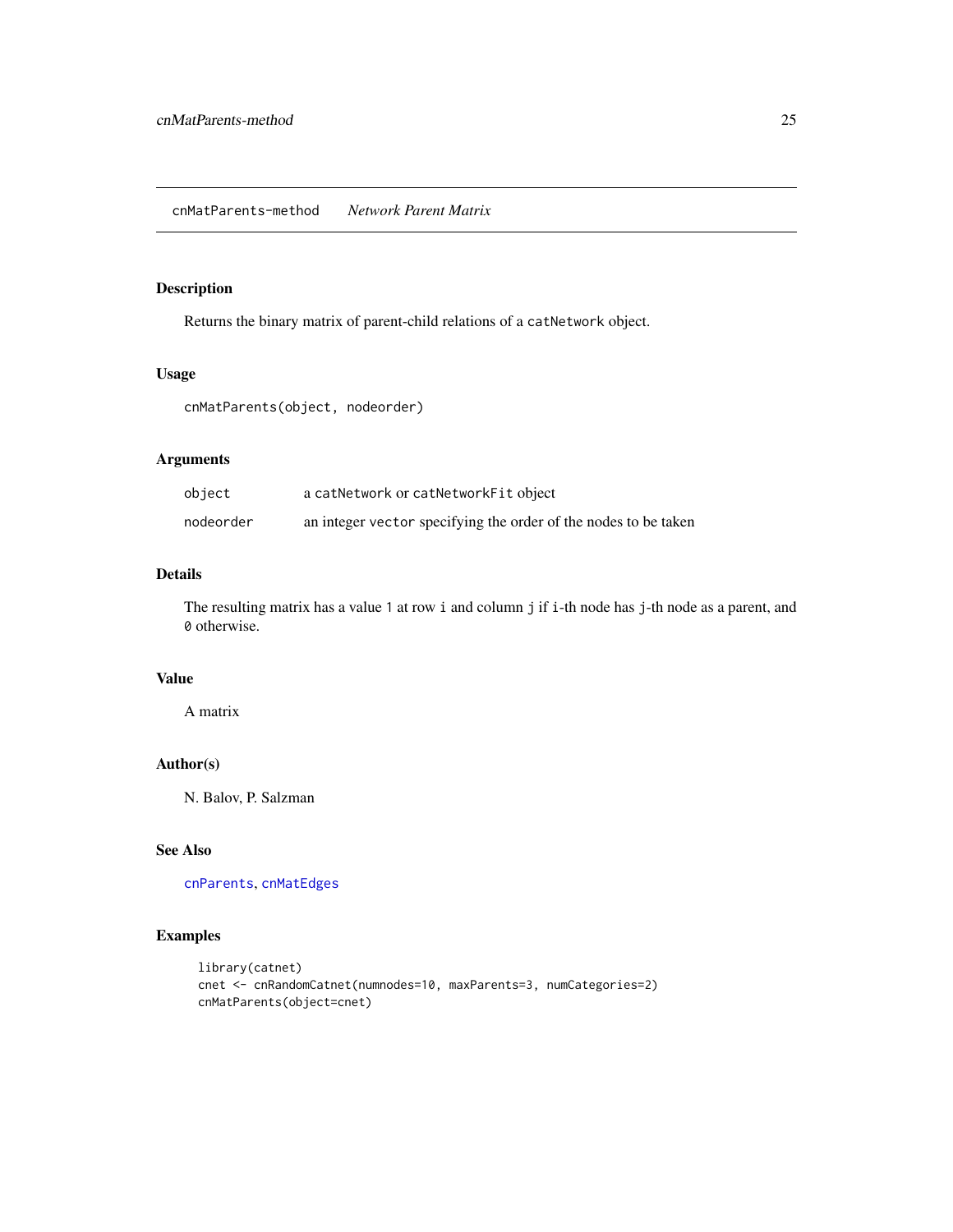<span id="page-25-1"></span><span id="page-25-0"></span>

Creates a new catNetwork with specified nodes, categories, parent sets and probability structure.

#### Usage

```
cnNew(nodes, cats, parents, probs=NULL, p.delta1=0.01, p.delta2=0.01)
```
### Arguments

| nodes    | a vector of nodes names   |
|----------|---------------------------|
| cats     | a list of node categories |
| parents  | a list of node parents    |
| probs    | a list of probabilities   |
| p.delta1 | anumeric                  |
| p.delta2 | a numeric                 |

#### Details

If probs is not specified, then a random probability model is assigned with conditional probability values in the union of the intervals [p.delta1, 0.5-p.delta2] and [0.5+p.delta2, 1-p.delta1]. Because of the nested list hierarchy of the probability structure, specifying the probability argument explicitly can be very elaborated task for large networks. In the following example we create a small network with only three nodes. The first node has no parents and only its marginal distribution is given,  $c(0.2, 0.8)$ . Note that all inner most vectors in the probs argument, such as  $(0.4, 0.6)$ , represent conditional distributions and thus sum to 1.

### Value

A catNetwork object.

#### Author(s)

N. Balov, P. Salzman

### See Also

[catNetwork-class](#page-4-1), [cnRandomCatnet](#page-36-1)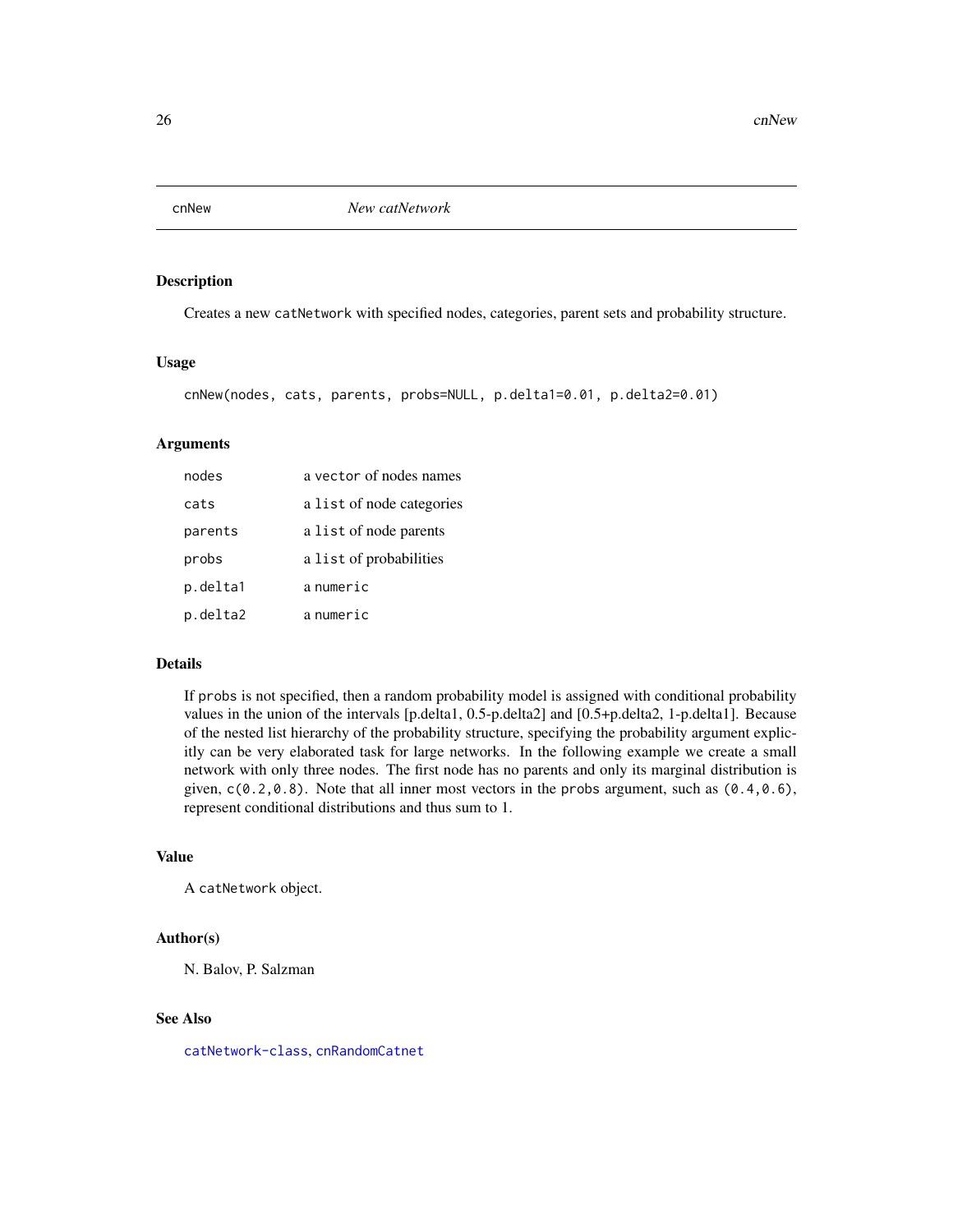### <span id="page-26-0"></span>cnNodeLoglik 27

### Examples

```
library(catnet)
cnet <- cnNew(
nodes = c("a", "b", "c"),cats = list(c("1","2"), c("1","2"), c("1","2")),
parents = list(NULL, c(1), c(1,2)),probs = list( c(0.2, 0.8),list(c(0.6,0.4),c(0.4,0.6)),
list(list(c(0.3,0.7),c(0.7,0.3)),
list(c(0.9,0.1),c(0.1,0.9))))
)
```
<span id="page-26-1"></span>cnNodeLoglik *Node Log-likelihood*

### Description

For a given data sample, the function calculates the log-likelihood of a node with respect to a specified parent set.

### Usage

cnNodeLoglik(object, node, data, perturbations=NULL)

### Arguments

| object | a catNetwork object                                          |
|--------|--------------------------------------------------------------|
| node   | an integer or a list of integers, node indices in the data   |
| data   | a matrix or data. frame of categories                        |
|        | perturbations an optional perturbation matrix or data. frame |

### Value

a numeric value

#### Author(s)

N. Balov

### See Also

[cnLoglik](#page-22-1)

```
library(catnet)
cnet <- cnRandomCatnet(numnodes=10, maxParents=3, numCategories=2)
psamples <- cnSamples(object=cnet, numsamples=100)
cnNodeLoglik(cnet, node=5, data=psamples)
```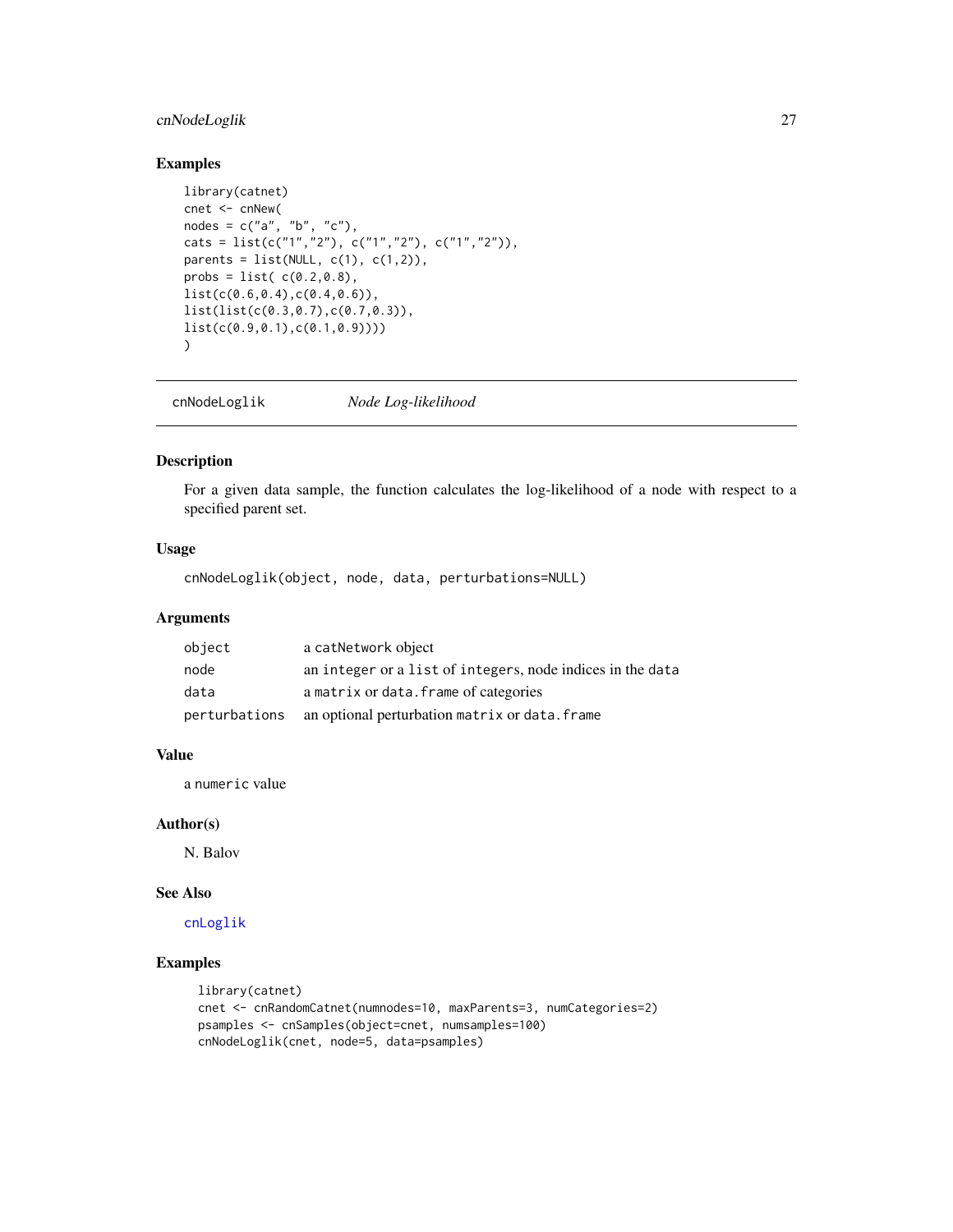<span id="page-27-0"></span>cnNodeMarginalProb-method

*Probability Calculations*

#### Description

Marginal probability of a node, joint probability of a set of nodes or conditional probability of two sets of nodes.

### Usage

```
cnNodeMarginalProb(object, node)
cnJointProb(object, nodes)
cnCondProb(object, x, y)
```
#### Arguments

| object | a catNetwork                                                                             |
|--------|------------------------------------------------------------------------------------------|
| node   | an integer, a node index in object                                                       |
| nodes  | a vector of node names or indices in object                                              |
| x,y    | vectors of node categories (either characters or indices) named after nodes of<br>object |

### Details

cnJointProb returns a matrix with probability values for each combinations of categories arranged in columns. cnCondProb calculates the value of  $P(X=x|Y=y)$ .

### Value

a numerical or numerical matrix

#### Author(s)

N. Balov

#### See Also

[cnProb](#page-35-1)

```
library(catnet)
cnet <- cnRandomCatnet(numnodes=10, maxParents=3, numCategories=2)
cnNodeMarginalProb(cnet, node=5)
cnCondProb(cnet, x=c("N1"=1, "N2"=2), y=c("N3"=1, "N4"=2, "N5"=2))
```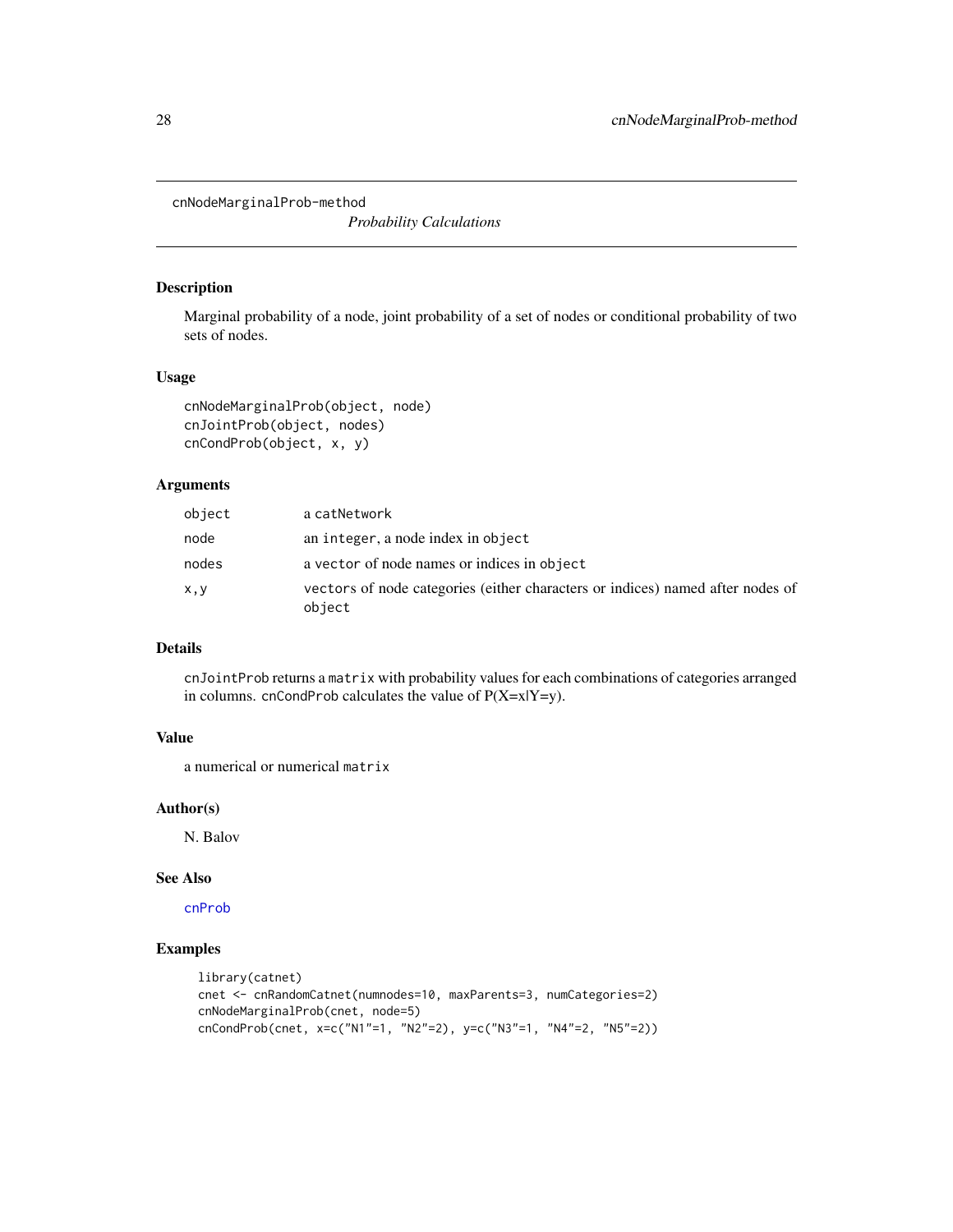<span id="page-28-0"></span>cnNodes-method *Netwok Nodes*

#### <span id="page-28-1"></span>Description

Returns the list of nodes of a catNetwork object.

#### Usage

cnNodes(object, which)

### Arguments

| object | a catNetwork object      |
|--------|--------------------------|
| which  | a vector of node indices |

### Details

Nodes are represented by characters. When a random catNetwork object is constructed, it takes the default node names N#, where # are node indices. The function returns the node names with indices given by parameter which, and all node names if which is not specified.

### Value

a list of characters, the node names

### Author(s)

N. Balov, P. Salzman

### See Also

[cnNumNodes](#page-30-1)

```
library(catnet)
cnet <- cnRandomCatnet(numnodes=10, maxParents=3, numCategories=2)
cnNodes(object=cnet)
```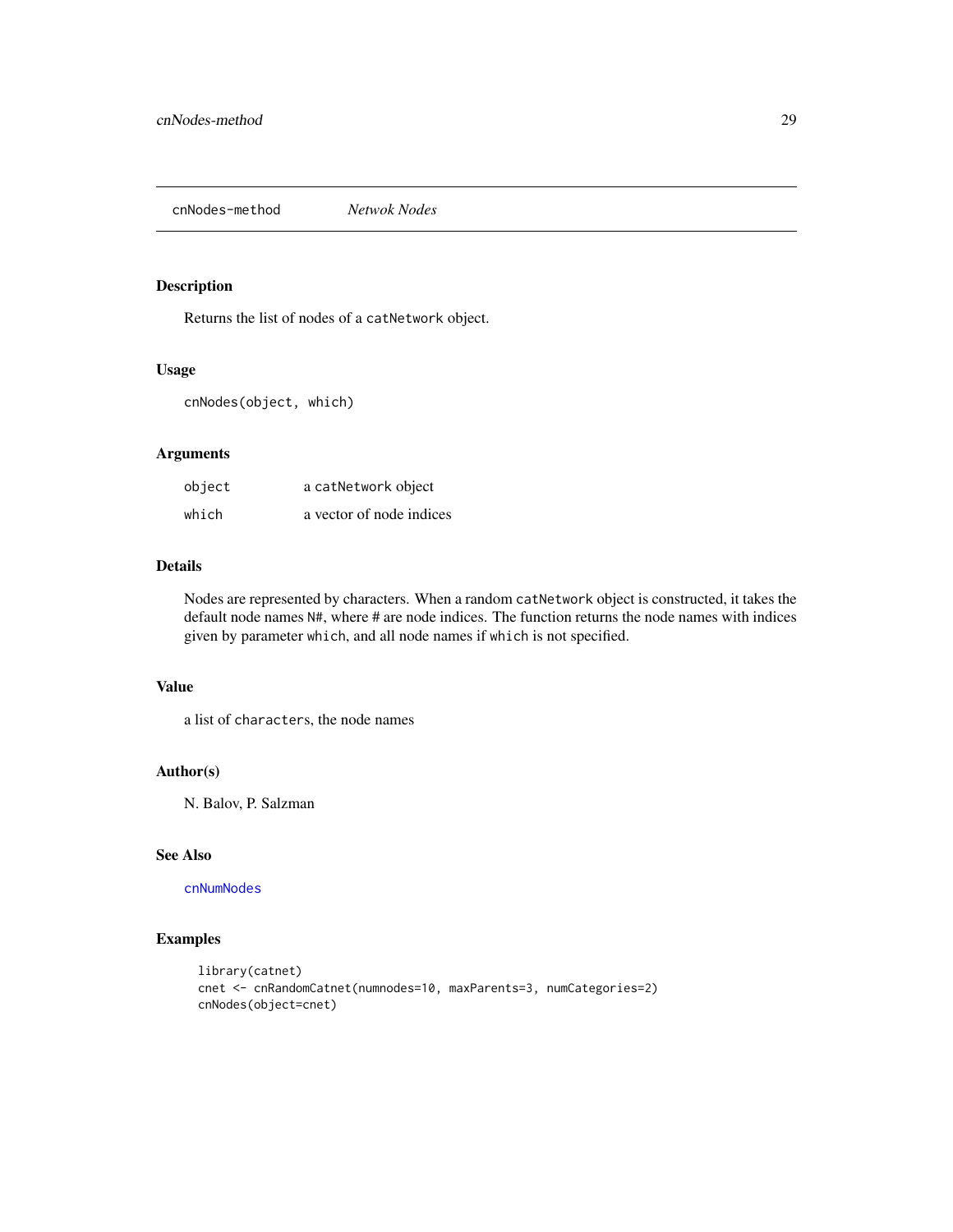<span id="page-29-0"></span>For a given data sample, the function calculates the log-likelihood of a node with respect to a specified parent set.

### Usage

```
cnNodeSampleLoglik(node, parents, data, perturbations=NULL)
cnNodeSampleProb(node, parents, data, perturbations=NULL)
```
### Arguments

| node          | an integer or a list of integers, node indices in the data               |
|---------------|--------------------------------------------------------------------------|
| parents       | an integer or a list of integers, vector of parent indices for the nodes |
| data          | a matrix or data. frame of categories                                    |
| perturbations | an optional perturbation matrix or data. frame                           |

### Value

a numeric value

### Author(s)

N. Balov

### See Also

[cnLoglik](#page-22-1)

```
library(catnet)
cnet <- cnRandomCatnet(numnodes=10, maxParents=3, numCategories=2)
psamples <- cnSamples(object=cnet, numsamples=100)
cnNodeSampleLoglik(node=5, parents=c(1,2), data=psamples)
```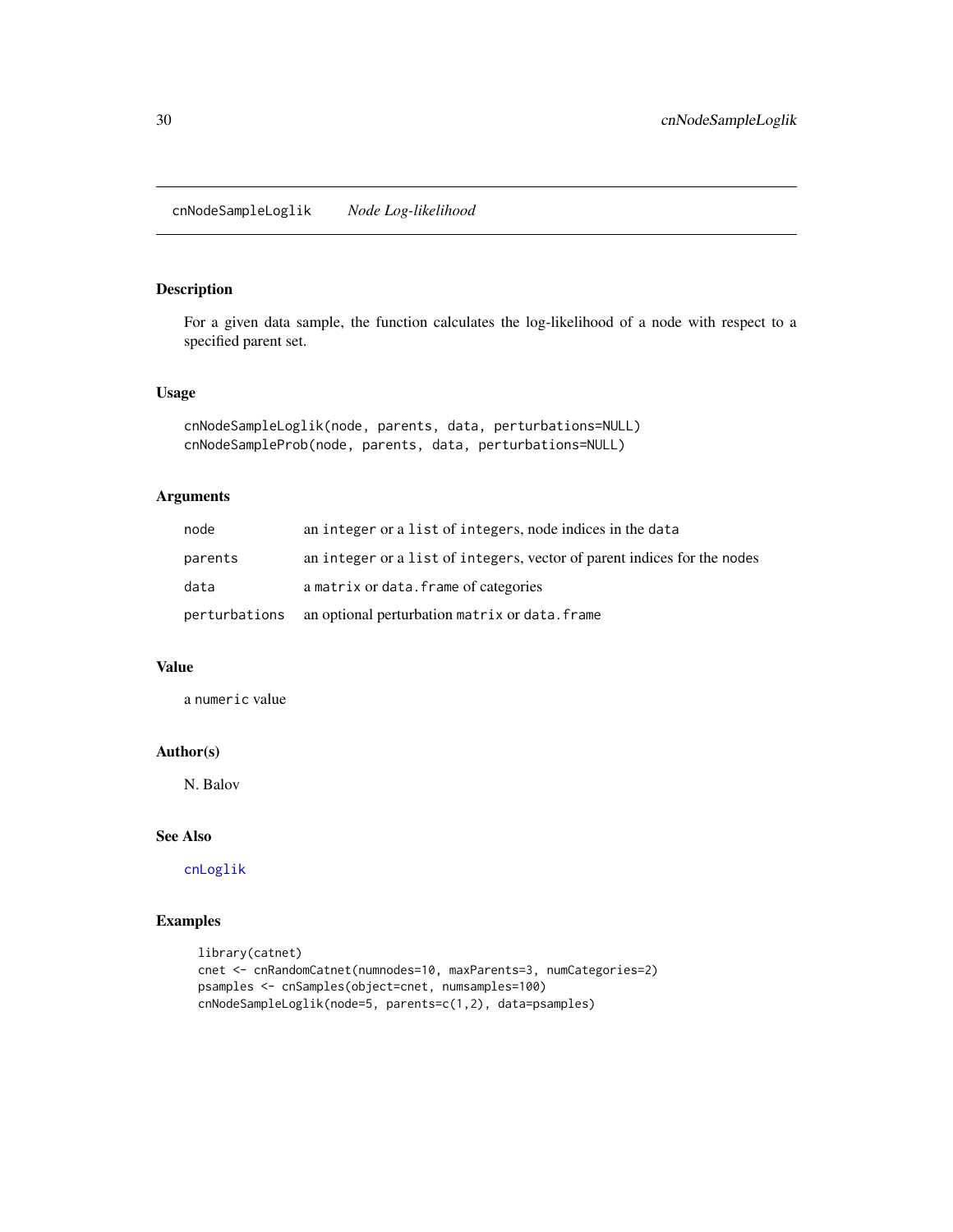<span id="page-30-0"></span>cnNumNodes-method *Network Size*

### <span id="page-30-1"></span>Description

Returns the number of nodes of a catNetwork object.

### Usage

cnNumNodes(object)

### Arguments

object a catNetwork

### Value

an integer

### Author(s)

N. Balov, P. Salzman

### See Also

[cnNodes](#page-28-1)

### Examples

```
library(catnet)
cnet <- cnRandomCatnet(numnodes=10, maxParents=3, numCategories=2)
cnNumNodes(object=cnet)
```
cnOrder-method *Network Node Order*

### Description

The function returns an order of the nodes of a network that is compatible with its parent structure.

### Usage

```
cnOrder(object)
```
### Arguments

object a catNetwork or a list of node parents.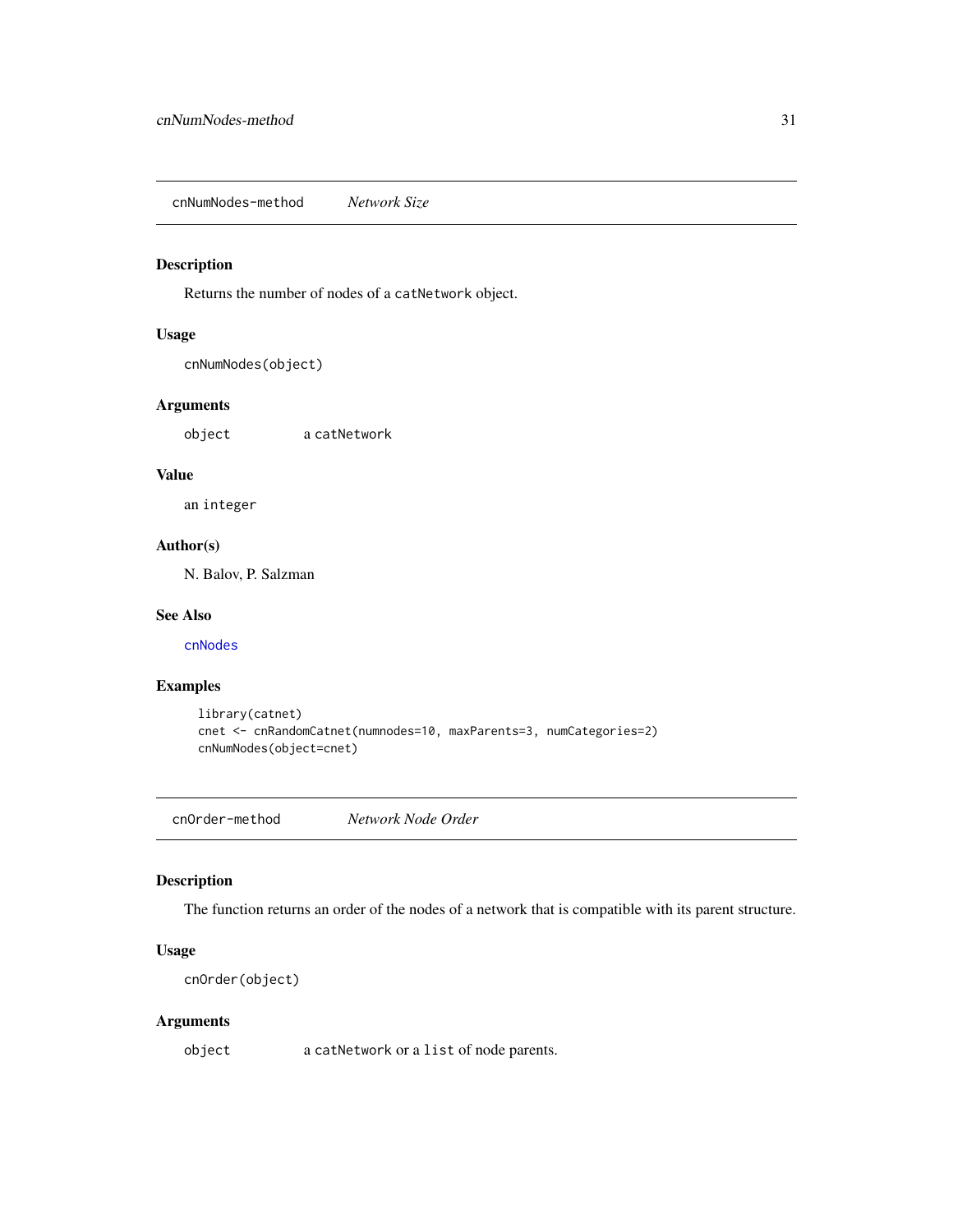### Details

An order is compatible with the parent structure of a network if each node has as parents only nodes appearing earlier in that order. That such an order exists is guaranteed by the fact that every catNetwork is a DAG (Directed Acyclic Graph). The result is one order out of, eventually, many possible.

### Value

a list of node indices.

### Author(s)

N. Balov, P. Salzman

### Examples

```
cnet <- cnRandomCatnet(numnodes=20, maxParents=3, numCategories=2)
cnOrder(object=cnet)
```
cnParents-method *Network Parent Structure*

#### <span id="page-31-1"></span>Description

Returns the list of parents of selected nodes of a catNetwork object. If which is not specified, the parents of all nodes are listed.

#### Usage

cnParents(object, which)

### Arguments

| object | a catNetwork object      |
|--------|--------------------------|
| which  | a vector of node indices |

#### Value

A list of named nodes.

### Author(s)

N. Balov, P. Salzman

### See Also

[cnMatParents](#page-24-1), [cnEdges](#page-17-1)

<span id="page-31-0"></span>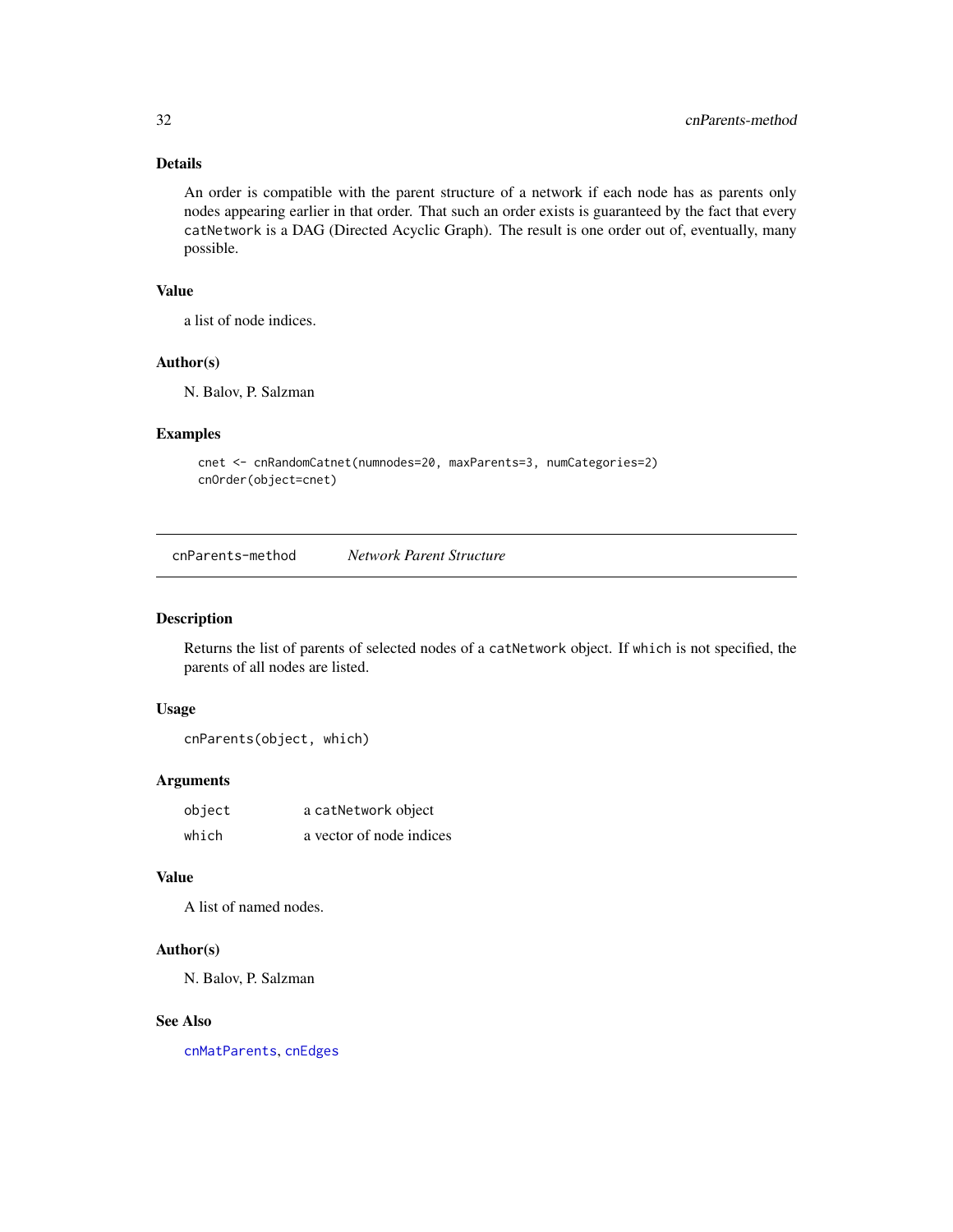### <span id="page-32-0"></span>cnParHist-method 33

### Examples

```
library(catnet)
cnet <- cnRandomCatnet(numnodes=10, maxParents=3, numCategories=2)
cnParents(object=cnet)
```
cnParHist-method *Parenthood Histogram*

### <span id="page-32-1"></span>Description

Calculates the histogram of parent-child edges for a catNetworkEvaluate object or a list of catNetworks

### Usage

cnParHist(object)

### Arguments

object catNetworkEvaluate or list of catNetwork objects

### Value

a numerical matrix

### Author(s)

N. Balov, P. Salzman

```
cnet <- cnRandomCatnet(numnodes=20, maxParents=3, numCategories=2)
  psamples <- cnSamples(cnet, 100)
  nodeOrder <- sample(1:20)
  nets <- cnSearchOrder(psamples, perturbations=NULL,
maxParentSet=2, maxComplexity=50, nodeOrder)
  cnParHist(object=nets)
```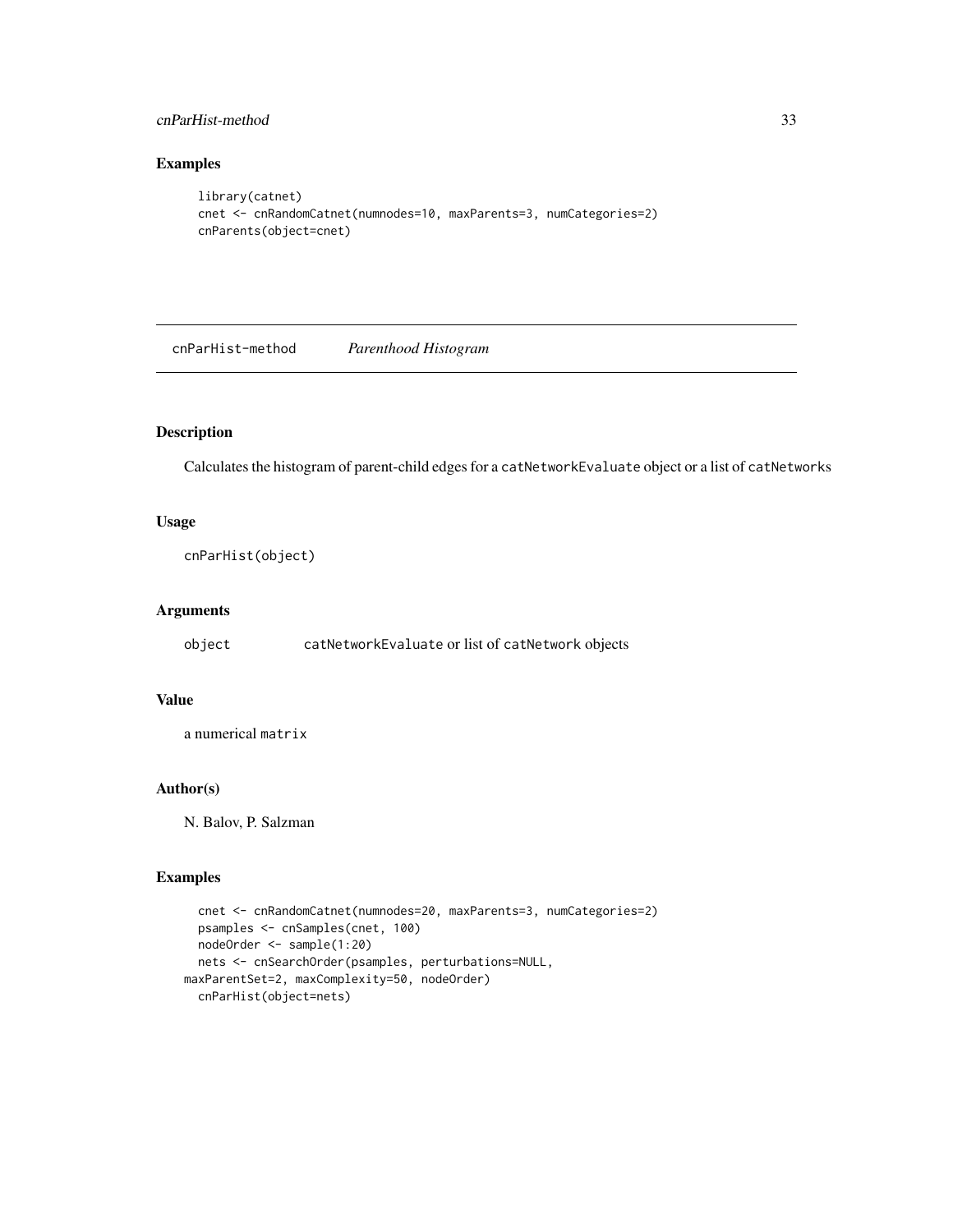<span id="page-33-0"></span>cnPearsonTest-method *Goodness of Fit Test*

### Description

The function calculates the Pearson's chi-square statistics for all nodes of a network.

### Usage

```
cnPearsonTest(object, data)
```
### Arguments

| object | a catNetwork                 |
|--------|------------------------------|
| data   | a data matrix or data. frame |

### Details

For given data and network object, the function reports both the chi-square statistics and the degree of freedom for each node in the network for the purpose of performing goodness of fit tests.

### Value

A list

### Author(s)

N. Balov

cnPlot-method *Plot Network*

### <span id="page-33-1"></span>Description

Draws the graph structure of catNetwork object or some diagnostic plots associated with a catNetworkEvaluate

### Usage

```
cnPlot(object, file=NULL)
```
### Arguments

| object | catNetwork or catNetworkEvaluate object |
|--------|-----------------------------------------|
| file   | a file name                             |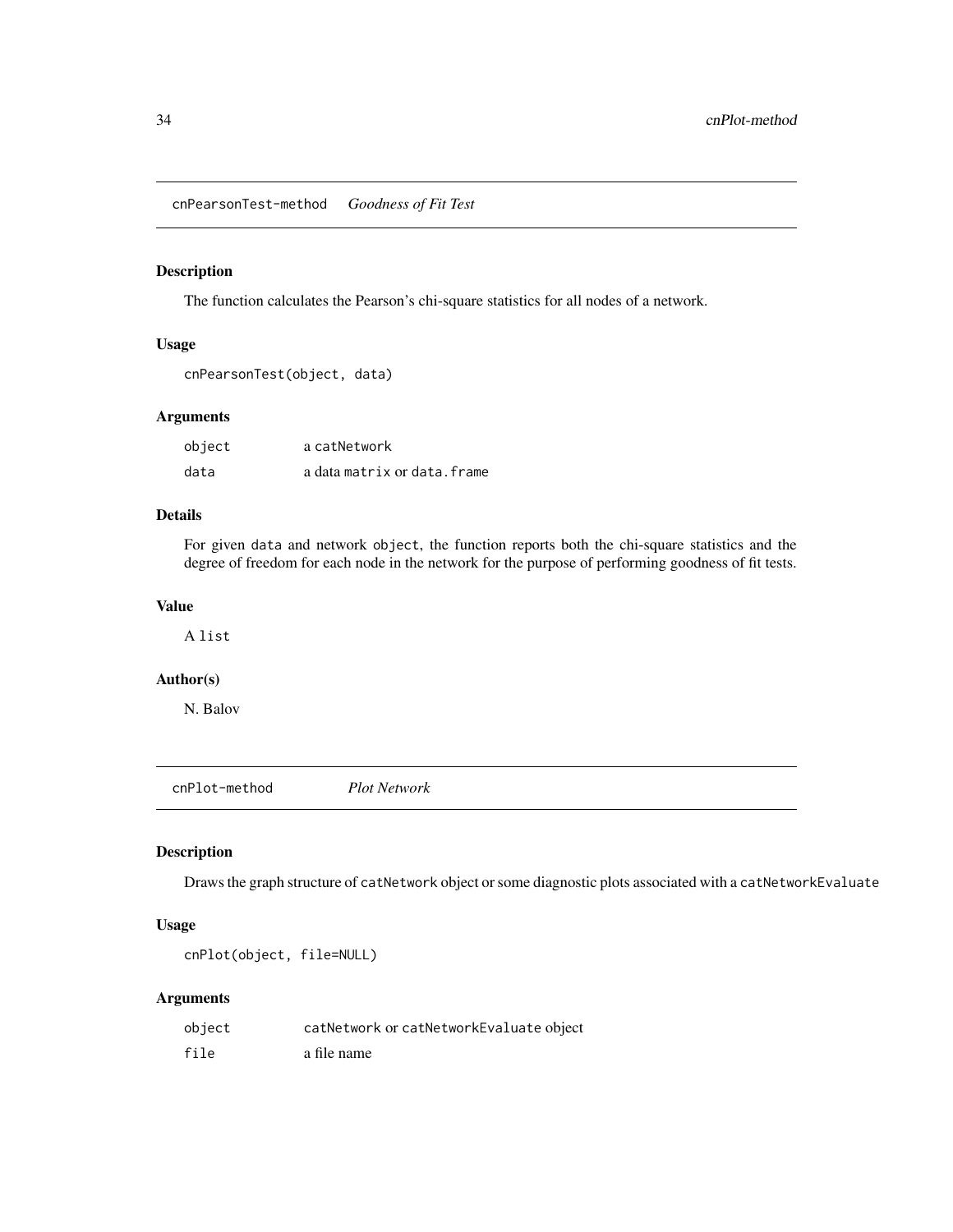#### <span id="page-34-0"></span>Details

First we consider the case when object is a catNetwork. There are two visualization options implemented - one using 'igraph' and the other 'Graphviz'. The usage of these two alternatives is controlled by two environment variables - the logical one R\_CATNET\_USE\_IGRAPH and the character one R\_DOTVIEWER, correspondingly. If igraph is installed and R\_CATNET\_USE\_IGRAPH is set to TRUE, the function constructs an igraph compatible object corresponding to the object and plot it.

If igraph is not found, the function generates a dot-file with name file.dot, if file is specified, or unknown.dot otherwise. Furthermore, provided that Graphviz library is found and R\_DOTVIEWER points to the dot-file executable, the created earlier dot-file will be compiled to pdf or postscript, if object is a list. Finally, if the system has pdf or postscript rendering capabilities and R\_PDFVIEWER variable shows the path to the pdf-rendering application, the resulting pdf-file will be shown.

In case object is of class catNetworkEvaluate, then the function draws six relevant plots: likelihood vs. complexity, Hamming (hamm) and exponential Hamming (hammexp) distances, Markov neighbor distance (FP plus FN), and the false positive (fp) and false negative (fn) edges vs. complexity.

#### Value

A R-plot or dot-file or pdf-file.

#### Author(s)

N. Balov

### See Also

[cnDot](#page-15-1), [catNetworkEvaluate-class](#page-7-1), [cnCompare](#page-12-1)

#### Examples

```
## Set R_CATNET_USE_IGRAPH to TRUE if you want to use 'igraph'
Sys.setenv(R_CATNET_USE_IGRAPH=FALSE)
cnet <- cnRandomCatnet(numnodes=10, maxParents=3, numCategories=2)
cnPlot(object=cnet)
```
cnPredict-method *Prediction*

#### <span id="page-34-1"></span>Description

Predicts the 'not-available' elements in an incomplete sample.

#### Usage

cnPredict(object, data)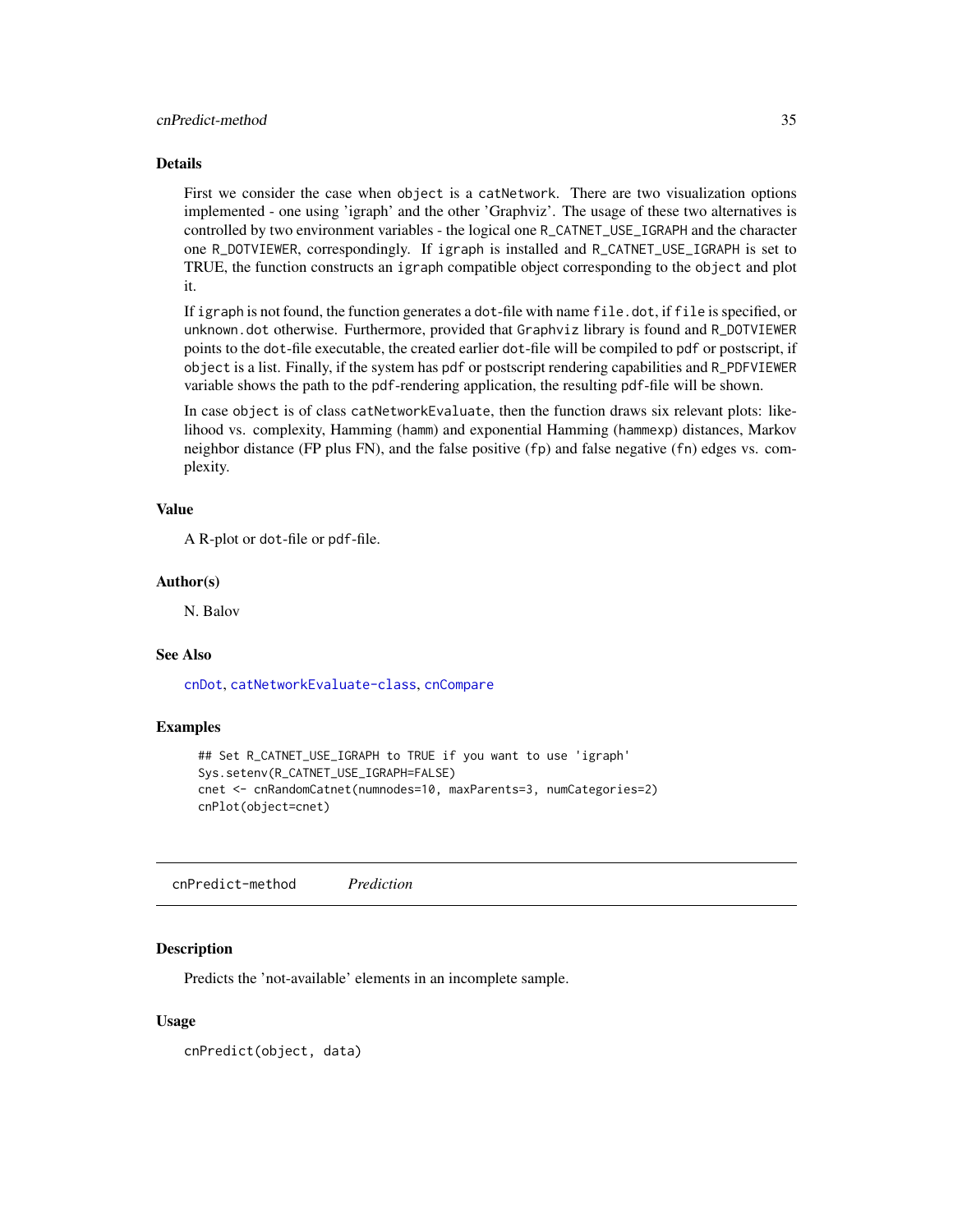#### <span id="page-35-0"></span>Arguments

| object | a catNetwork                 |
|--------|------------------------------|
| data   | a data matrix or data. frame |

#### Details

Data should be a matrix or data frame of categorical values or indices. If it is a matrix then the rows should represent object's nodes; otherwise, the columns represent the nodes. Data's values represent object's categories either as characters or indices. Indices should be integers in the range from 1 to the number of categories of the corresponding node. Prediction is made for those nodes that are marked as not-available (NA) in the data and is based on maximum probability criterion. For each data instance, the nodes are traversed in their topological order in object and the categorical values with the maximum probability are assigned.

#### Value

An updated sample matrix

#### Author(s)

N. Balov, P. Salzman

#### Examples

```
cnet <- cnRandomCatnet(numnodes=10, maxParents=3, numCategories=3)
## generate a sample of size 2 and set nodes 8, 9 and 10 as not-available
psamples <- matrix(as.integer(1+rbinom(10*2, 2, 0.4)), nrow=10)
psamples[8, ] \leftarrow rep(NA, 2)psamples[9, ] <- rep(NA, 2)
psamples[10, ] <- rep(NA, 2)
## make show sample rows are named after the network's nodes
rownames(psamples) <- cnNodes(cnet)
## predict the values of nodes 8, 9 and 10
newsamples <- cnPredict(object=cnet, data=psamples)
```
cnProb-method *Conditional Probability Structure*

#### <span id="page-35-1"></span>Description

Returns the list of conditional probabilities of nodes specified by which parameter of a catNetwork object. Node probabilities are reported in the following format. First, node name and its parents are given, then a list of probability values corresponding to all combination of parent categories (put in brackets) and node categories. For example, the conditional probability of a node with two parents, such that both the node and its parents have three categories, is given by 27 values, one for each of the 3\*3\*3 combination.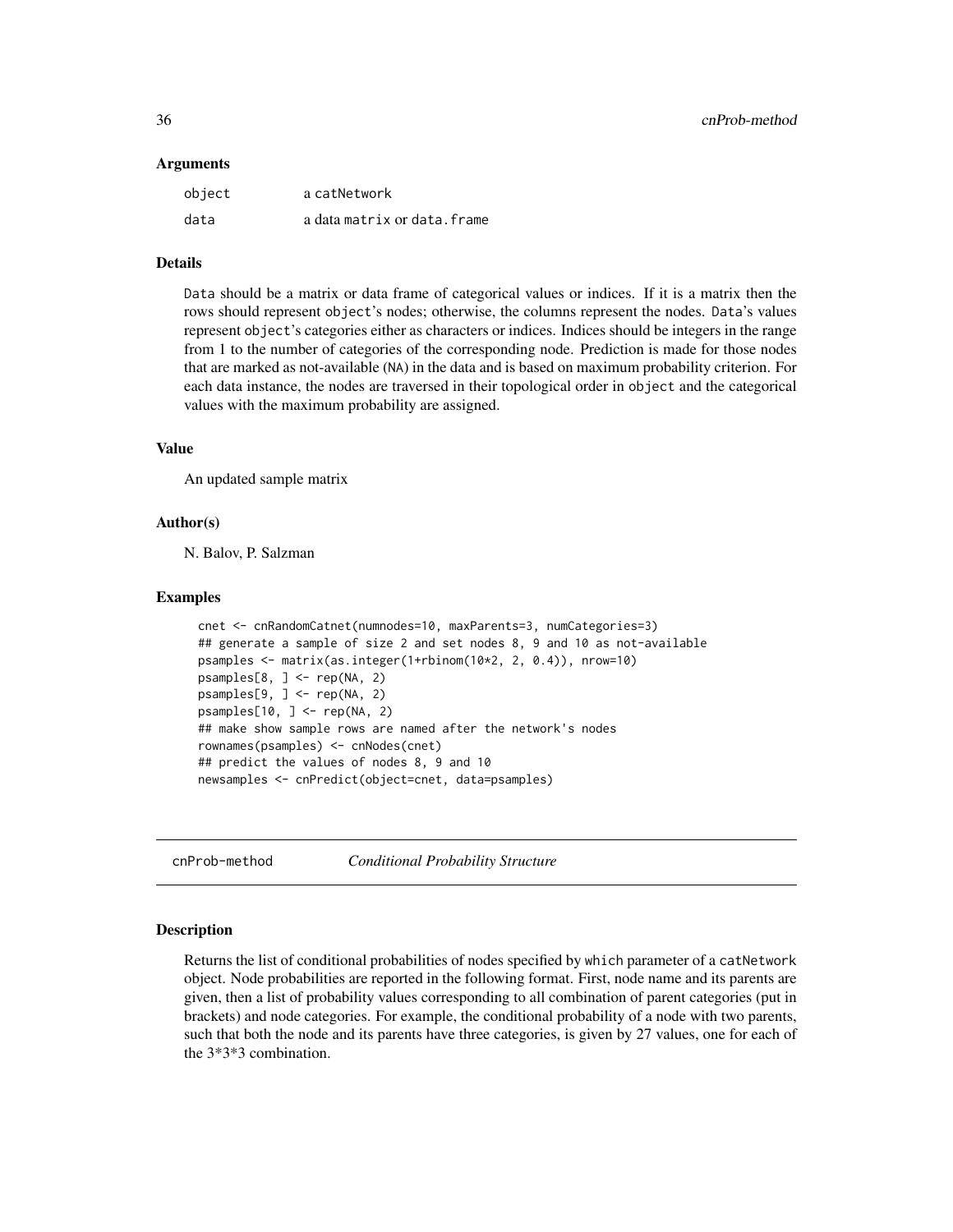### <span id="page-36-0"></span>cnRandomCatnet 37

### Usage

```
cnProb(object, which=NULL)
cnPlotProb(object, which=NULL)
```
### Arguments

| object | a catNetwork object |
|--------|---------------------|
| which  | a vector of indices |

### Value

A named list of probability tables.

### Author(s)

N. Balov, P. Salzman

### Examples

```
library(catnet)
cnet <- cnRandomCatnet(numnodes=10, maxParents=3, numCategories=2)
cnProb(object=cnet)
cnPlotProb(object=cnet)
```
<span id="page-36-1"></span>cnRandomCatnet *Random Network*

### Description

Creates a random catNetwork with specified number of nodes, number of parents and categories per node.

#### Usage

```
cnRandomCatnet(numnodes, maxParents, numCategories, p.delta1=0.01, p.delta2=0.01)
```
### Arguments

| numnodes      | an integer, the number of nodes                                                                                                          |
|---------------|------------------------------------------------------------------------------------------------------------------------------------------|
| maxParents    | an integer, the maximum number of parents per node                                                                                       |
| numCategories | an integer, the number of categories for each node. It is the function limitation<br>to support only constant number of node categories. |
| p.delta1      | a numeric                                                                                                                                |
| p.delta2      | a numeric                                                                                                                                |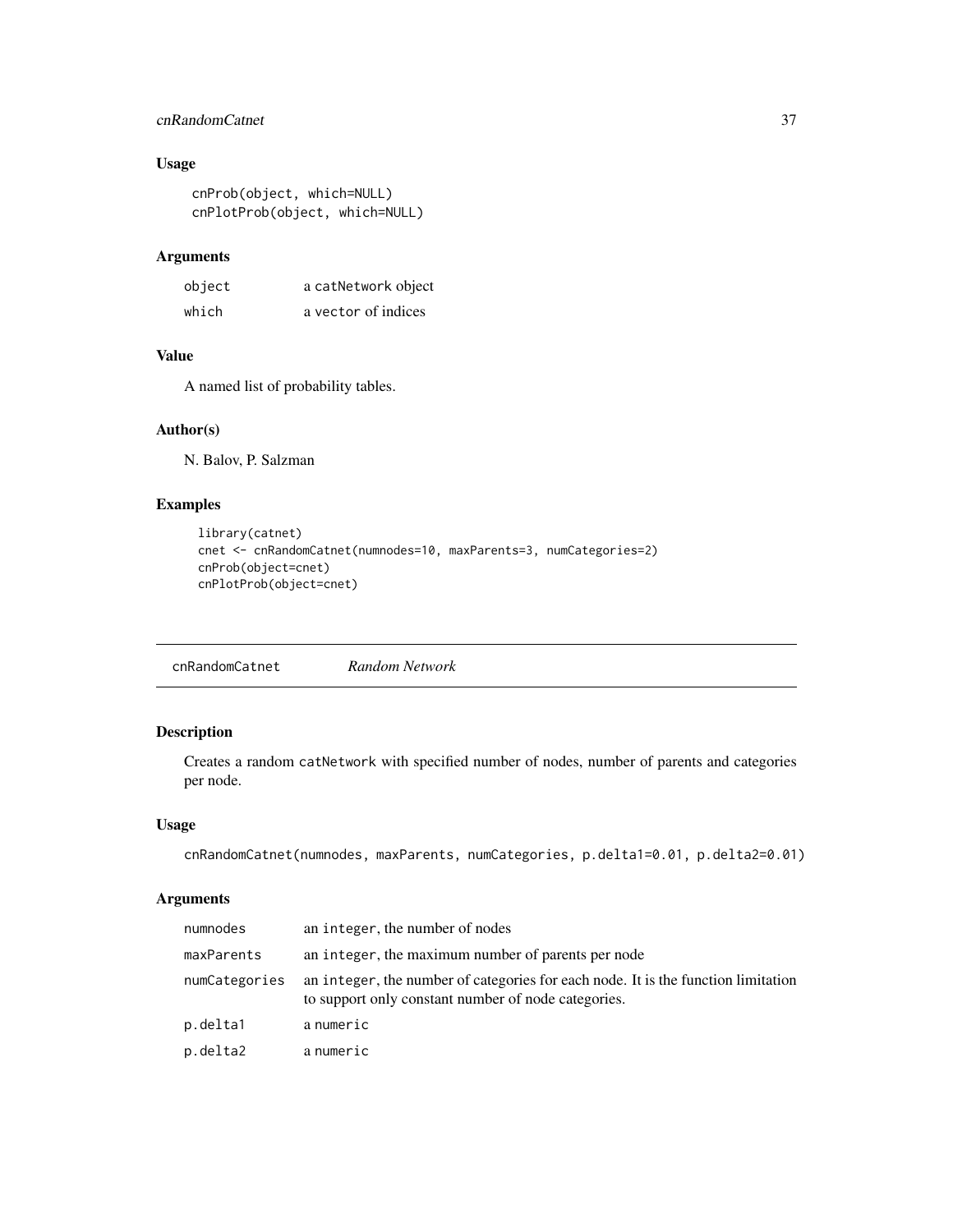### <span id="page-37-0"></span>Details

A random set of parents, no more than maxParents, is assigned to each node along with a random conditional probability distribution with values in the union of [p.delta1, 0.5-p.delta2] and [0.5+p.delta2, 1-p.delta1]. Also, each node is assigned a fixed, thus equal, number of categories, numCategories.

The function is designed for evaluation and testing purposes only thus lacking much user control over the networks it create. Once created with cnRandomCatnet, a network can be further modified manually node by node. However, this requires direct manipulation of the object's slots and may result in a wrong network object. It is recommended that after any manual manipulation a call is(object, "catNetwork") is performed to check the object's integrity.

#### Value

A catNetwork object

#### Author(s)

N. Balov

### See Also

[cnNew](#page-25-1)

#### Examples

```
cnet <- cnRandomCatnet(numnodes=20, maxParents=3, numCategories=2)
```
cnReorderNodes-method *Reorder Network Nodes*

#### Description

The function rearranges the nodes of a network according to a new order.

#### Usage

```
cnReorderNodes(object, nodeIndices)
```
### Arguments

| object      | a catNetwork                             |
|-------------|------------------------------------------|
| nodeIndices | a vector representing the new node order |

### Details

Node reordering affects the list of node names, parents and probabilities. It is a useful operation in cases when comparison of two networks is needed.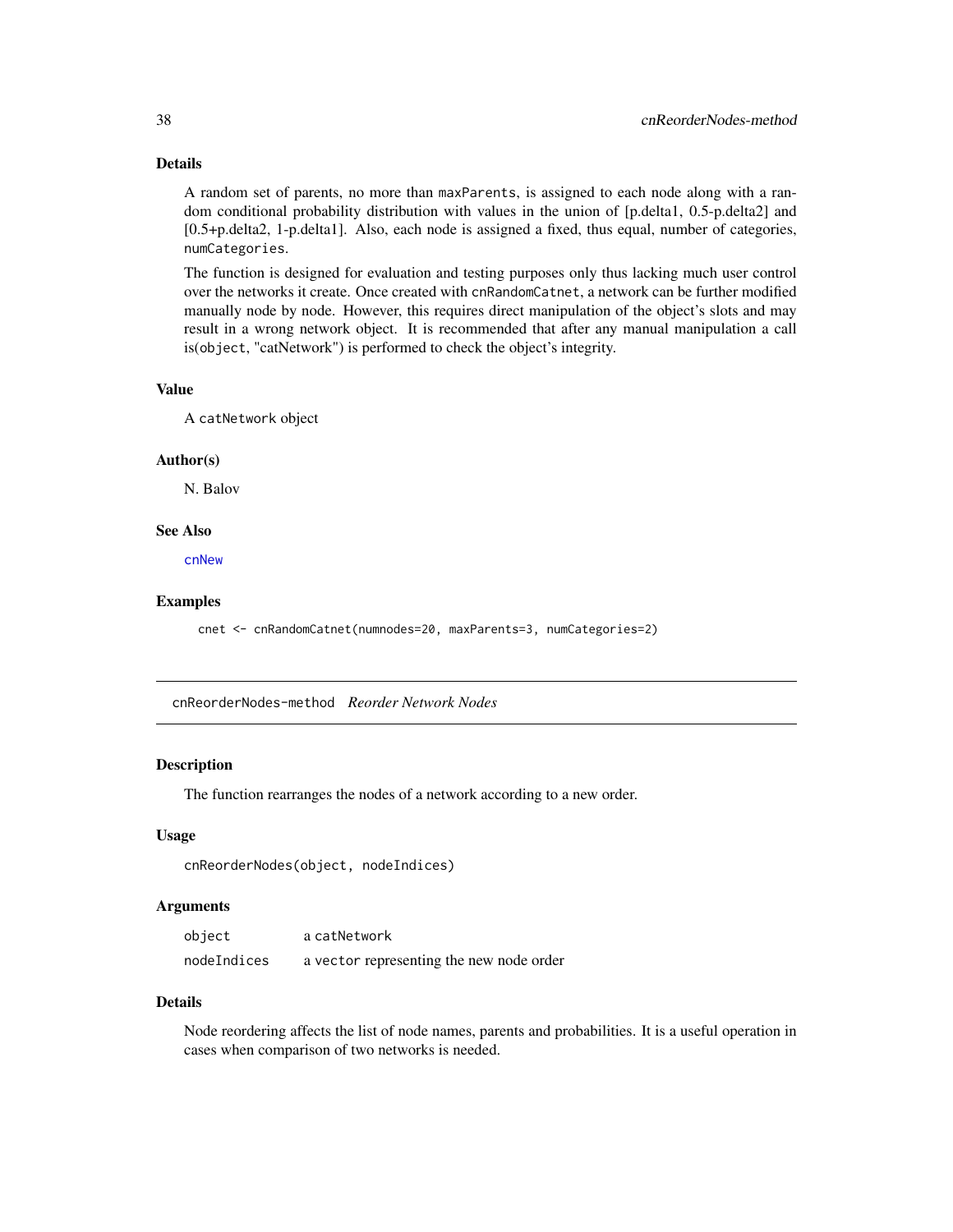### <span id="page-38-0"></span>cnSamples-method 39

### Value

A catNetwork object.

#### Author(s)

N. Balov, P. Salzman

### Examples

```
cnet <- cnRandomCatnet(numnodes=10, maxParents=3, numCategories=2)
cnMatParents(cnet)
cnet1 <- cnReorderNodes(object=cnet, nodeIndices=cnOrder(cnet))
cnNodes(object=cnet1)
cnMatParents(cnet1)
```
cnSamples-method *Samples from Network*

#### <span id="page-38-1"></span>Description

Generates samples from of a catNetwork object.

### Usage

```
cnSamples(object, numsamples = 1, perturbations = NULL, output="frame",
as.index=FALSE, naRate=0)
```
#### Arguments

| object        | a catNetwork                                                    |
|---------------|-----------------------------------------------------------------|
| numsamples    | an integer, the number of samples to be generated               |
| perturbations | a vector, node perturbations                                    |
| output        | a character, the output format. Can be a data. frame or matrix. |
| as.index      | a logical, the output categorical format                        |
| naRate        | a numeric, the proportion of NAs per sample instance            |

#### Details

If the output format is "matrix" then the resulting sample matrix is in row-node format - the rows correspond to the object's nodes while the individual samples are represented by columns. If the output format is "frame", which is by default, the result is a data frame with columns representing the nodes and levels the set of categories of the respected nodes. If as.index is set to TRUE, the output sample consists of categorical indices, otherwise, and this is by default, of characters specifying the categories.

A perturbed sample is a sample having nodes with predefined, thus fixed, values. Non-perturbed nodes, the nodes which values have to be set, are designated with zeros in the perturbation vector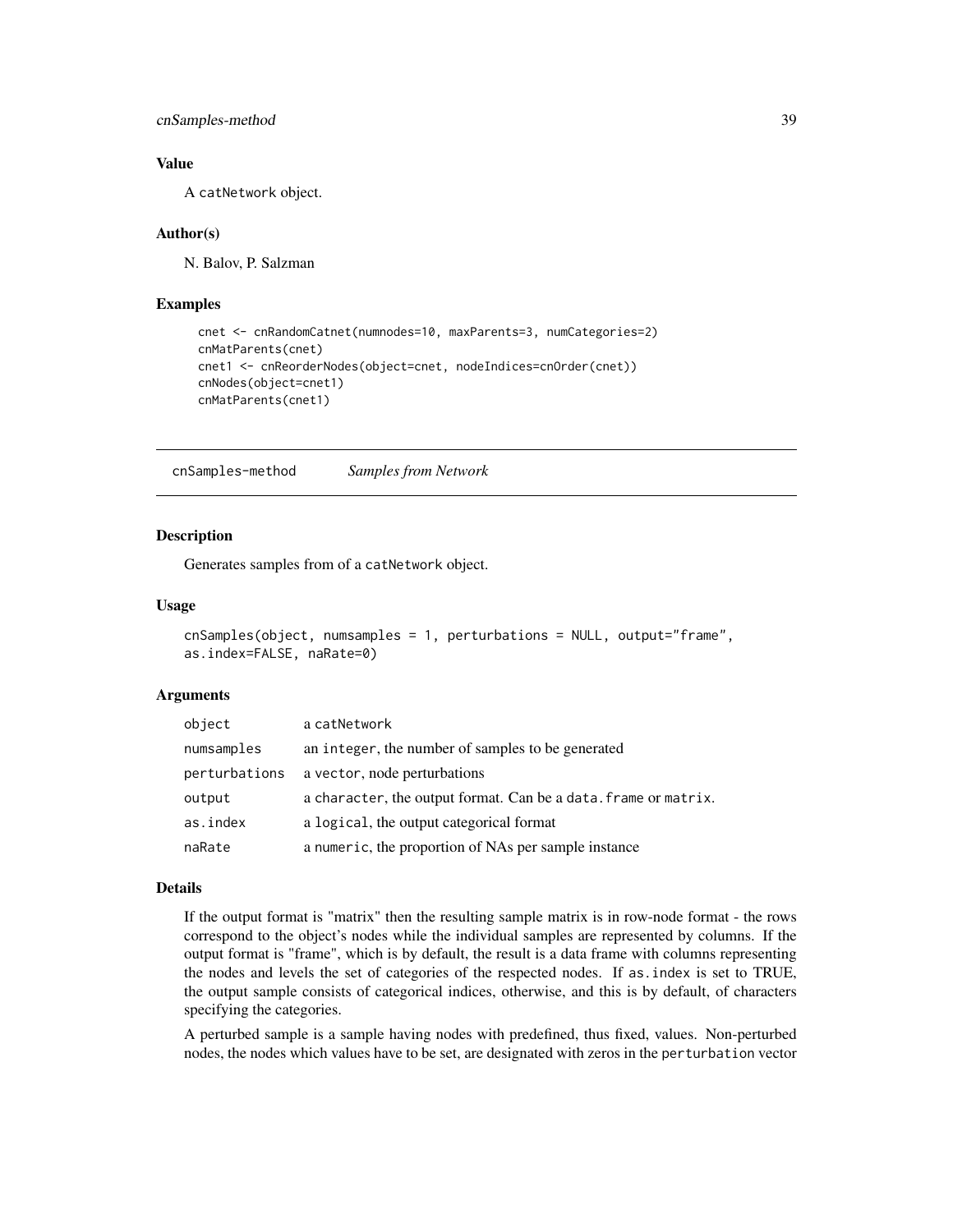and their values are generated conditional on the values of their parents. While the non-zero values in the perturbation vector are carried on unchanged to the output.

If naRate is positive, then floor(numnodes\*naRate) NA values are randomly placed in each sample instance.

#### Value

A matrix or data.frame of node categories as integers or characters

### Author(s)

N. Balov

#### See Also

[cnPredict](#page-34-1)

### Examples

```
cnet <- cnRandomCatnet(numnodes=10, maxParents=3, numCategories=3)
## generate a sample of size 100 from cnet
psamples <- cnSamples(object=cnet, numsamples=100, output="frame", as.index=FALSE)
## perturbed sample
nsamples <- 20
perturbations <- rbinom(10, 2, 0.4)
## generate a perturbed sample of size 100 from cnet
psamples <- cnSamples(object=cnet, numsamples=nsamples, perturbations, as.index=TRUE)
```
cnSearchHist *Parent Histogram Matrix*

#### Description

Estimation of the parent matrix of nodes from data. The frequency of node edges is obtained by fitting networks consistent to randomly generated node orders.

#### Usage

```
cnSearchHist(data, perturbations=NULL,
maxParentSet=1, parentSizes=NULL, maxComplexity=0,
nodeCats=NULL, parentsPool=NULL, fixedParents=NULL,
score = "BIC", weight="likelihood",
maxIter=32, numThreads=2, echo=FALSE)
```
<span id="page-39-0"></span>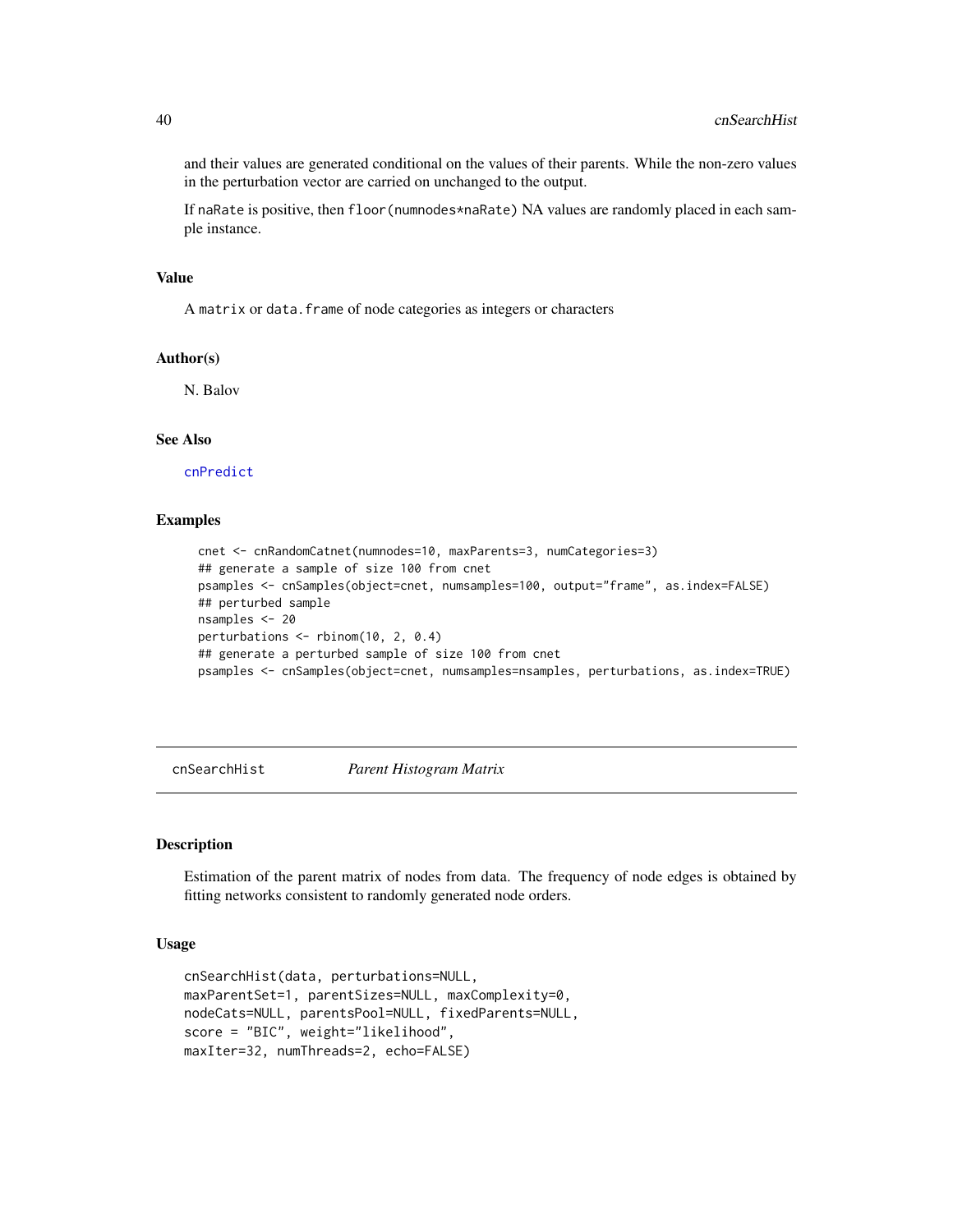#### <span id="page-40-0"></span>cnSearchHist 41

#### Arguments

| data          | a matrix in row-nodes format or a data. frame in column-nodes format                                                     |
|---------------|--------------------------------------------------------------------------------------------------------------------------|
| perturbations | a binary matrix with the dimensions of data. A value 1 designates the corre-<br>sponding node in the sample as perturbed |
| maxParentSet  | an integer, the maximal number of parents per node                                                                       |
| parentSizes   | an integer vector, maximal number of parents per node                                                                    |
| maxComplexity | an integer, the maximal network complexity for the search                                                                |
| nodeCats      | a list of node categories                                                                                                |
| parentsPool   | a list of parent sets to choose from                                                                                     |
| fixedParents  | a list of parent sets to choose from                                                                                     |
| score         | a character, network selection score such as "AIC" and "BIC"                                                             |
| weight        | a character, specifies how the                                                                                           |
| maxIter       | an integer, the number of single order searches to be performed                                                          |
| numThreads    | an integer value, the number of parallel threads                                                                         |
| echo          | a boolean that sets on/off some functional progress and debug information                                                |

#### Details

The function performs niter calls of cnSearchOrder for randomly generated node orders (uniformly over the space of all possible node orders), selects networks according to score and sum their parent matrices weighted by weight. Three scoring criteria are currently supported: "BIC", "AIC" and maximum complexity for any other value of score. The weight can be 1) "likelihhod", then the parent matrices are multiplied by the network likelihood, 1) "score", then the parent matrices are multiplied by the exponential of the network score, 3) any other value of weihgt uses multiplier 1. In this case the entries in the output matrix show how many times the corresponding parent-child pairs were found.

The function can runs numThreads number of parallel threads each processing different order. cnSearchHist function can be useful for empirical estimation of the relationships in some multivariate categorical data.

#### Value

A matrix

#### Author(s)

N. Balov

#### See Also

[cnMatParents](#page-24-1), [cnSearchOrder](#page-41-1)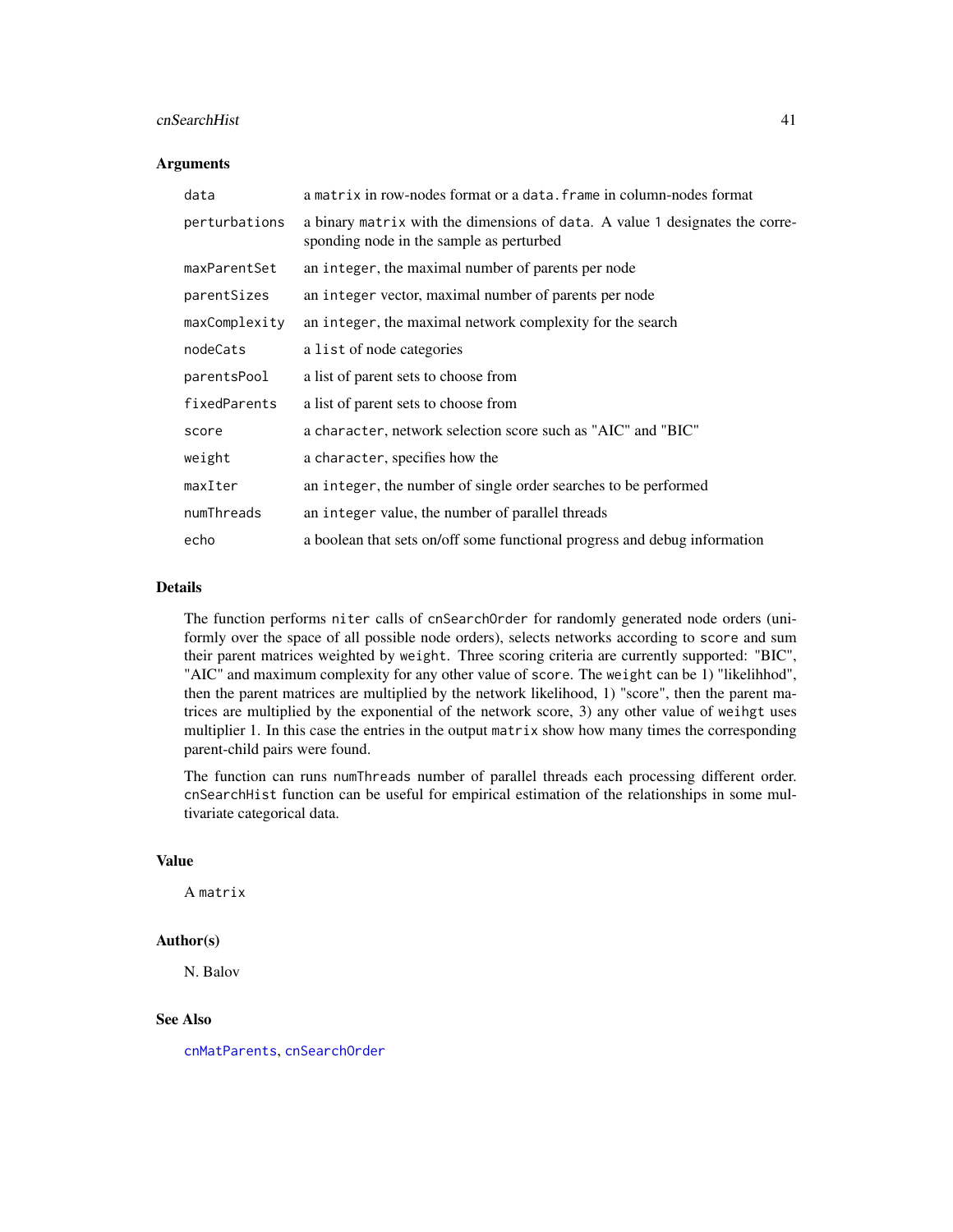### Examples

```
cnet <- cnRandomCatnet(numnodes=8, maxParents=3, numCategories=2)
 psamples <- cnSamples(object=cnet, numsamples=100)
 mhisto <- cnSearchHist(data=psamples, perturbations=NULL,
maxParentSet=2, maxComplexity=20)
 mhisto
```
<span id="page-41-1"></span>cnSearchOrder *Network Search for Given Node Order*

### Description

The function implements a MLE based algorithm to search for optimal networks complying with a given node order. It returns a list of networks, with complexities up to some maximal value, that best fit the data.

### Usage

```
cnSearchOrder(data, perturbations=NULL,
maxParentSet=0, parentSizes=NULL, maxComplexity=0,
nodeOrder=NULL,
nodeCats=NULL, parentsPool=NULL, fixedParents=NULL, edgeProb=NULL,
echo=FALSE)
```
### Arguments

| data          | a matrix in row-nodes format or a data. frame in column-nodes format                                                   |
|---------------|------------------------------------------------------------------------------------------------------------------------|
| perturbations | a binary matrix with the dimensions of data. A value 1 marks that the node in<br>the corresponding sample as perturbed |
| maxParentSet  | an integer, maximal number of parents for all nodes                                                                    |
| parentSizes   | an integer vector, maximal number of parents per node                                                                  |
| maxComplexity | an integer, the maximal network complexity for the search                                                              |
| node0rder     | a vector specifying a node order; the search is among the networks consistent<br>with this topological order           |
| nodeCats      | a list of node categories                                                                                              |
| parentsPool   | a list of parent sets to choose from                                                                                   |
| fixedParents  | a list of parent sets to choose from                                                                                   |
| edgeProb      | a square matrix of length the number of nodes specifying prior edge probabili-<br>ties                                 |
| echo          | a logical that sets on/off some functional progress and debug information                                              |

<span id="page-41-0"></span>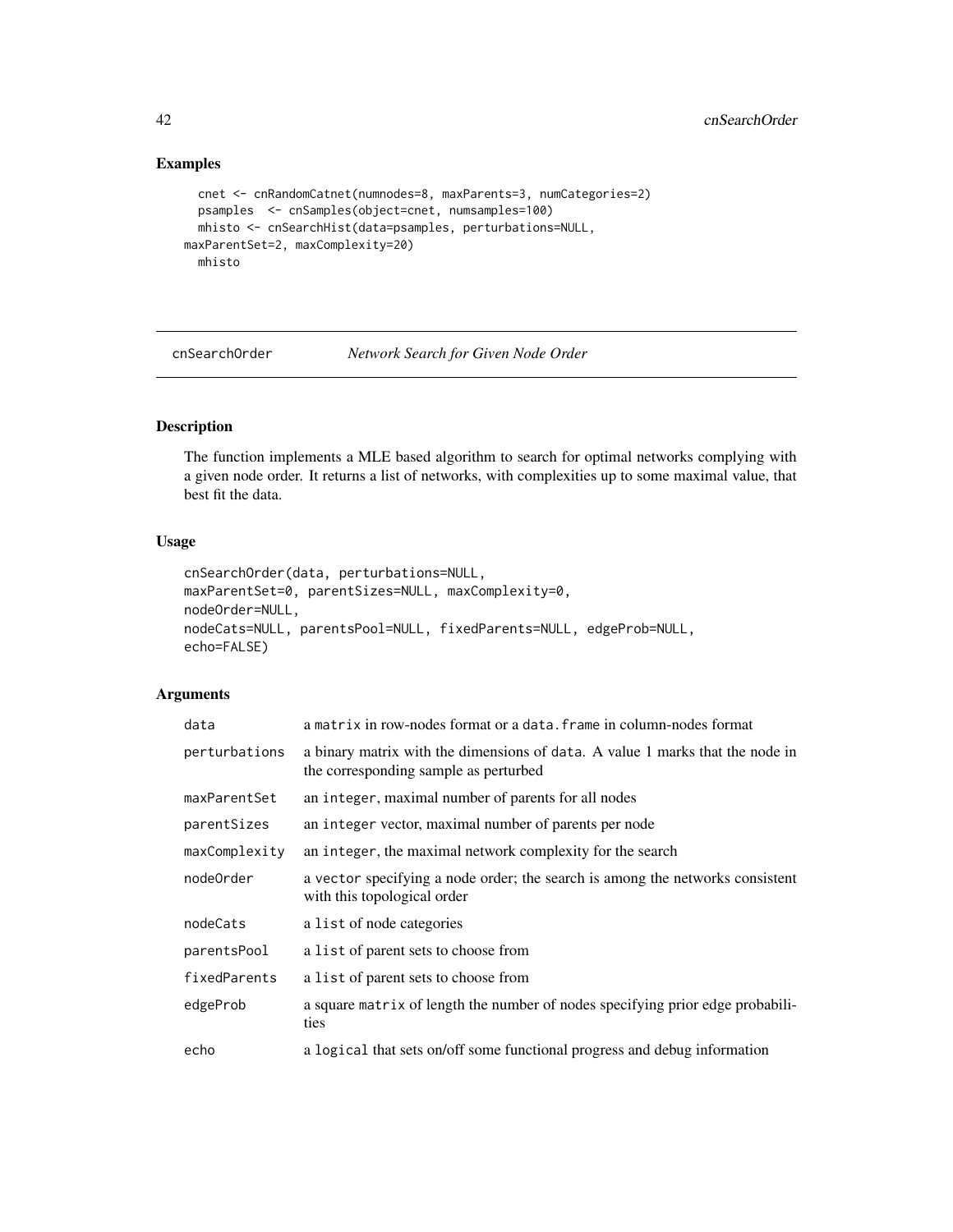#### <span id="page-42-0"></span>cnSearchOrder 43

#### Details

The data can be a matrix of character categories with rows specifying the node-variables and columns assumed to be independent samples from an unknown network, or a data.frame with columns specifying the nodes and rows being the samples.

The number of node categories are obtained from the sample. If given, the nodeCats is used as a list of categories. In that case, nodeCats should include the node categories presented in the data.

The function returns a list of networks, one for each admissible complexity within the specified range. The networks in the list are the Maximum Likelihood estimates in the class of networks having the given topological order of the nodes and complexity. When maxComplexity is not given, thus zero, its value is reset to the maximum possible complexity for the given parent set size. When nodeOrder is not given or NULL, the order of the nodes in the data is taken,  $1, 2, \ldots$ .

The parameters parentsPool and fixedParents allow the user to put some exclusion/inclusion constrains on the possible parenthood of the nodes. They should be given as lists of index vectors, one for each node.

The rows in edgeProb correspond to the nodes in the sample. The [i,j]-th element in edgeProb specifies a prior probability for the j-th node to be a parent of the i-th one. In calculating the prior probability of a network all edges are assumed independent Bernoulli random variables. The elements of edgeProb are cropped in the range [0,1], such that the zero probabilities effectively exclude the corresponding edges, while the ones force them.

#### Value

A catNetworkEvaluate object

#### Author(s)

N. Balov, P. Salzman

### See Also

[cnSearchSA](#page-43-1)

```
cnet <- cnRandomCatnet(numnodes=12, maxParents=3, numCategories=2)
 psamples <- cnSamples(object=cnet, numsamples=100)
 nodeOrder <- sample(1:12)
 nets <- cnSearchOrder(data=psamples, perturbations=NULL,
maxParentSet=2, maxComplexity=36, nodeOrder)
 ## next we find the network with complexity of the original one and plot it
 cc <- cnComplexity(object=cnet)
 cnFind(object=nets, complexity=cc)
```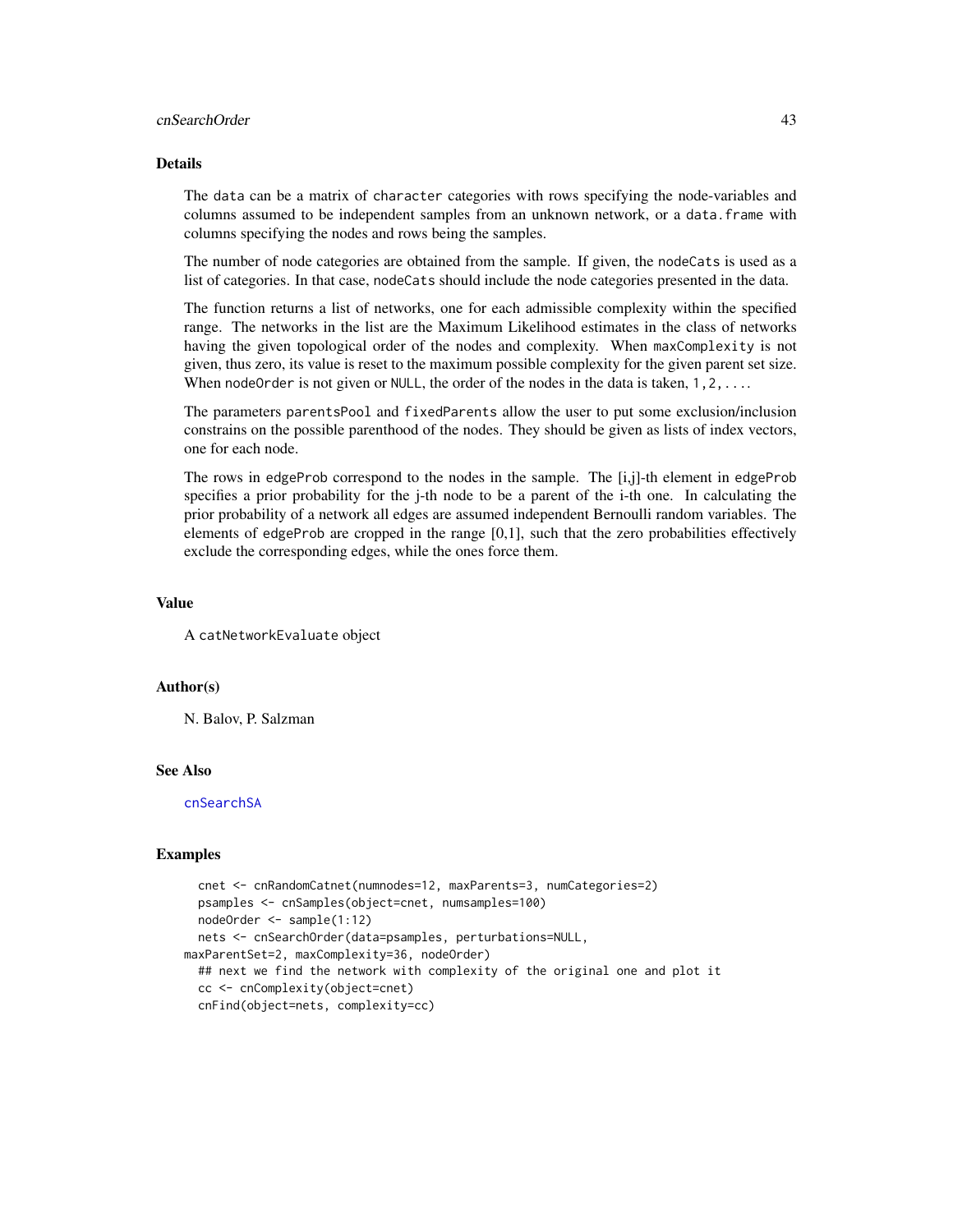<span id="page-43-1"></span><span id="page-43-0"></span>

This function provides a MLE based network search in the space of node orders by Simulated Annealing. For a given sample from an unknown categorical network, it returns a list of catNetwork objects, with complexity up to some maximal value, that best fit the data.

### Usage

```
cnSearchSA(data, perturbations,
maxParentSet=0, parentSizes=NULL,
maxComplexity=0, nodeCats=NULL,
parentsPool=NULL, fixedParents=NULL,
edgeProb=NULL, dirProb=NULL,
selectMode = "BIC",
tempStart=1, tempCoolFact=0.9, tempCheckOrders=10, maxIter=100,
orderShuffles=1, stopDiff=0,
numThreads=2, priorSearch=NULL, echo=FALSE)
```
### Arguments

| data            | a matrix in row-nodes format or a data. frame in column-nodes format                                                   |
|-----------------|------------------------------------------------------------------------------------------------------------------------|
| perturbations   | a binary matrix with the dimensions of data. A value 1 designates the node in<br>the corresponding sample as perturbed |
| maxParentSet    | an integer, maximal number of parents for all nodes                                                                    |
| parentSizes     | an integer vector, maximal number of parents per node                                                                  |
| maxComplexity   | an integer, maximal network complexity for the search                                                                  |
| nodeCats        | a list of node categories                                                                                              |
| parentsPool     | a list of parent sets to choose from                                                                                   |
| fixedParents    | a list of fixed parent sets                                                                                            |
| edgeProb        | a square matrix of length the number of nodes specifying prior edge probabili-<br>ties                                 |
| dirProb         | a square matrix of length the number of nodes specifying prior directional prob-<br>abilities                          |
| selectMode      | a character, optimization network selection criterion such as "AIC" and "BIC"                                          |
| tempStart       | a numeric value, the initial temperature for the annealing                                                             |
| tempCoolFact    | a numeric value, the temperature multiplicative decreasing factor                                                      |
| tempCheckOrders |                                                                                                                        |
|                 | an integer, the number of iteration, orders to be searched, with constant tem-<br>perature                             |
| maxIter         | an integer, the total number of iterations, thus orders, to be processed                                               |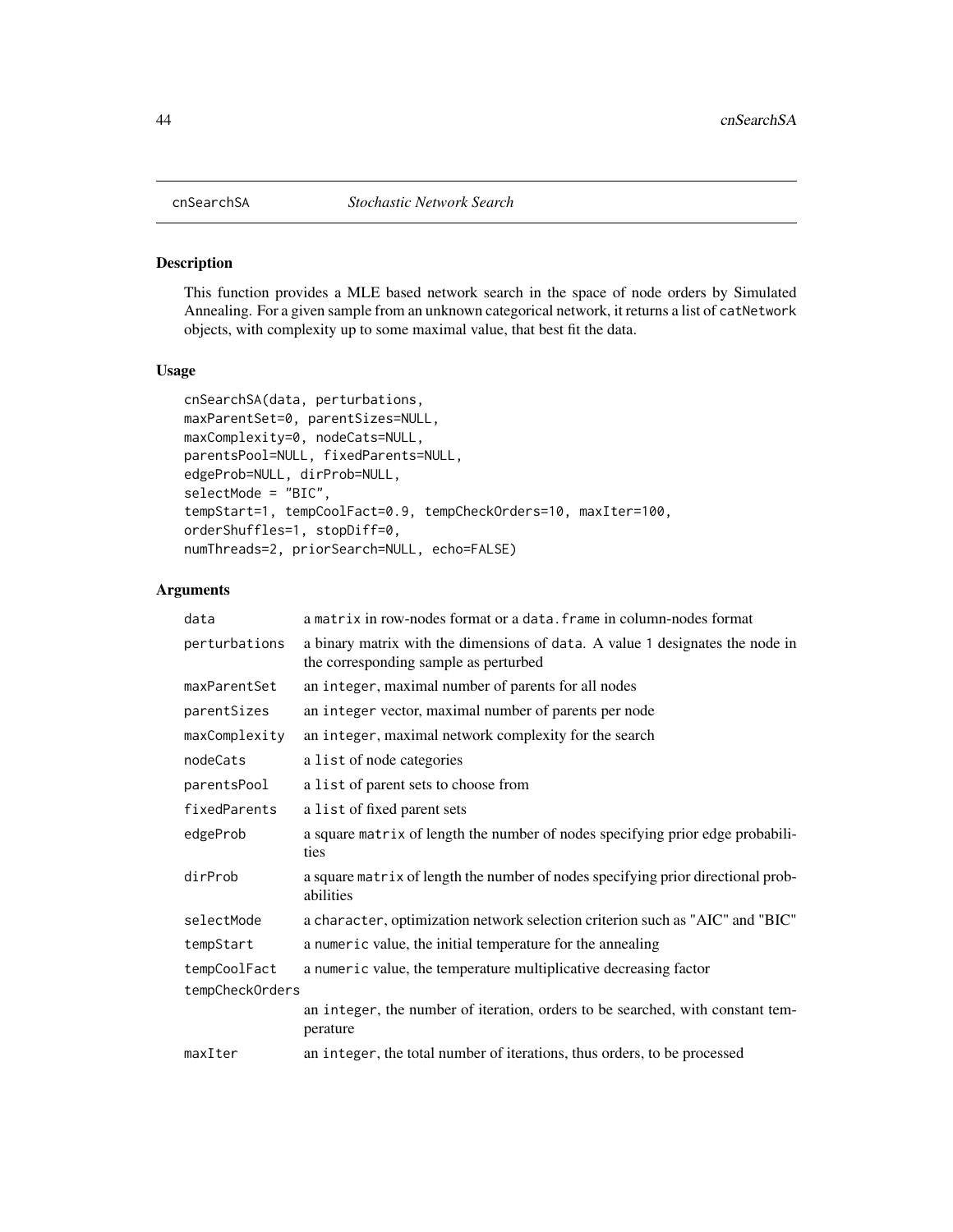#### cnSearchSA 45

| orderShuffles | a numeric, the number of shuffles for generating new candidate orders from the<br>last accepted |
|---------------|-------------------------------------------------------------------------------------------------|
| stopDiff      | a numeric value, stopping epsilon criterion                                                     |
| numThreads    | an integer value, the number of parallel threads                                                |
| priorSearch   | a catNetworkEvaluate object from a previous search                                              |
| echo          | a logical that sets on/off some functional progress and debug information                       |

#### Details

The function implements a Simulated Annealing version of the Metropolis algorithm by constructing a Markov chain in the space of node orders. Given a currently selected order, the algorithm tries to improve its likelihood score by exploring its neighborhood. The order score is defined as the likelihood of the selected according to selectMode network from the set of estimated networks compatible with that order.

The data can be a matrix of character categories with rows specifying the node-variables and columns assumed to be independent samples from an unknown network, or a data.frame with columns specifying the nodes and rows being the samples.

The number of categories for each node is obtained from the data. It is the user responsibility to make sure the data can be categorized reasonably. If the data is numerical it will be forcibly coerced to integer one, which however may result to NA entries or too many node categories per some nodes, and in either case to the function failure. Use cnDiscretize to convert numeric data into categorical. If given, the nodeCats is used as a list of categories. In that case, nodeCats should include the node categories presented in the data.

The function returns a list of networks, one for any possible complexity within the specified range. Stochastic optimization, based on the criterion of maximizing the likelihood, is carried on the network with complexity closest to, but not above, maxComplexity. If maxComplexity is not specified, thus the function is called with the default zero value, then maxComplexity is set to be the complexity of a network with all nodes having the maximum, maxParentSet, the number of parents. The selectMode parameter sets the selection criterion for the network upon which the maximum likelihood optimization is carried on. "BIC" is the default choice, while any value different from "AIC" and "BIC" results in the maximum complexity criterion to be used, the one which selects the network with complexity given by maxComplexity.

The parameters tempStart, tempCoolFact and tempCheckOrders control the Simulated Annealing schedule.

tempStart is the starting temperature of the annealing process.

tempCoolFact is the cooling factor from one temperature step to another. It is a number between 0 and 1, inclusively; For example, if tempStart is the temperature in the first step, tempStart\*tempCoolFact will be temperature in the second.

tempCheckOrders is the number of proposals, that is, the candidate orders from the current order neighborhood, to be checked before decreasing the temperature. If for example maxIter is 40 and tempCheckOrders is 4, then 10 temperature decreasing steps will be eventually performed.

The orderShuffles parameters controls the extend of the current order neighborhood. A value of zero indicates that random orders should be used as proposals. For positive orderShuffles's, a candidate order is obtained from the current one by performing orderShuffles number of times the following operation: a random position is picked up at random (uniformly) and it is exchanged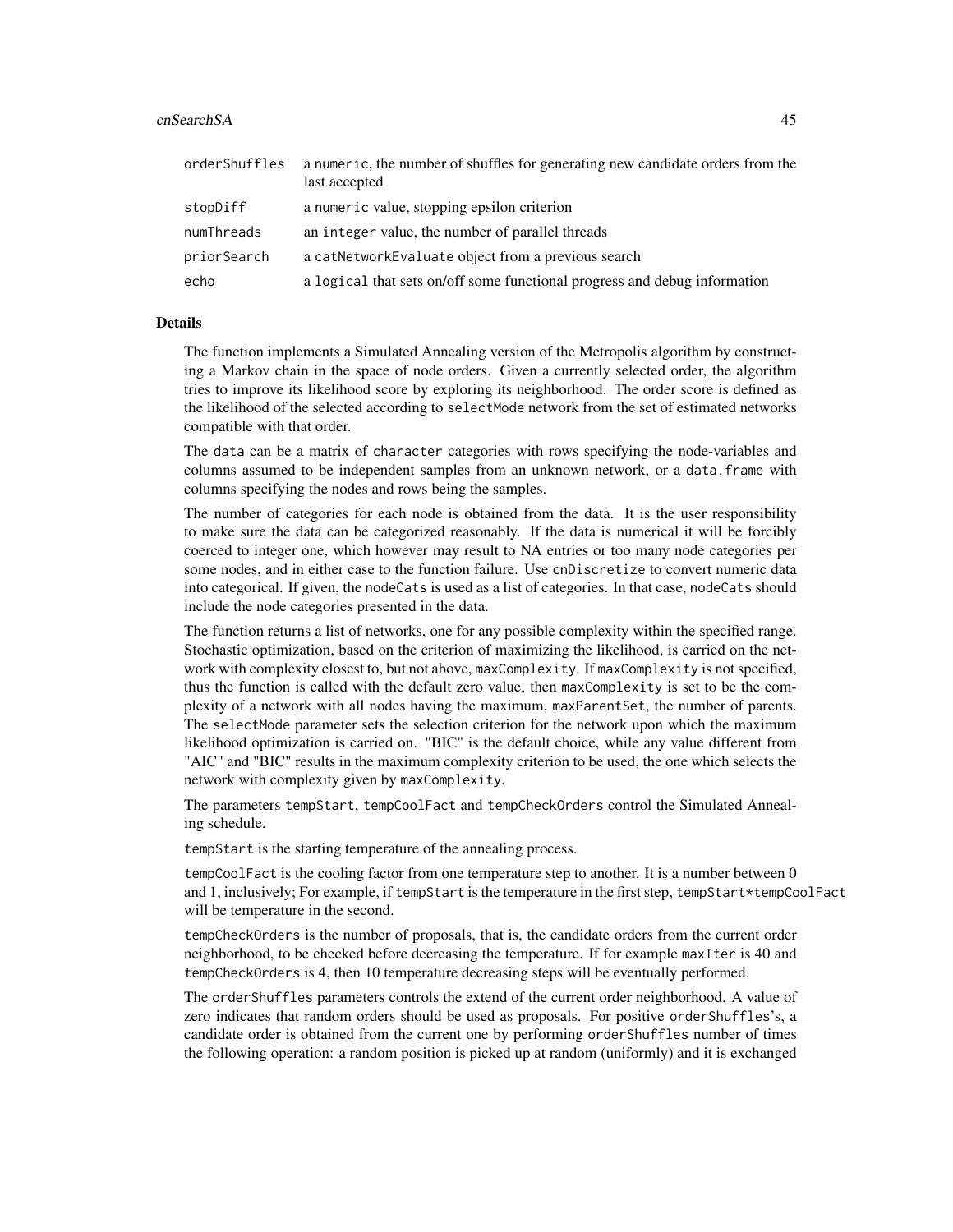with the position right up next to it. If orderShuffles is negative, then the operation is: two positions are picked up at random and their values are exchanged.

maxIter is the maximum length of the Markov chain.

orderShuffles is a number that controls the extent of the order neighborhoods. Each new proposed order is obtained from the last accepted one by orderShuffles switches of two node indices.

stopDiff is a stopping criterion. If at a current temperature, after tempCheckOrders orders being checked, no likelihood improvement of level at least stopDiff is found, then the SA stops and the function exists. Setting this parameter to zero guarantees exhausting all of the maximum allowed maxIter order searches.

The function speeds up the Markov Chain by implementing a pre-computing buffer. It runs numThreads number of parallel threads each of which process a proposed order. If we have more than one acceptance in the batch, the first one is taken as next order selection. The performance boost is more apparent when the Markov chain has a low acceptance rate, in which case the chain can run up to numThreads-times faster.

priorSearch is a result from previous search. This parameters allows a new search to be initiated from the best order found so far. Thus a chain of searches can be constructed with varying parameters providing greater adaptability and user control.

See the vignettes for more details on the algorithm.

### Value

A catNetworkEvaluate object.

### Author(s)

N. Balov, P. Salzman

#### See Also

[cnSearchOrder](#page-41-1)

```
cnet <- cnRandomCatnet(numnodes=6, maxParents=2, numCategories=2)
 psamples <- cnSamples(object=cnet, numsamples=100)
 nets <- cnSearchSA(data=psamples, perturbations=NULL,
maxParentSet=1, maxComplexity=16)
 cc <- cnComplexity(object=cnet)
 cnFind(object=nets, complexity=cc)
```
<span id="page-45-0"></span>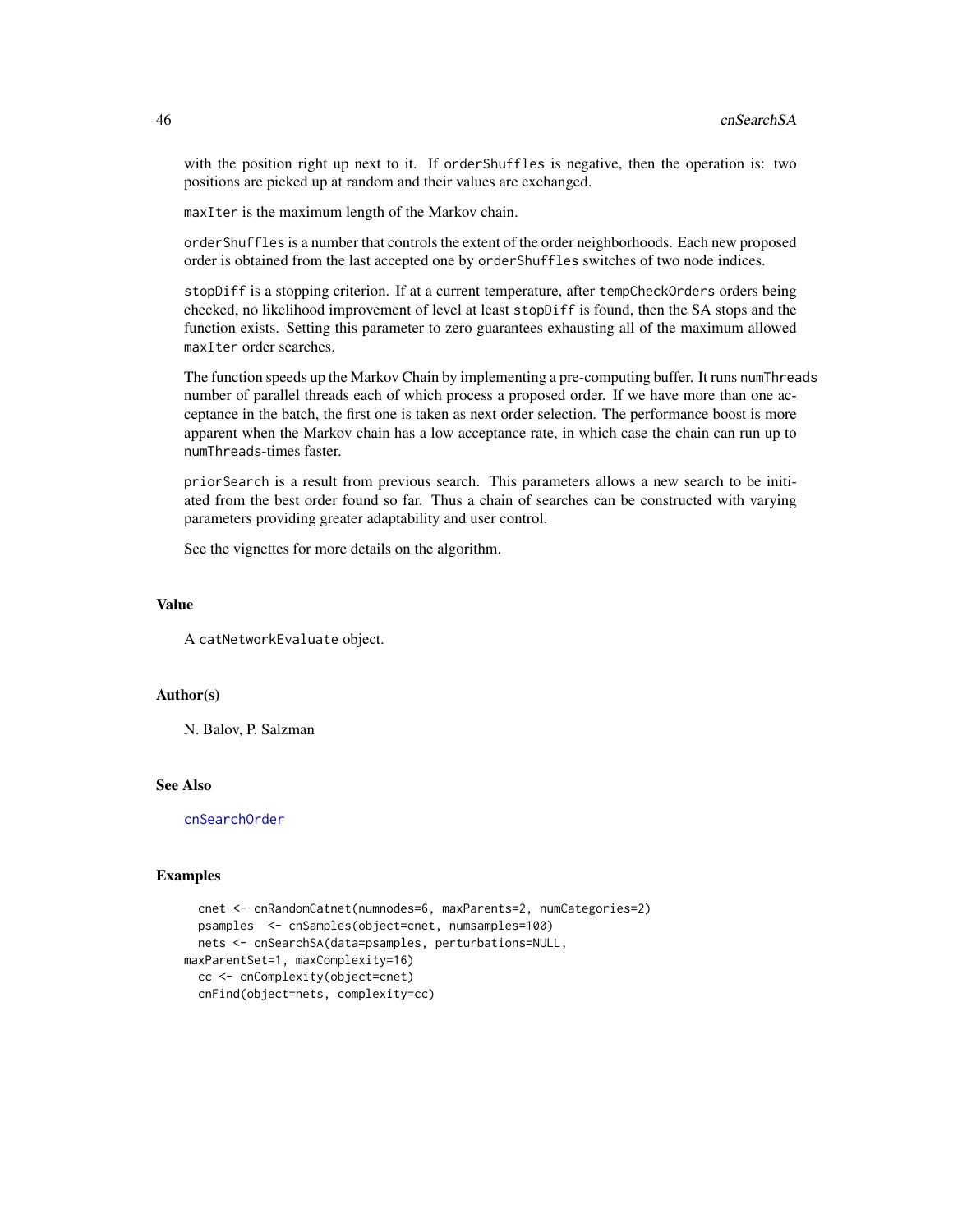<span id="page-46-1"></span><span id="page-46-0"></span>The function sets the probability structure of a network from data according to the Maximum Likelihood criterion.

#### Usage

cnSetProb(object, data, perturbations=NULL, nodeCats=NULL)

### Arguments

| object   | a catNetwork                                              |
|----------|-----------------------------------------------------------|
| data     | a data matrix or data. frame                              |
|          | perturbations a binary matrix with the dimensions of data |
| nodeCats | a list of node categories                                 |

#### Details

The function generates a new probability table for object and returns an updated catNetwork. The graph structure of the object is kept unchanged.

The data can be a matrix in the node-rows format, or a data. frame in the node-column format. If given, the nodeCats is used as a list of categories. In that case, nodeCats should include the node categories presented in the data.

#### Value

catNetwork

### Author(s)

N. Balov

```
library(catnet)
cnet <- cnRandomCatnet(numnodes=10, maxParents=3, numCategories=3)
psamples <- matrix(as.integer(1+rbinom(10*100, 2, 0.4)), nrow=10)
rownames(psamples) <- cnet@nodes
newcnet <- cnSetProb(object=cnet, data=psamples)
```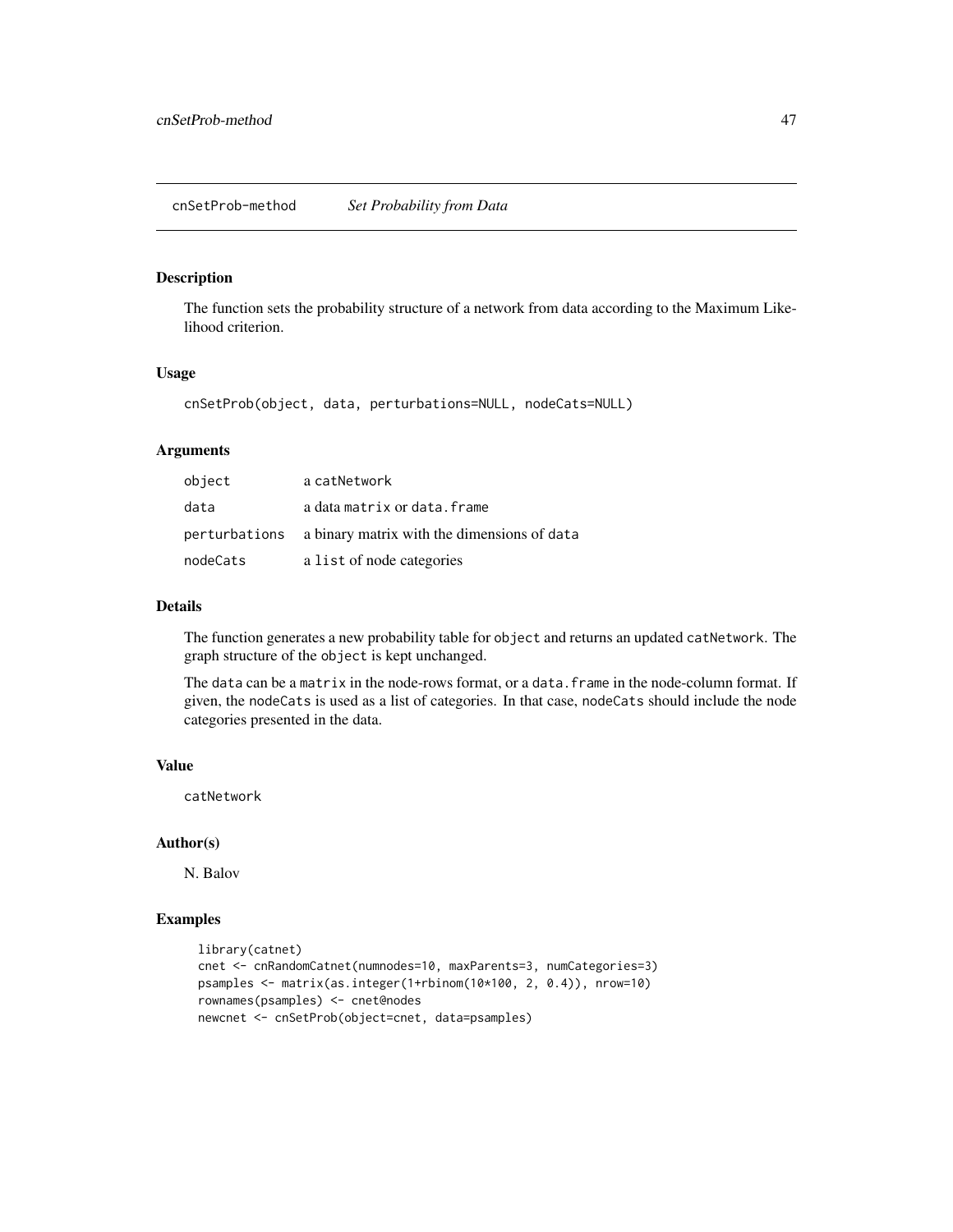<span id="page-47-0"></span>

Sets a seed for the random number generator.

### Usage

cnSetSeed(seed)

### Arguments

seed an integer

### Details

Setting a fixed seed before any stochastic function guaratees repeated results.

#### Value

NA

### Author(s)

N. Balov

cnSubNetwork-method *Sub-Network*

### Description

Returns a sub-network of a given catNetwork object.

### Usage

cnSubNetwork(object, nodeIndices, indirectEdges)

### Arguments

| object      | a catNetwork                                                            |
|-------------|-------------------------------------------------------------------------|
| nodeIndices | a vector, the subset of nodes to be taken                               |
|             | indirect Edges a logical, should the indirect connectivity be preserved |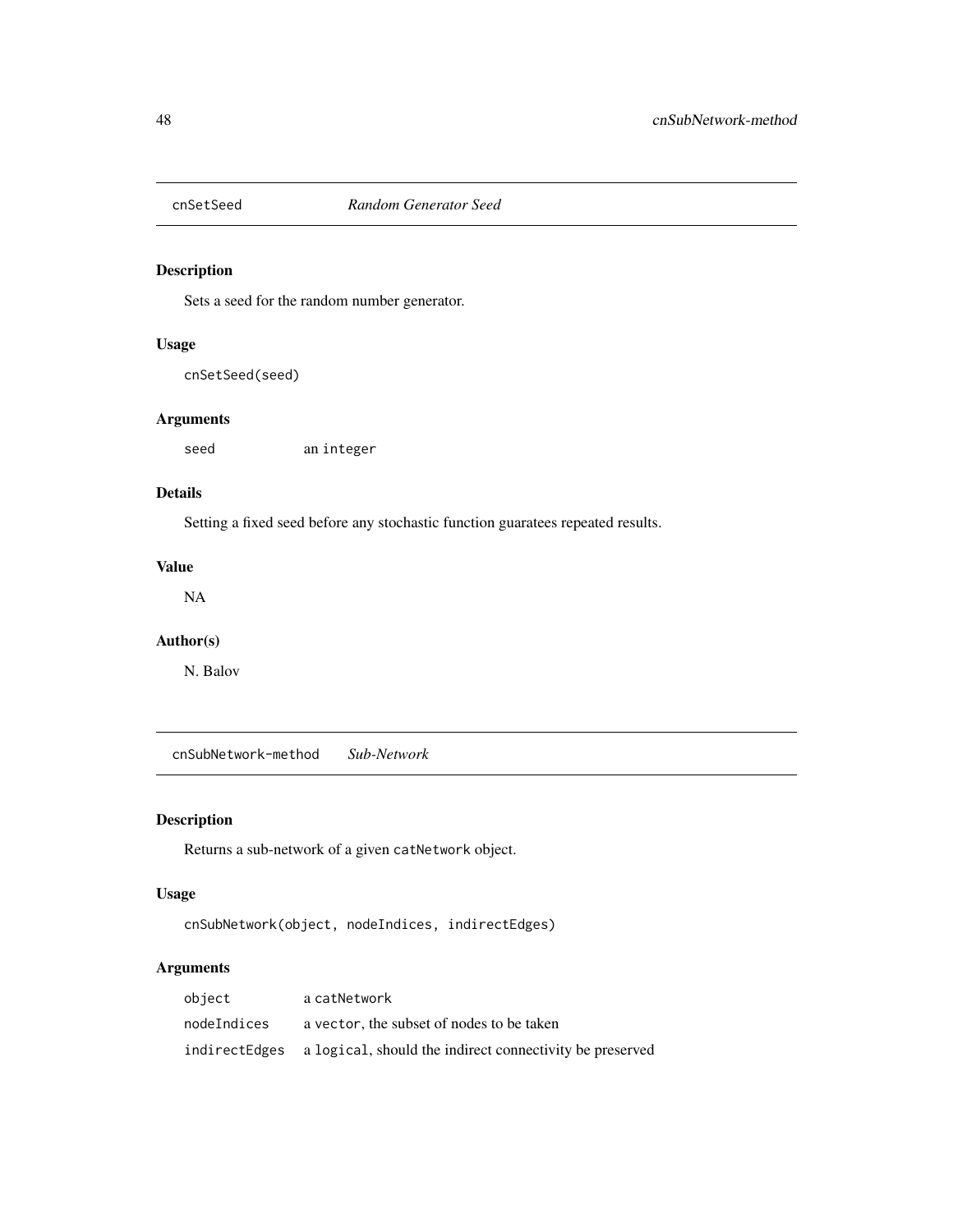### <span id="page-48-0"></span>CPDAG-class 49

### Details

The function creates a new network from a given one using a subset of its nodes, specified by nodeIndices. If indirectIndices is set to TRUE, then the resulting network contains edges between all nodes that are connected by chains of directed edges in the original one. The default value of indirectIndices is FALSE, thus the new set of edges is subset of the original one.

### Value

A catNetwork object.

### Author(s)

N. Balov

### Examples

```
cnet <- cnRandomCatnet(numnodes=10, maxParents=3, numCategories=2)
cnet1 <- cnSubNetwork(object=cnet, nodeIndices=c(1,2,3,4,5), indirectEdges=TRUE)
cnNodes(object=cnet)
cnNodes(object=cnet1)
```
CPDAG-class *Class CPDAG*

#### Description

Base class implementing Complete Partially Directed Acyclic Graphs (CPDAGs)

#### **Slots**

numnodes: an integer, the number of nodes

nodes: a vector of node names

edges: a list of graph edges

#### Author(s)

N. Balov

### See Also

[dag2cpdag](#page-49-1)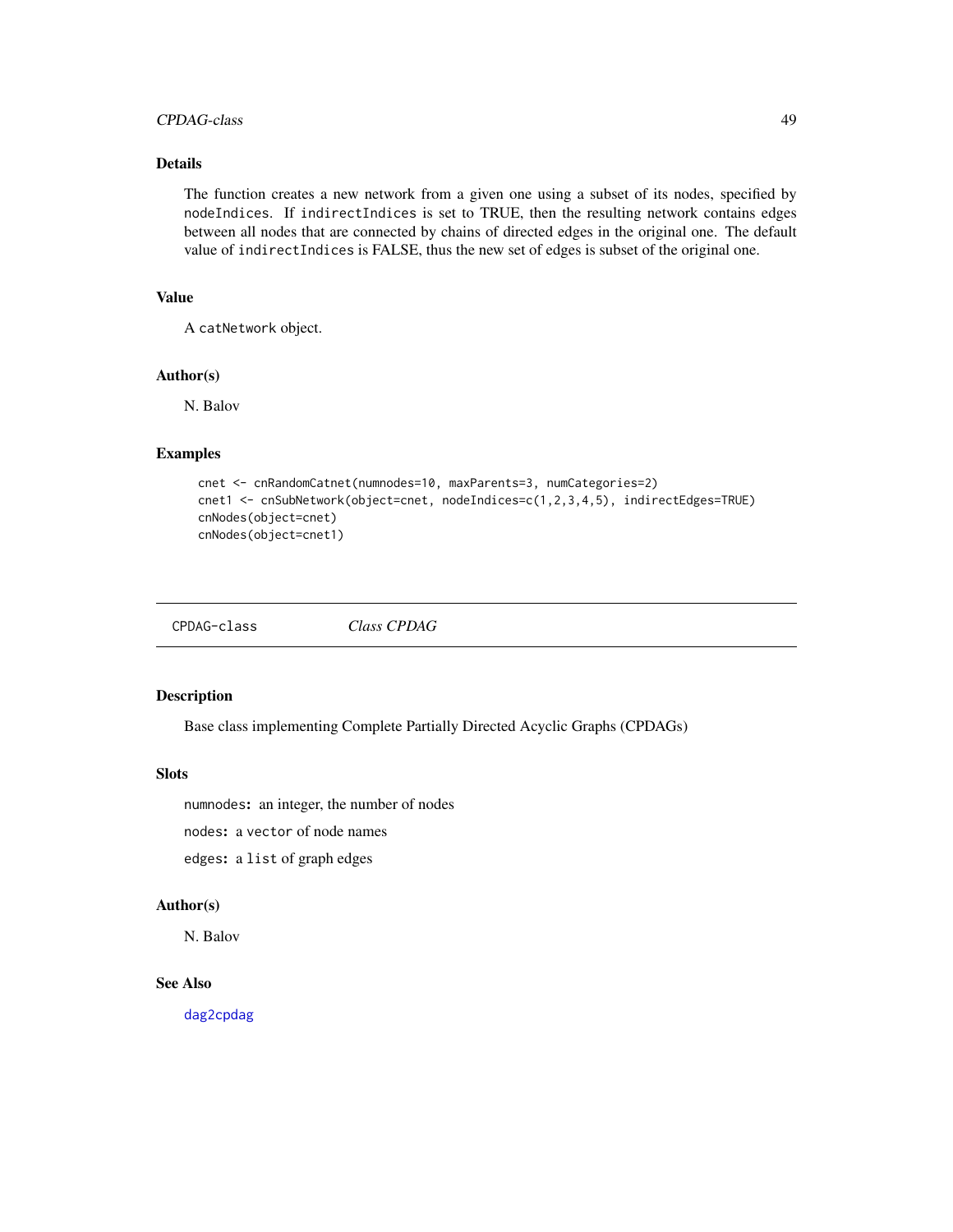<span id="page-49-0"></span>dag2cpdag-method *Complete Network Representation*

#### <span id="page-49-1"></span>Description

Generate the complete graphical structure for a catNetwork object.

### Usage

dag2cpdag(object)

### Arguments

object a catNetwork object

### Value

A non-DAG catNetwork object.

### Author(s)

N. Balov

isDAG *Check Direct Acyclic Graph (DAG) Condition*

### Description

For a pair of node and parent lists, the function checks whether the DAG condition holds or not.

### Usage

isDAG(lnodes, lpars)

### Arguments

| lnodes | a list of nodes        |
|--------|------------------------|
| lpars  | a list of node parents |

### Details

The DAG verification algorithm is based on the topological ordering of the graph nodes. If node ordering is not possible, the graph is not a DAG.

### Value

A logical TRUE/FALSE value.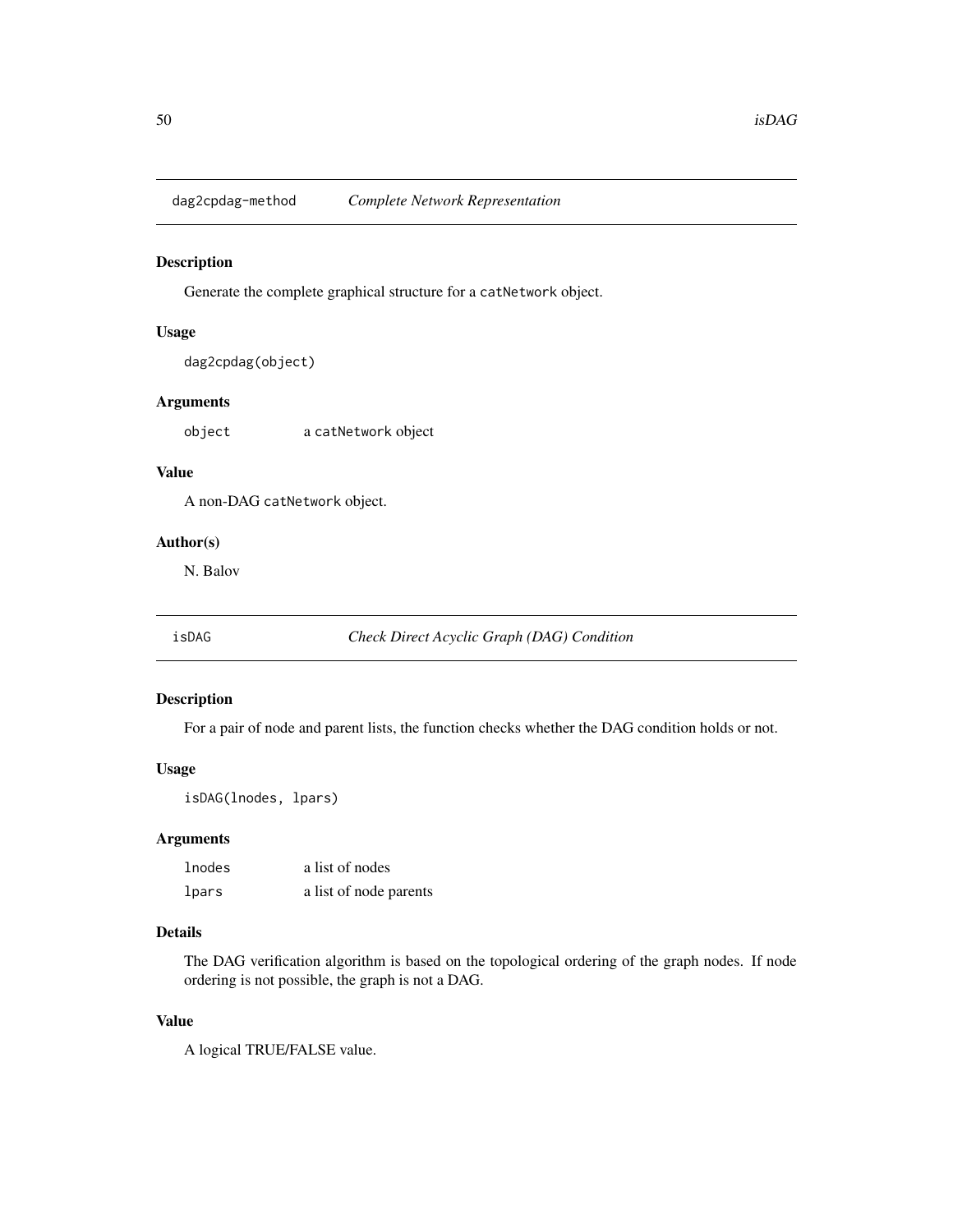#### <span id="page-50-0"></span>novartis 51

### Author(s)

N. Balov

### Examples

cnet <- cnRandomCatnet(numnodes=20, maxParents=3, numCategories=2) isDAG(lnodes=cnet@nodes, lpars=cnet@parents)

novartis *Novartis multi-tissue data*

### Description

Consensus Clustering: A re-sampling-based method for class discovery and visualization of gene expression microarray data

### Usage

data(novartis)

### Format

A matrix containing 105 observations on 500 genes.

#### Source

"http://www.broadinstitute.org/cgi-bin/cancer/datasets.cgi"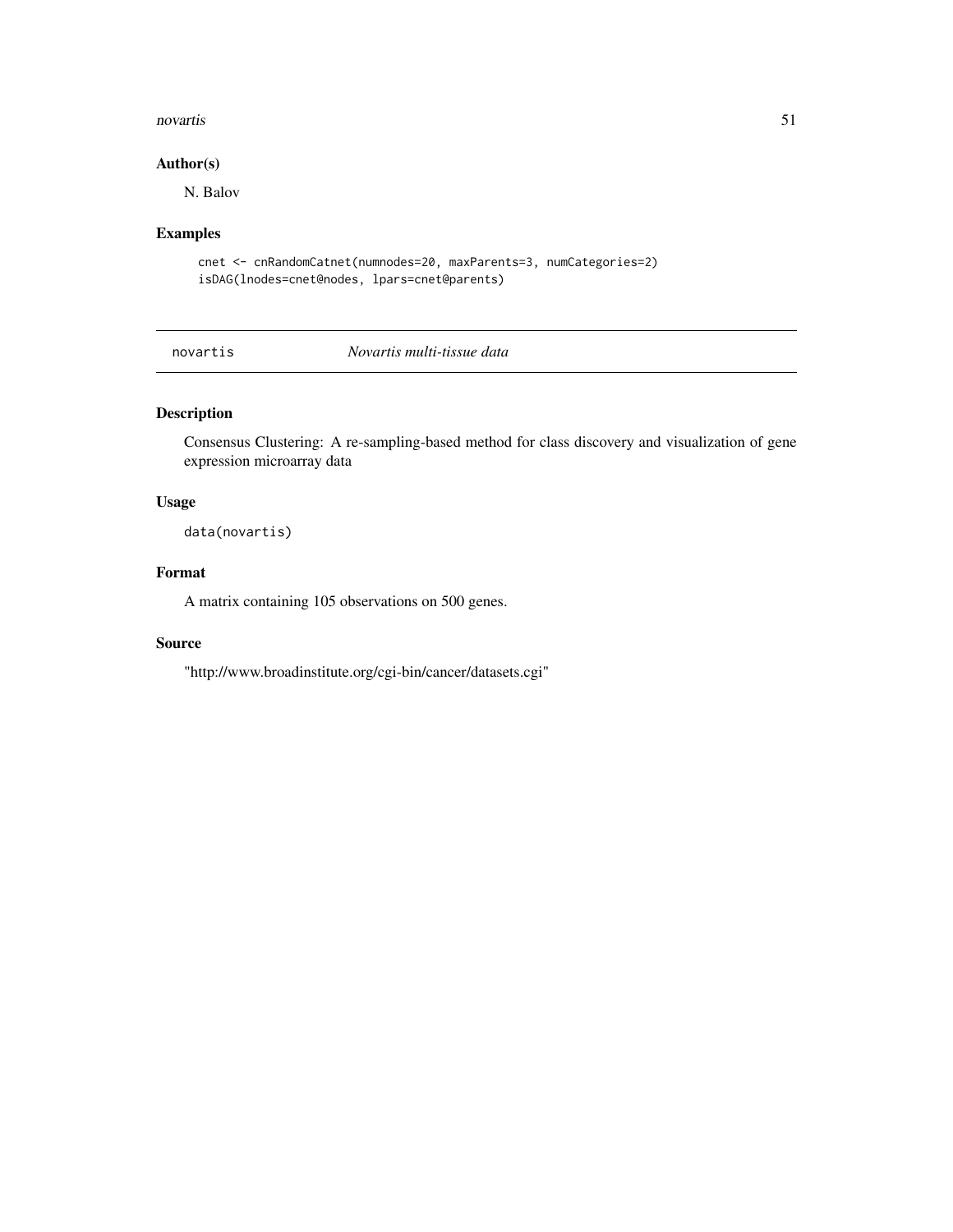# <span id="page-51-0"></span>**Index**

∗Topic aplot cnDot-method, [16](#page-15-0) cnPlot-method, [34](#page-33-0) ∗Topic classes catNetwork-class, [5](#page-4-0) catNetworkDistance-class, [7](#page-6-0) catNetworkEvaluate-class, [8](#page-7-0) cnNew, [26](#page-25-0) CPDAG-class, [49](#page-48-0) ∗Topic datasets, analysis classification, [9](#page-8-0) ∗Topic datasets alarm, [4](#page-3-0) breast, [4](#page-3-0) novartis, [51](#page-50-0) ∗Topic distribution cnLoglik-method, [23](#page-22-0) cnProb-method, [36](#page-35-0) ∗Topic graphs catNetwork-class, [5](#page-4-0) catNetworkDistance-class, [7](#page-6-0) catNetworkEvaluate-class, [8](#page-7-0) cnCatnetFromEdges, [10](#page-9-0) cnCatnetFromSif, [11](#page-10-0) cnCluster-method, [12](#page-11-0) cnCompare-method, [13](#page-12-0) cnComplexity-method, [14](#page-13-0) cnDot-method, [16](#page-15-0) cnEdges-method, [18](#page-17-0) cnEntropy, [19](#page-18-0) cnFind-method, [20](#page-19-0) cnFindAIC-method, [21](#page-20-0) cnFindBIC-method, [22](#page-21-0) cnLoglik-method, [23](#page-22-0) cnMatEdges-method, [24](#page-23-0) cnNew, [26](#page-25-0) cnNodeLoglik, [27](#page-26-0) cnNodeMarginalProb-method, [28](#page-27-0) cnNodes-method, [29](#page-28-0)

cnNodeSampleLoglik, [30](#page-29-0) cnNumNodes-method, [31](#page-30-0) cnOrder-method, [31](#page-30-0) cnParents-method, [32](#page-31-0) cnParHist-method, [33](#page-32-0) cnPearsonTest-method, [34](#page-33-0) cnPlot-method, [34](#page-33-0) cnPredict-method, [35](#page-34-0) cnProb-method, [36](#page-35-0) cnRandomCatnet, [37](#page-36-0) cnReorderNodes-method, [38](#page-37-0) cnSamples-method, [39](#page-38-0) cnSearchHist, [40](#page-39-0) cnSearchOrder, [42](#page-41-0) cnSearchSA, [44](#page-43-0) cnSetProb-method, [47](#page-46-0) cnSetSeed, [48](#page-47-0) cnSubNetwork-method, [48](#page-47-0) CPDAG-class, [49](#page-48-0) dag2cpdag-method, [50](#page-49-0) isDAG, [50](#page-49-0) ∗Topic methods cnCluster-method, [12](#page-11-0) cnCompare-method, [13](#page-12-0) cnComplexity-method, [14](#page-13-0) cnDot-method, [16](#page-15-0) cnEdges-method, [18](#page-17-0) cnEntropy, [19](#page-18-0) cnFind-method, [20](#page-19-0) cnFindAIC-method, [21](#page-20-0) cnFindBIC-method, [22](#page-21-0) cnLoglik-method, [23](#page-22-0) cnMatEdges-method, [24](#page-23-0) cnMatParents-method, [25](#page-24-0) cnNodeLoglik, [27](#page-26-0) cnNodeMarginalProb-method, [28](#page-27-0) cnNodes-method, [29](#page-28-0) cnNodeSampleLoglik, [30](#page-29-0) cnNumNodes-method, [31](#page-30-0)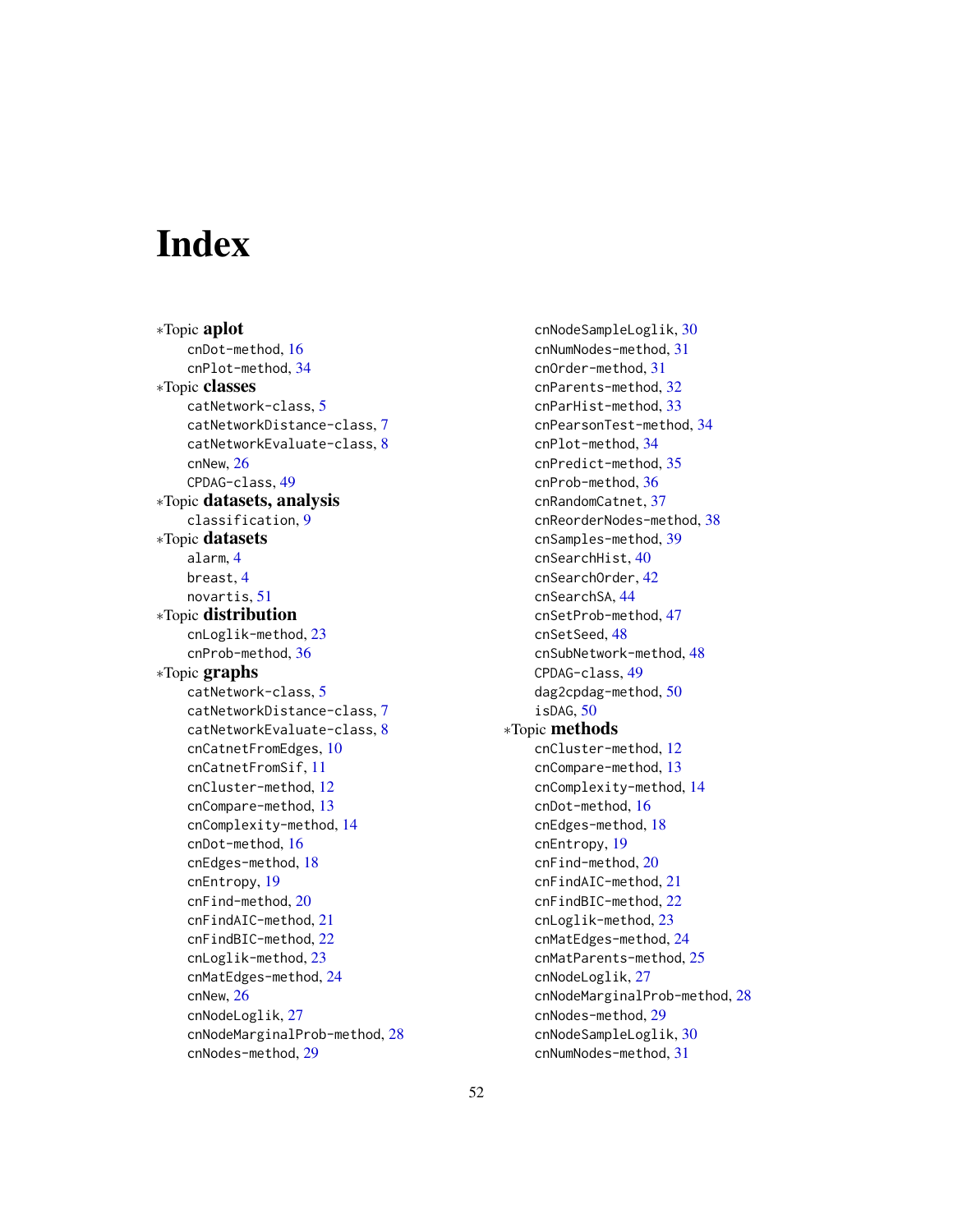#### $I<sub>N</sub>DEX$  53

```
cnOrder-method, 31
cnParents-method, 32
cnParHist-method, 33
cnPearsonTest-method, 34
cnPlot-method, 34
cnPredict-method, 35
cnProb-method, 36
cnRandomCatnet, 37
cnReorderNodes-method, 38
cnSamples-method, 39
cnSearchHist, 40
cnSearchOrder, 42
cnSearchSA, 44
cnSetProb-method, 47
cnSetSeed, 48
cnSubNetwork-method, 48
dag2cpdag-method, 50
```

```
alarm, 4
alarmnet (alarm), 4
```

```
boston (classification), 9
breast, 4
```
catnet *(*catnet-package*)*, [3](#page-2-0) catnet-package, [3](#page-2-0) catNetwork *(*catNetwork-class*)*, [5](#page-4-0) catNetwork-class, [5](#page-4-0) catNetworkDistance *(*catNetworkDistance-class*)*, [7](#page-6-0) catNetworkDistance-class, [7](#page-6-0) catNetworkEvaluate *(*catNetworkEvaluate-class*)*, [8](#page-7-0) catNetworkEvaluate-class, [8](#page-7-0) classification, [9](#page-8-0) cnCatnetFromBif *(*cnCatnetFromSif*)*, [11](#page-10-0) cnCatnetFromBif,character-method *(*cnCatnetFromSif*)*, [11](#page-10-0) cnCatnetFromEdges, *[7](#page-6-0)*, [10,](#page-9-0) *[11](#page-10-0)* cnCatnetFromEdges,character-method *(*cnCatnetFromEdges*)*, [10](#page-9-0) cnCatnetFromSif, *[10](#page-9-0)*, [11](#page-10-0) cnCatnetFromSif,character-method *(*cnCatnetFromSif*)*, [11](#page-10-0) cnCluster *(*cnCluster-method*)*, [12](#page-11-0) cnCluster,catNetwork-method *(*cnCluster-method*)*, [12](#page-11-0) cnCluster-method, [12](#page-11-0) cnClusterMI *(*cnCluster-method*)*, [12](#page-11-0)

cnClusterSep *(*cnCluster-method*)*, [12](#page-11-0) cnClusterSep,catNetwork-method *(*cnCluster-method*)*, [12](#page-11-0) cnCompare, *[8,](#page-7-0) [9](#page-8-0)*, *[35](#page-34-0)* cnCompare *(*cnCompare-method*)*, [13](#page-12-0) cnCompare,catNetwork,catNetwork-method *(*cnCompare-method*)*, [13](#page-12-0) cnCompare,catNetwork,catNetworkEvaluate-method *(*cnCompare-method*)*, [13](#page-12-0) cnCompare,catNetwork,list-method *(*cnCompare-method*)*, [13](#page-12-0) cnCompare,catNetwork,matrix-method *(*cnCompare-method*)*, [13](#page-12-0) cnCompare-method, [13](#page-12-0) cnComplexity, *[7](#page-6-0)* cnComplexity *(*cnComplexity-method*)*, [14](#page-13-0) cnComplexity,catNetwork,integer-method *(*cnComplexity-method*)*, [14](#page-13-0) cnComplexity,catNetwork-method *(*cnComplexity-method*)*, [14](#page-13-0) cnComplexity-method, [14](#page-13-0) cnCondProb *(*cnNodeMarginalProb-method*)*, [28](#page-27-0) cnCondProb,catNetwork-method *(*cnNodeMarginalProb-method*)*, [28](#page-27-0) cnDiscretize, [15](#page-14-0) cnDot, *[35](#page-34-0)* cnDot *(*cnDot-method*)*, [16](#page-15-0) cnDot,catNetwork,character-method *(*cnDot-method*)*, [16](#page-15-0) cnDot,catNetwork,character-method,character-method *(*cnDot-method*)*, [16](#page-15-0) cnDot,catNetwork-method *(*cnDot-method*)*, [16](#page-15-0) cnDot,list,character-method *(*cnDot-method*)*, [16](#page-15-0) cnDot,list,character-method,character-method *(*cnDot-method*)*, [16](#page-15-0) cnDot,list-method *(*cnDot-method*)*, [16](#page-15-0) cnDot,matrix,character-method *(*cnDot-method*)*, [16](#page-15-0) cnDot,matrix,character-method,character-method *(*cnDot-method*)*, [16](#page-15-0) cnDot,matrix-method *(*cnDot-method*)*, [16](#page-15-0) cnDot-method, [16](#page-15-0) cnEdgeDistanceKL *(*cnEntropy*)*, [19](#page-18-0) cnEdgeDistancePearson *(*cnEntropy*)*, [19](#page-18-0) cnEdges, *[7](#page-6-0)*, *[24](#page-23-0)*, *[32](#page-31-0)*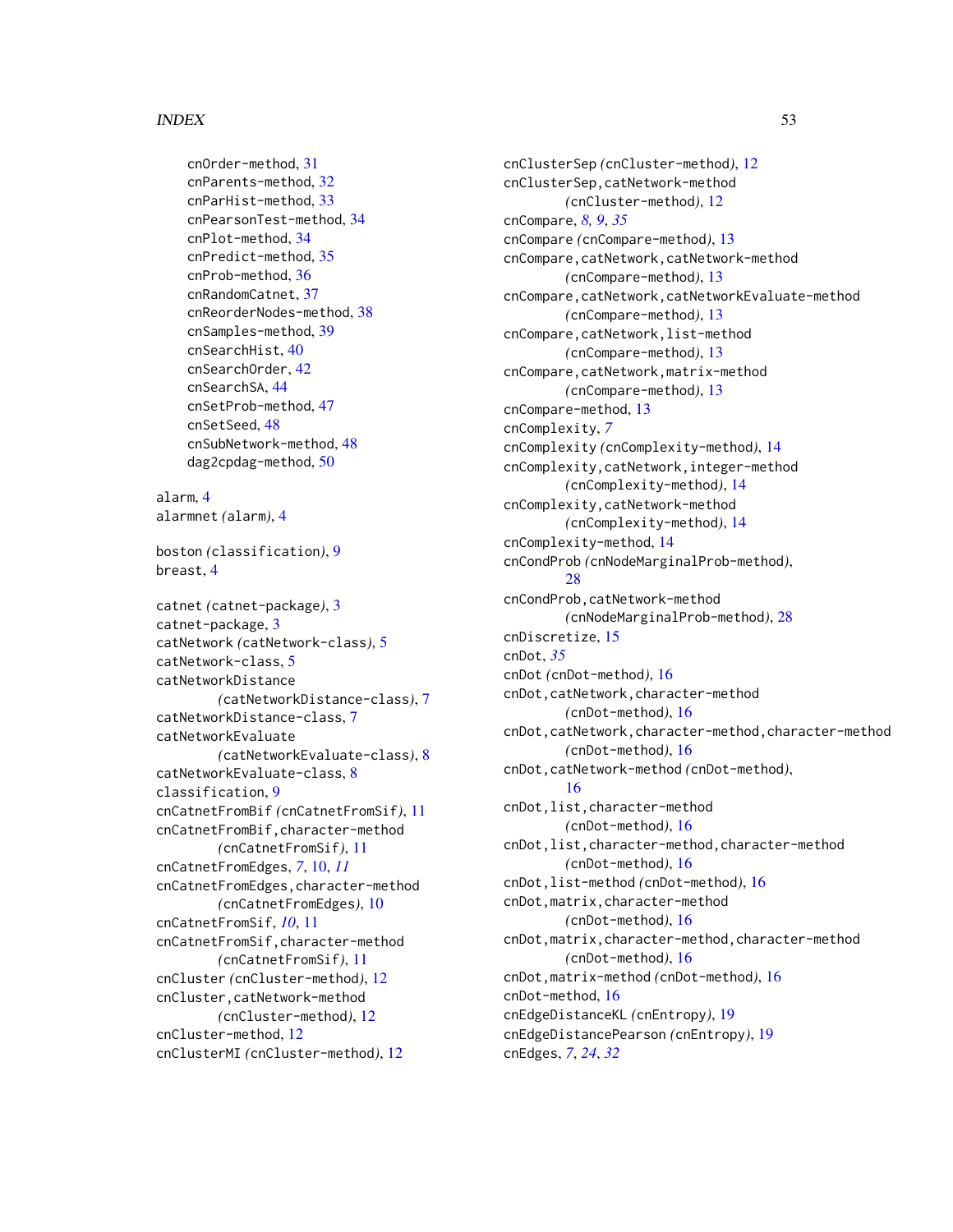cnEdges *(*cnEdges-method*)*, [18](#page-17-0) cnEdges,catNetwork,character-method *(*cnEdges-method*)*, [18](#page-17-0) cnEdges,catNetwork,missing-method *(*cnEdges-method*)*, [18](#page-17-0) cnEdges,catNetwork,vector-method *(*cnEdges-method*)*, [18](#page-17-0) cnEdges-method, [18](#page-17-0) cnEntropy, [19](#page-18-0) cnEntropyOrder *(*cnEntropy*)*, [19](#page-18-0) cnFind, *[21,](#page-20-0) [22](#page-21-0)* cnFind *(*cnFind-method*)*, [20](#page-19-0) cnFind,catNetworkEvaluate-method *(*cnFind-method*)*, [20](#page-19-0) cnFind,list-method *(*cnFind-method*)*, [20](#page-19-0) cnFind-method, [20](#page-19-0) cnFindAIC, *[20](#page-19-0)*, *[22](#page-21-0)* cnFindAIC *(*cnFindAIC-method*)*, [21](#page-20-0) cnFindAIC,catNetworkEvaluate-method *(*cnFindAIC-method*)*, [21](#page-20-0) cnFindAIC,list-method *(*cnFindAIC-method*)*, [21](#page-20-0) cnFindAIC-method, [21](#page-20-0) cnFindBIC, *[20,](#page-19-0) [21](#page-20-0)* cnFindBIC *(*cnFindBIC-method*)*, [22](#page-21-0) cnFindBIC,catNetworkEvaluate-method *(*cnFindBIC-method*)*, [22](#page-21-0) cnFindBIC,list-method *(*cnFindBIC-method*)*, [22](#page-21-0) cnFindBIC-method, [22](#page-21-0) cnFindKL *(*cnFind-method*)*, [20](#page-19-0) cnFindKL,catNetworkEvaluate-method *(*cnFind-method*)*, [20](#page-19-0) cnFindKL,list-method *(*cnFind-method*)*, [20](#page-19-0) cnJointProb *(*cnNodeMarginalProb-method*)*, [28](#page-27-0) cnJointProb,catNetwork-method *(*cnNodeMarginalProb-method*)*, [28](#page-27-0) cnKLComplexity *(*cnComplexity-method*)*, [14](#page-13-0) cnKLComplexity,catNetwork-method *(*cnComplexity-method*)*, [14](#page-13-0) cnKLComplexity, catNetwork-method, integer-methodParents, [18](#page-17-0), [25](#page-24-0) *(*cnComplexity-method*)*, [14](#page-13-0) cnLoglik, *[27](#page-26-0)*, *[30](#page-29-0)* cnLoglik *(*cnLoglik-method*)*, [23](#page-22-0) cnLoglik,catNetwork-method *(*cnLoglik-method*)*, [23](#page-22-0) cnLoglik-method, [23](#page-22-0)

cnMatEdges, *[25](#page-24-0)* cnMatEdges *(*cnMatEdges-method*)*, [24](#page-23-0) cnMatEdges,catNetwork-method *(*cnMatEdges-method*)*, [24](#page-23-0) cnMatEdges-method, [24](#page-23-0) cnMatParents, *[24](#page-23-0)*, *[32](#page-31-0)*, *[41](#page-40-0)* cnMatParents *(*cnMatParents-method*)*, [25](#page-24-0) cnMatParents,catNetwork,missing-method *(*cnMatParents-method*)*, [25](#page-24-0) cnMatParents,catNetwork,vector-method *(*cnMatParents-method*)*, [25](#page-24-0) cnMatParents-method, [25](#page-24-0) cnNew, *[7](#page-6-0)*, *[10,](#page-9-0) [11](#page-10-0)*, [26,](#page-25-0) *[38](#page-37-0)* cnNodeLoglik, *[23](#page-22-0)*, [27](#page-26-0) cnNodeLoglik,catNetwork-method *(*cnNodeLoglik*)*, [27](#page-26-0) cnNodeMarginalProb *(*cnNodeMarginalProb-method*)*, [28](#page-27-0) cnNodeMarginalProb,catNetwork-method *(*cnNodeMarginalProb-method*)*, [28](#page-27-0) cnNodeMarginalProb-method, [28](#page-27-0) cnNodes, *[7](#page-6-0)*, *[31](#page-30-0)* cnNodes *(*cnNodes-method*)*, [29](#page-28-0) cnNodes,catNetwork,missing-method *(*cnNodes-method*)*, [29](#page-28-0) cnNodes,catNetwork,vector-method *(*cnNodes-method*)*, [29](#page-28-0) cnNodes-method, [29](#page-28-0) cnNodeSampleLoglik, [30](#page-29-0) cnNodeSampleProb *(*cnNodeSampleLoglik*)*, [30](#page-29-0) cnNumNodes, *[29](#page-28-0)* cnNumNodes *(*cnNumNodes-method*)*, [31](#page-30-0) cnNumNodes,catNetwork-method *(*cnNumNodes-method*)*, [31](#page-30-0) cnNumNodes-method, [31](#page-30-0) cnOrder *(*cnOrder-method*)*, [31](#page-30-0) cnOrder,catNetwork-method *(*cnOrder-method*)*, [31](#page-30-0) cnOrder,list-method *(*cnOrder-method*)*, [31](#page-30-0) cnOrder-method, [31](#page-30-0) cnParents *(*cnParents-method*)*, [32](#page-31-0) cnParents,catNetwork,character-method *(*cnParents-method*)*, [32](#page-31-0) cnParents,catNetwork,missing-method *(*cnParents-method*)*, [32](#page-31-0) cnParents,catNetwork,vector-method